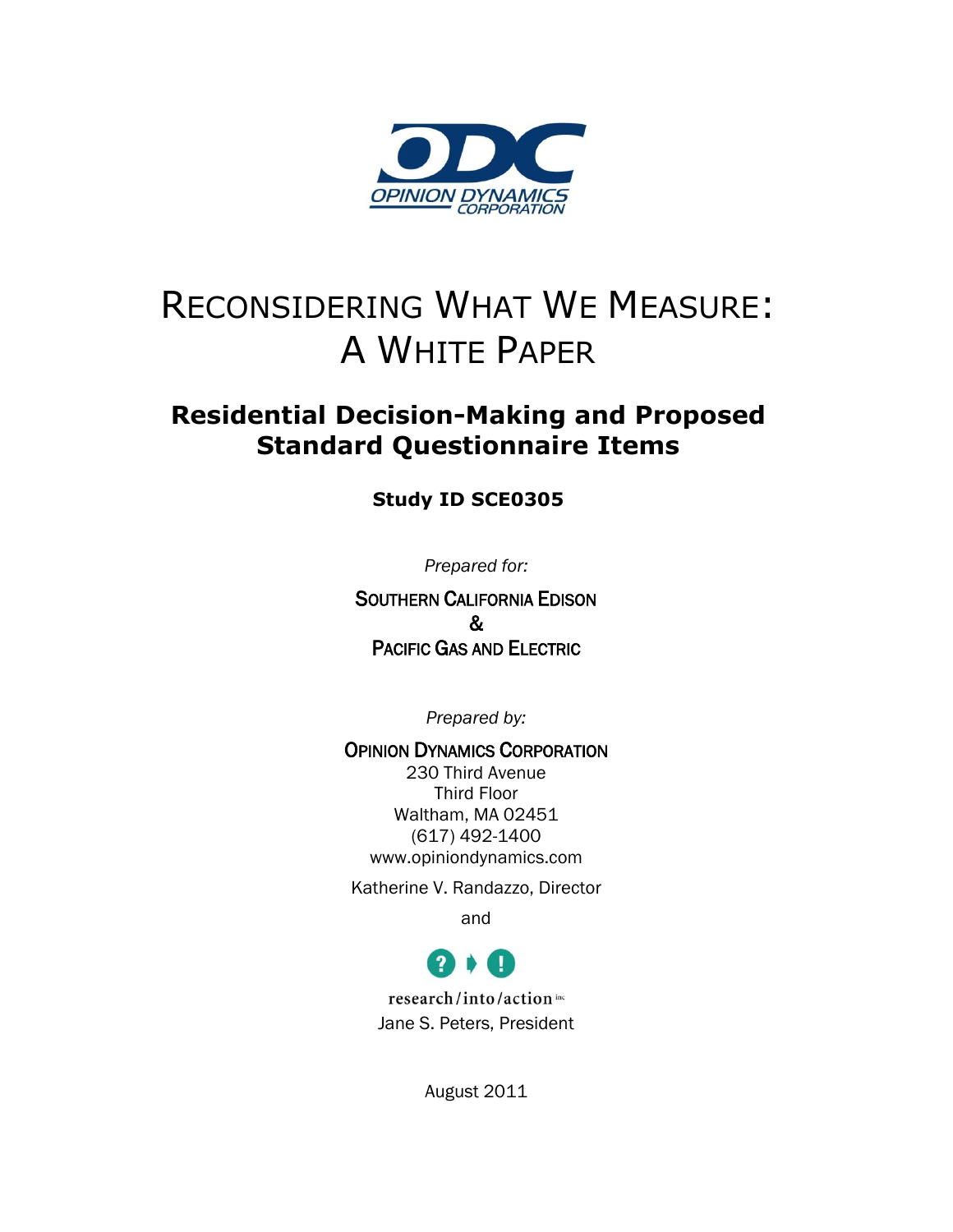# **ACKNOWLEDGEMENTS**

The authors wish to thank a number of people who were very helpful at various stages of this project. Rick Ridge and Ralph Prahl as CPUC Energy Division consultants, Peter Franzese from the Energy Division, Chris Dyson from KEMA, Sharyn Barata from Itron, Brian Smith from PG&E, and Carol Edwards and Brett Close from SCE all bore with us through long conference calls and provided valuable input. Mersiha Spahic of Research Into Action contributed a great deal of research to the effort, and Laurie Lago was extremely helpful in editing and formatting. Special thanks go to Caroline Chen for initiating and guiding the whole project and to many others who gave input along the way.

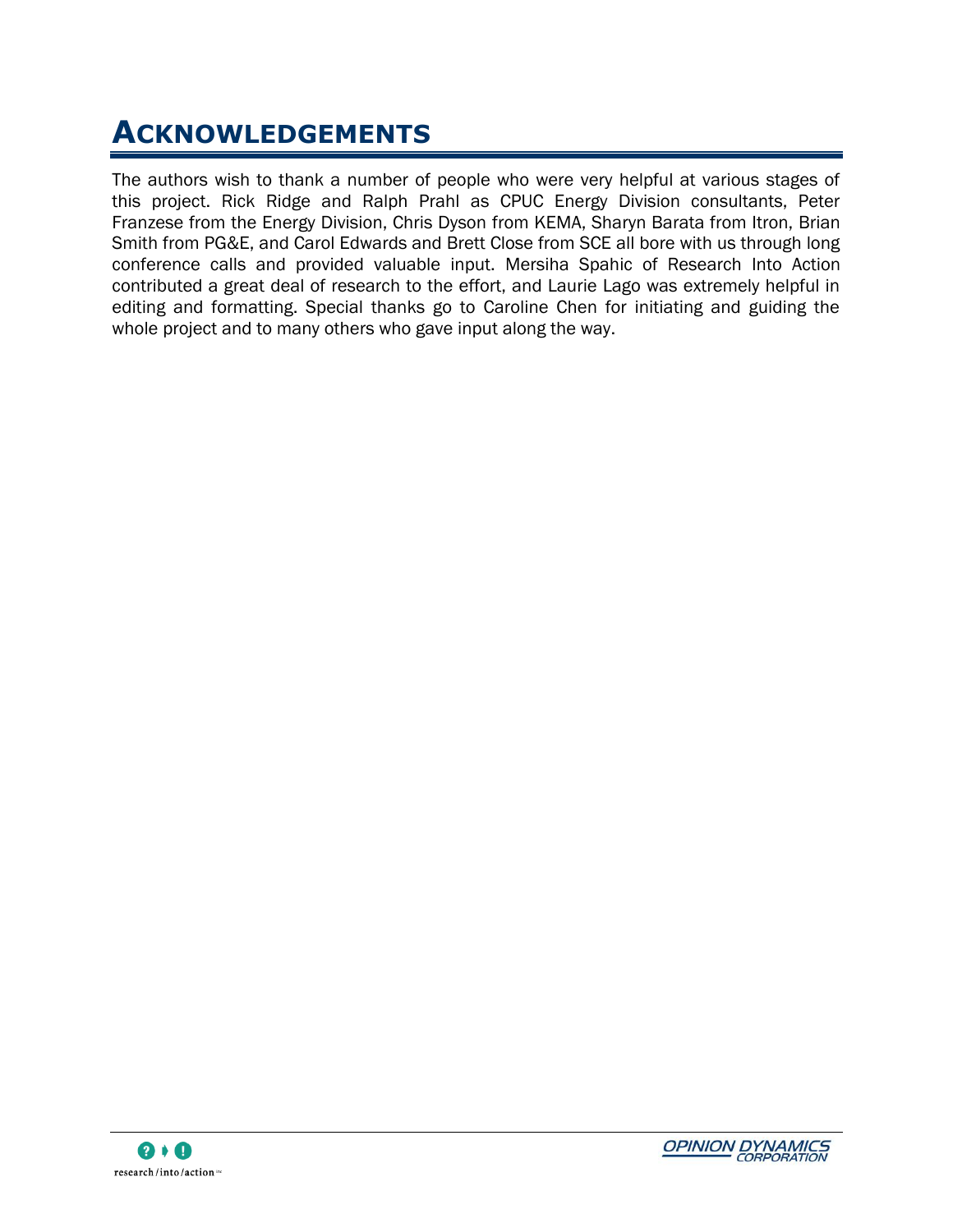# **FOREWORD**

For nearly three decades, we"ve been trying to better understand energy use and energy conservation behavior. This "we" includes academics, government energy planners and regulators, utility companies, non-profit interest groups, and a robust private sector energy efficiency industry. It should be admitted that most of the talk and attention has revolved around energy-using technologies, devices, "measures," or "widgets," as we"ve come to call them. But from the beginning, *people* have also been part of the story. Technical devices usually don"t use energy on their own. People are involved. So a range of questions have been raised about how people use energy, why they save and waste energy, how they think about energy, what can be done to help them "do the right thing," and who should have the right to set the rules about how people use energy.

We"ve looked at these "people questions," which we"re now commonly calling *behavioral issues*, in a variety of ways. Some have focused on the adoption and diffusion of energyusing devices and persons" choices to buy more and less efficient technologies. Others have been more concerned about behavior change – getting people to use less energy by changing unconscious habits and everyday conscious choices of how to use energy. But these are tough questions to ask and we still have only sketchy answers to most of them (although this hasn"t stopped strong assertions of knowledge from some quarters and equally strong criticisms from others).

Three decades of interest in people and energy hasn"t been driven by idle curiosity. Over that period of time, we have invested as a society billions of dollars in energy efficiency programs, financial incentives (rebates, tax credits, tariffs), and consumer information (bill stuffers, websites, mass media buys, public events). We have scrupulously measured energy use and estimated energy savings. We have collectively accomplished a lot. But much more remains to be done, since the large efficiency "gap" (between what we know is technically possible/economically beneficial and what we actually do) remains vast. It turns out that at the heart of our energy efficiency enterprise is a "people problem" that frustrates the effort to get new devices and habits into place.

But I just said that we"d been working on this for thirty years. Who"s been asleep at the switch? Well no one, really. The regulated utility sector, which has been primarily charged with acquiring energy savings, has been limited by regulation from going after savings from behavior change. Regulators, in turn, have been limited by a legal logic of device-centered savings that is part of their basic charter. Efficiency program people have been too busy executing programs to make note of anything but a few "best practices" and consumer satisfaction. Evaluators have been narrowly charged with a focus on programs rather than consumers. Academics have pursued questions through fairly narrow theoretical lenses while operating within disciplinary silos. They also can only afford to study what is funded, and very little behavioral energy research has ever been funded by governments, firms, or NGOs.

So our knowledge of the behavioral bits of the energy puzzle is scattered, fragmentary, and not easy to apply to the concrete problems of how to save energy that are faced by regulators, utilities, program planners, evaluators, and (lest we forget them) energy users. This isn"t new news. I first wrote about this situation in 1993. I was not the first or the last to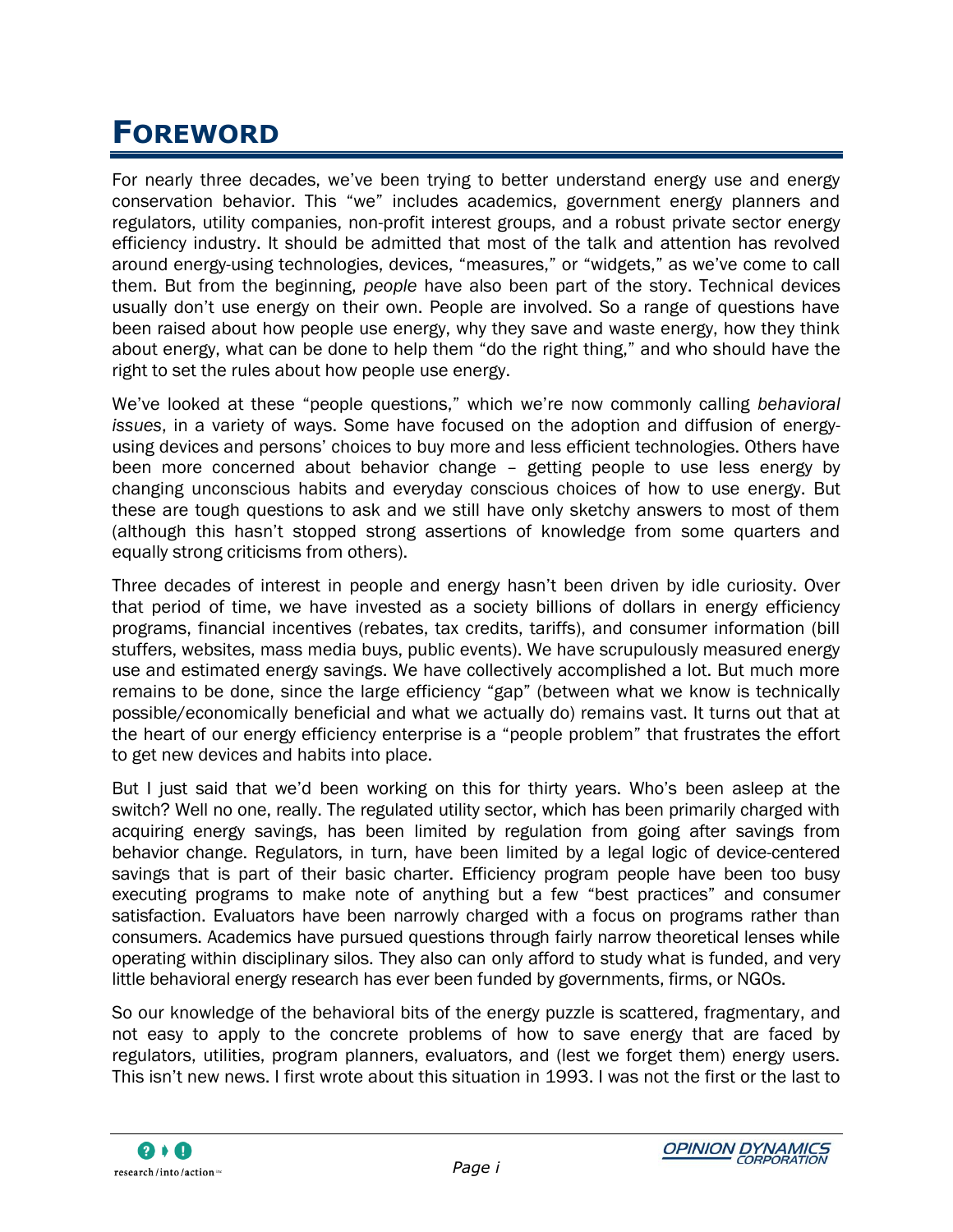make the same points. And, given the regulatory frameworks and funding levels, little has changed in twenty years.

To academic researchers, the holy grail of energy consumption and conservation studies is the "integrated model" that can theoretically and analytically represent the widest range of factors that are salient to shifting demands for energy. There have been several attempts to produce such a model and none have proven particularly successful to date. The effort continues, but is faced with the same hurdles of disciplinary narrowness and the disconnect of theoretical models from programs and practice.

This brings us to the present report. The authors are joining the quest for the grail. They aren"t there yet, but they have made some notable progress. Drs. Randazzo and Peters are attempting nothing less than a new integrated model of consumer choice that represents not only an advanced theoretical formulation, but also a model that can be applied and tested using real world data on energy use, behavior, and a host of factors influencing both. Much to their credit – and the credit of their sponsors – this work is based upon a careful reading of the existing literature. It is thoughtfully formulated in the structural equation context. The elements of the model are not simply the conceptual categories (e.g., individual variables, social norms, intentions, etc.) used before, but an elaboration of the elements of each and a logical structure relating one to another. It is an ambitious undertaking and an impressive effort.

Is it a true causal model? Probably not. But no one else has yet offered one either. Is it a model of everything – some sort of grand general model of energy use and energy savings? No, and the authors have no intention of proposing such a model. They are careful in their interpretation of earlier work and prior attempts at modeling conservation/efficiency choice. They are careful to circumscribe their goals and they present numerous caveats about what can be hoped for from such a model and what cannot. Is the attitudinal approach the last word in understanding and characterizing energy-related choices? I doubt it. I personally prefer a more social approach. But I cannot fault Randazzo and Peters" strategy of building on the foundations of other attitudinal approaches, recognizing the criticisms and limits to their usefulness, while bringing in a variety of situational and social context/demographic factors that are almost always ignored in previous attitude-behavior models and studies.

I believe that they have moved the ball a good distance in bringing insights from academic consumption and conservation studies to bear on concrete problems of efficiency program design, and bringing our best collective knowledge to date, with all its limitations, into the conversation about how to better understand the "people problem" and the efficiency gap. This is a solid accomplishment in our collective "work in progress" toward understanding and accelerating the adoption of efficiency improvements in homes and businesses.

The report is something that academics should read for a primer on the area and a good view of the state-of-the-art in industry thinking about efficiency choice. And it is a must-read for efficiency program planners and evaluators who want to move their programs onto a more solid theoretical footing and with a better understanding of their clients" and customers" choices and constraints.

*Loren Lutzenhiser Professor of Urban Studies & Planning Portland State University*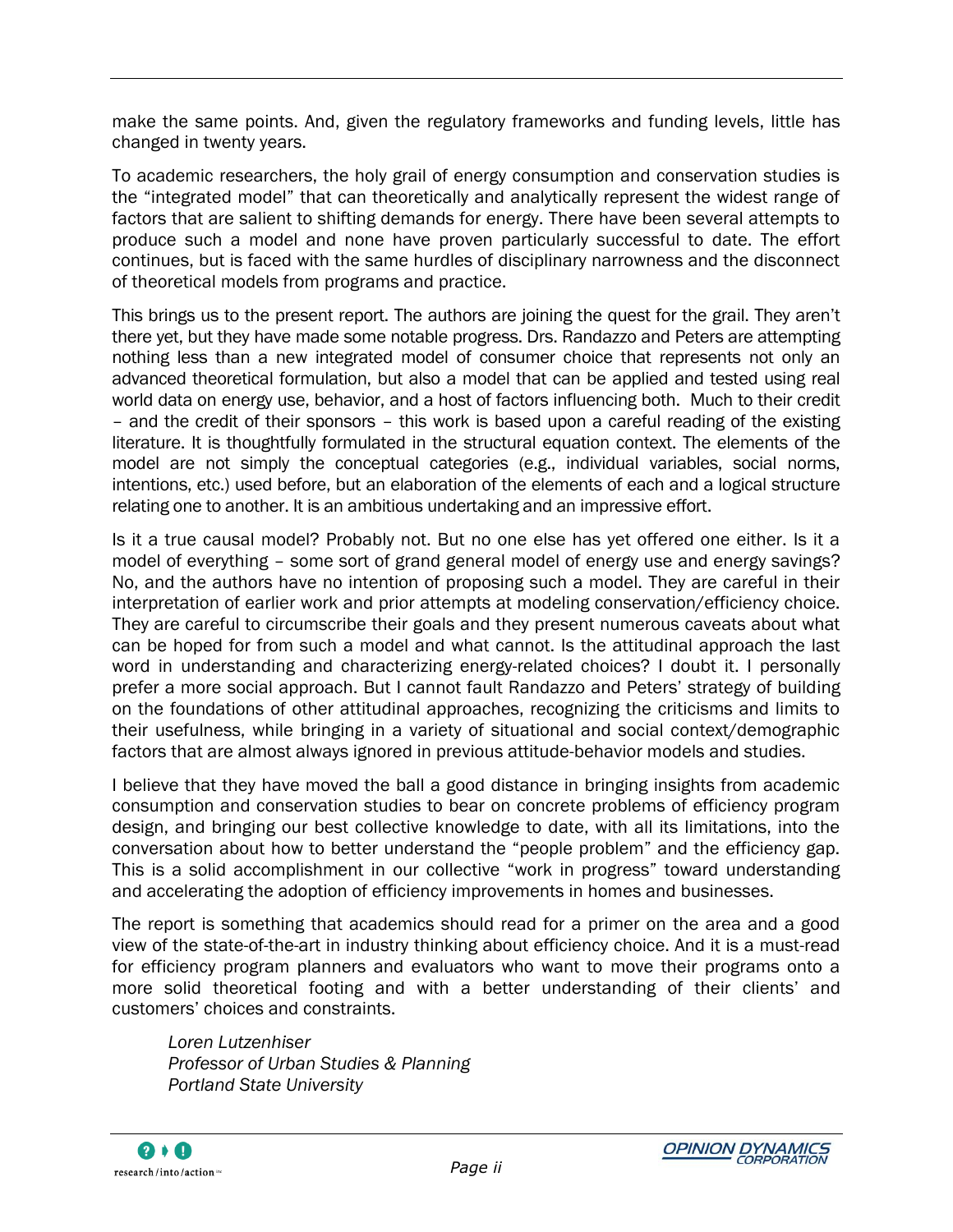# **TABLE OF CONTENTS**

| PART I: RESIDENTIAL DECISION-MAKING AND PROPOSED STANDARD                       |  |
|---------------------------------------------------------------------------------|--|
|                                                                                 |  |
| The Major Extant Theoretical Models That Predict Behavior and Behavior Change 3 |  |
|                                                                                 |  |
|                                                                                 |  |
|                                                                                 |  |
|                                                                                 |  |
| Values <sub>7</sub>                                                             |  |
|                                                                                 |  |
|                                                                                 |  |
|                                                                                 |  |
|                                                                                 |  |
|                                                                                 |  |
|                                                                                 |  |
| A Synthesizing Model to Inform Measurement and Program Design  15               |  |
|                                                                                 |  |
|                                                                                 |  |
|                                                                                 |  |
|                                                                                 |  |
|                                                                                 |  |
|                                                                                 |  |
|                                                                                 |  |
|                                                                                 |  |
|                                                                                 |  |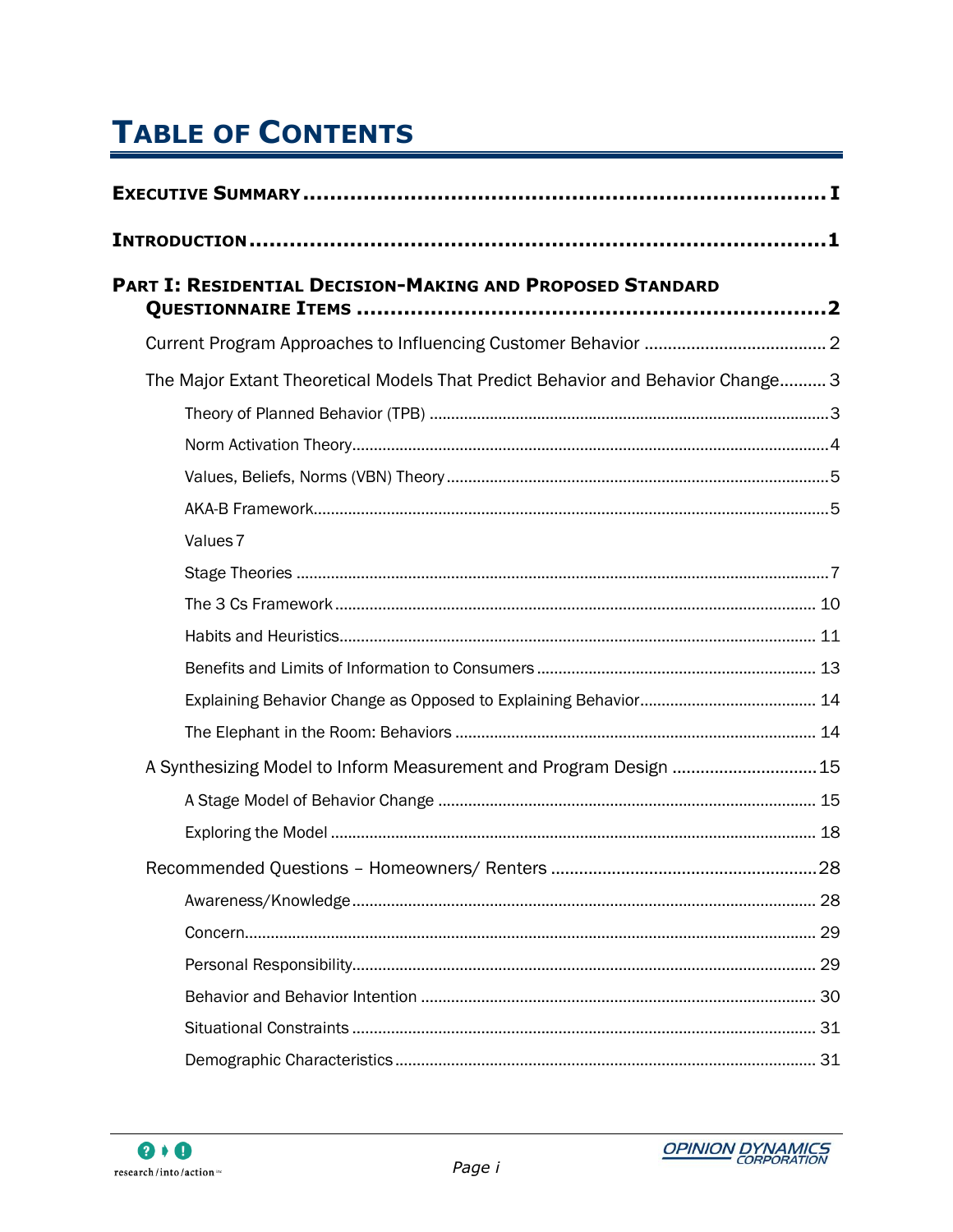| PART II: MULTIFAMILY OWNERS'/MANAGERS' DECISION-MAKING AND                            |  |
|---------------------------------------------------------------------------------------|--|
|                                                                                       |  |
|                                                                                       |  |
|                                                                                       |  |
|                                                                                       |  |
|                                                                                       |  |
|                                                                                       |  |
|                                                                                       |  |
| Models for Understanding Energy Efficiency Decisions by Multifamily Owners/Managers45 |  |
| Recommended Questions - Multifamily Property Owners/Managers 49                       |  |
|                                                                                       |  |
|                                                                                       |  |
|                                                                                       |  |
|                                                                                       |  |
|                                                                                       |  |
|                                                                                       |  |
|                                                                                       |  |
|                                                                                       |  |
|                                                                                       |  |
|                                                                                       |  |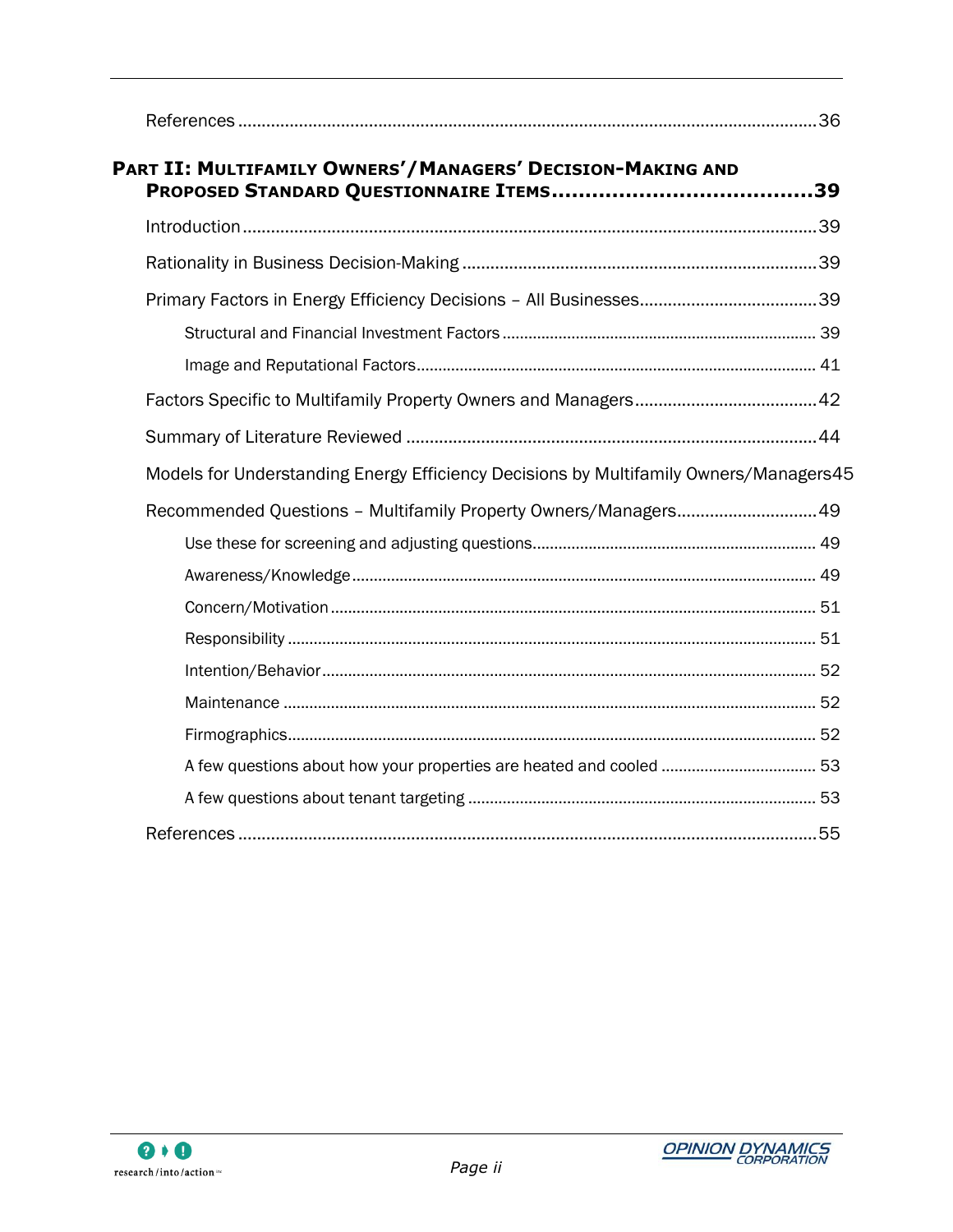# **TABLE OF TABLES**

| Table 1. Mapping of Yankelovich 2008 Going Green Survey Results Into Model Stages19 |  |
|-------------------------------------------------------------------------------------|--|
|                                                                                     |  |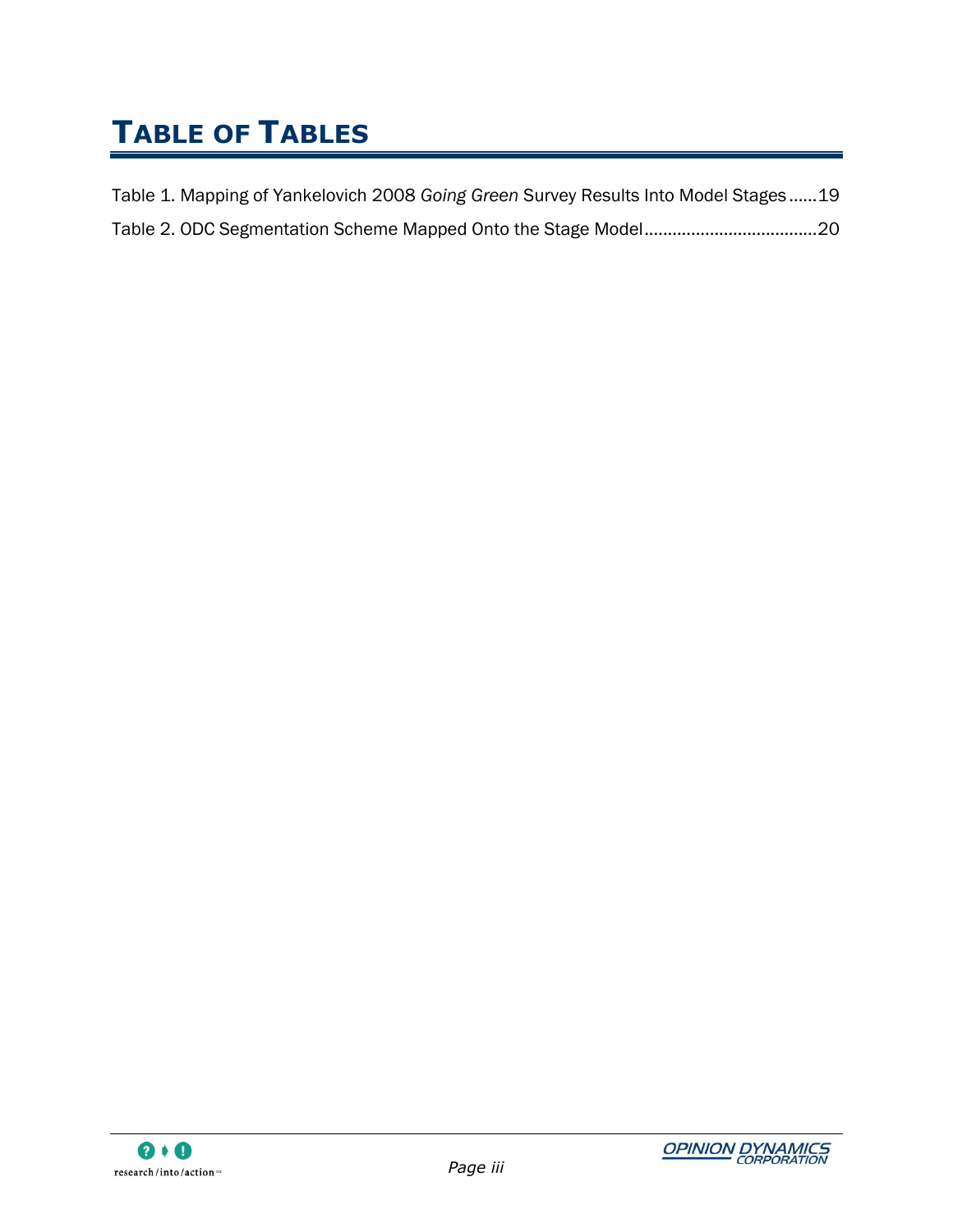# **TABLE OF FIGURES**

| Figure 2. A Synthesis of Several Theories on Changing Attitudes and Behaviors 6          |  |
|------------------------------------------------------------------------------------------|--|
| Figure 3. A Further Possible Integration of Models (Incorporating AKA-B and TPB)  6      |  |
|                                                                                          |  |
|                                                                                          |  |
|                                                                                          |  |
|                                                                                          |  |
| Figure 8. Integrated Model with Potential Intervention Points Highlighted 27             |  |
| Figure 9. Stage Model of Residential End-Users' Progress Toward Changing Energy          |  |
|                                                                                          |  |
| Figure 11. Elaborated Model of Multifamily Owners'/Managers' Energy-Related Decisions.48 |  |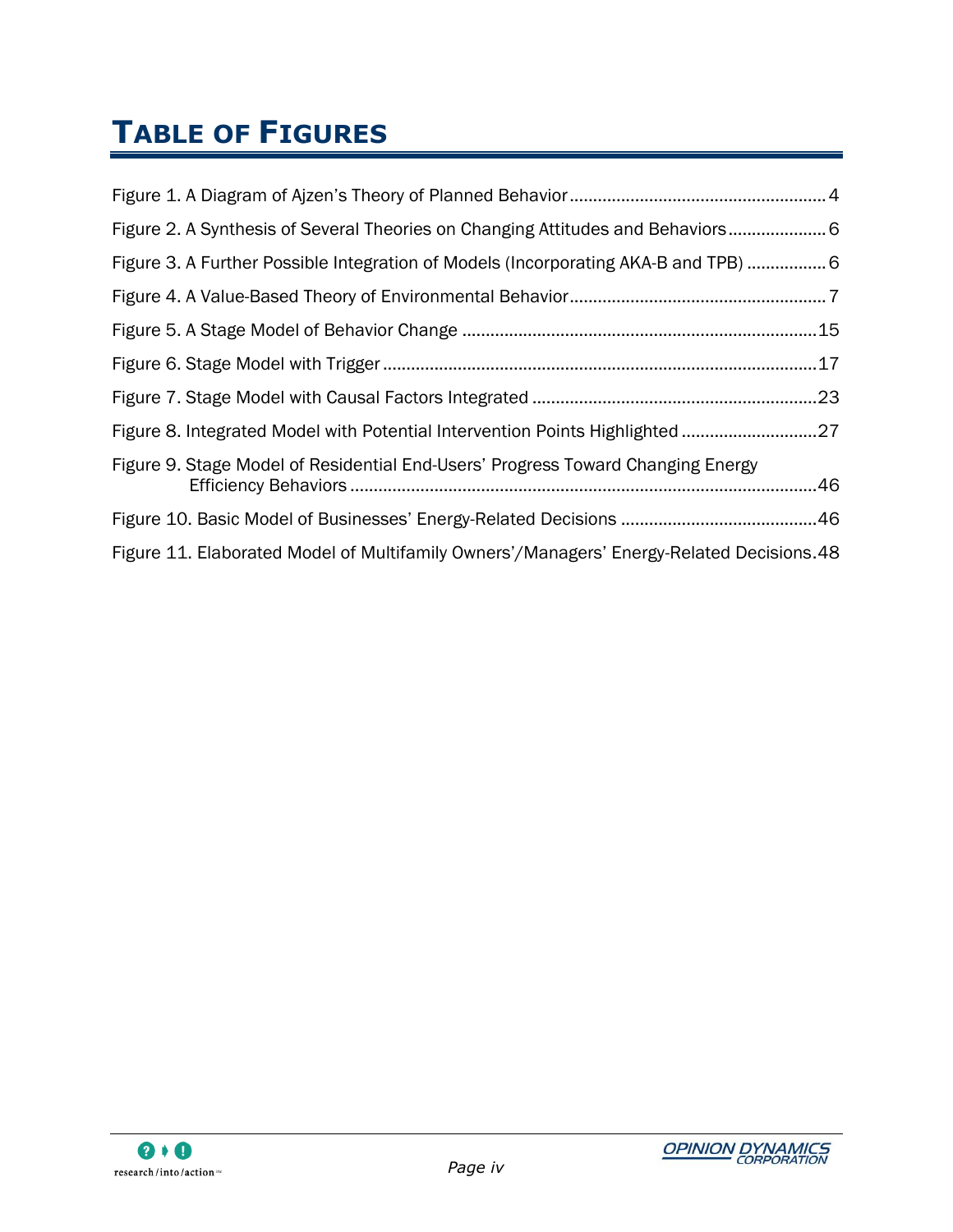# <span id="page-8-0"></span>**EXECUTIVE SUMMARY**

For many years, the energy efficiency industry has used the *Awareness, Knowledge & Attitude* (AKA) framework for thinking about influencing customers" behavior. This refers to the notion that if programs can increase *Awareness* (A) and *Knowledge* (K) about energy efficiency then, they will change *Attitudes* (A) and energy-efficient *Behaviors* (B) will follow. AKA or AKA-B appears frequently in program logic models, program theory, and performance metrics.

Given the importance of that framework, it was important to review it to determine whether it is adequate:

- $\triangleright$  Does the framework facilitate thinking about and measuring how customers are influenced by energy efficiency programs?
- $\triangleright$  Does the framework provide adequate guidance to program planners who want to influence customers to engage in more energy-efficient behaviors, including practices and purchases?

These questions imply a focus on intentional behavior change, not unconscious, sudden, or unconsidered changes, and that was our focus in this paper. In addition, it pertains entirely to the residential sector, though this includes homeowners and renters, as well as multifamily property owners and managers.

This paper reviews academic literature in social psychology and related fields, as well as papers and projects from the energy efficiency industry. The paper ends with two new, more complete conceptual frameworks for understanding energy efficiency behavior change (one for homeowners and renters and the second for property owners and managers), and two sets of questionnaire items intended to measure the concepts in the frameworks.

Even though the AKA framework has been in common use for a long time, in actual practice, the industry has been operating under the *Physical-Technical-Economic Model* (PTEM) (Lutzenhizer 2009) for most program design and implementation. The PTEM assumes that "…consumer choices are instrumental, purposeful, rational, and secondary to the devices, machines and appliances that are seen as the actual users of energy." A more appropriate model would take into account the non-rational aspects of the human decision-making process as well.

Another common idea is that providing information will be sufficient to change customer energy behavior. While information can have an effect and is incorporated into the AKA model (specifically the "K" portion), it is generally not enough (Steg 2008). This paper reviews a number of models of behavior and behavior change, but a central one is Fishbein and Ajzen"s (1975) *Theory of Planned Behavior* (TPB), as well as stage models, especially the *Trans-theoretical Model* (TTM). The TPB and the TTM models strongly influenced our final recommended models, as did the *Concern, Capacity, and Conditions* (3 Cs) framework (Kunkle, Lutzenhiser & Bender 2004), and observations about habits and decision heuristics (Arbuthnott 2009; Dillahunt et al. 2009; Kunkle, Lutzenhiser & Bender 2004; Steg & Vlek 2009; Wilson & Dowlatabadi 2007).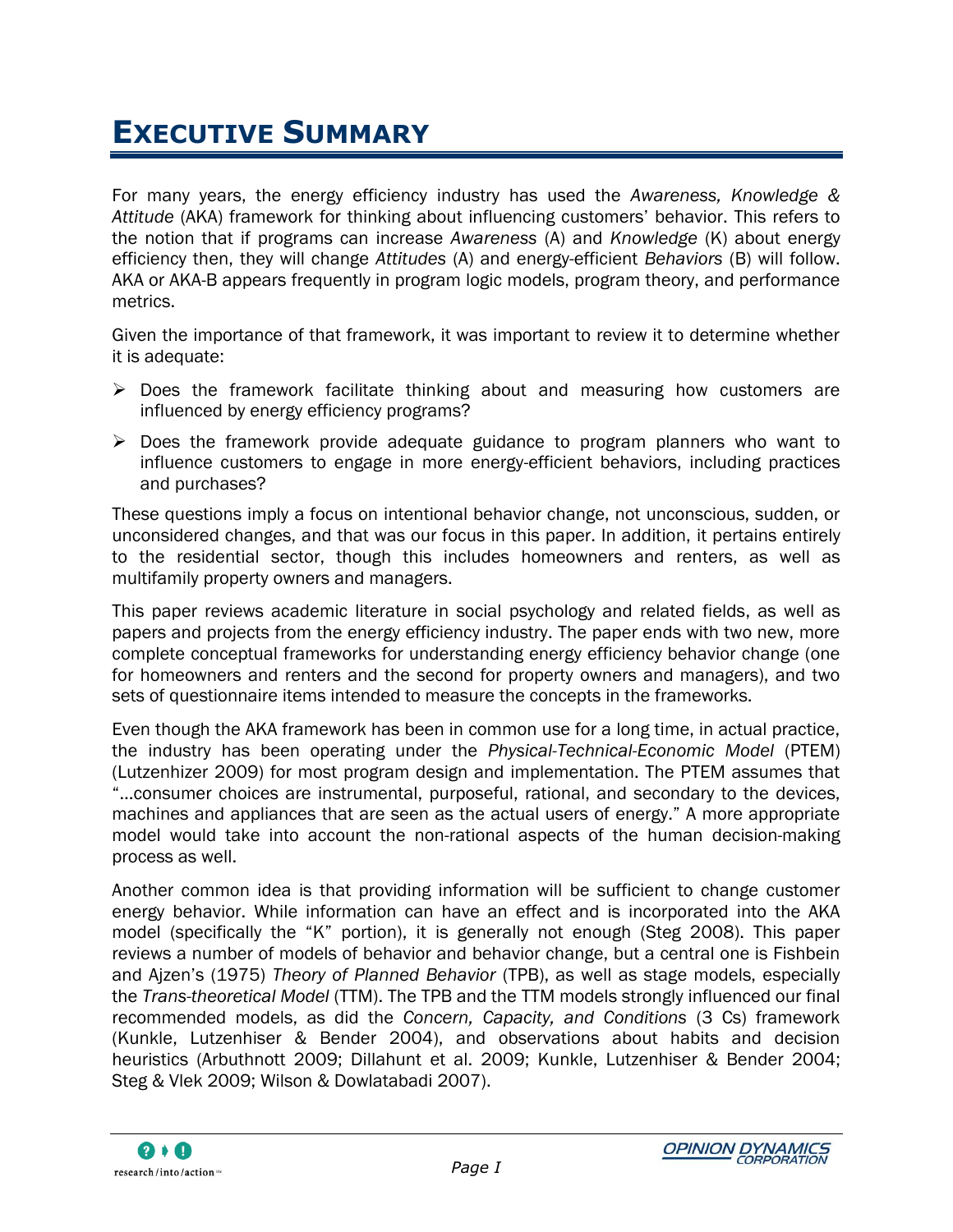The model we recommend for use in program planning and measurement in the residential sector is a stage model. We applied results from an existing and unrelated study to the model and found the model to be consistent with the data. We also successfully integrated the model with the segmentation scheme developed independently for the Marketing, Education, and Outreach team (Opinion Dynamics 2009).

The stage model is descriptive only; it does not indicate what causes or influences consumers to make energy efficiency choices. Therefore, we also present a model based on the stages with influences/causes included. This influence model helps the program planner think about where to target interventions. As the title of this paper implies, it is also meant to guide the measurement of consumers" positions relative to the stages and the causes or influences that may have been affected by programs. The model(s) for the property owners and managers are similar and designed for the same purposes.

The paper concludes with suggested questionnaire items to be included in process evaluations in this sector to permit comparison of results across time and programs. These questions address only the stages. Additional questions pertaining to causal influences specific to the program being evaluated should be included and are the responsibility of the evaluator.

Finally, the questionnaire items have not been tested. These tests for validity and reliability will be done as part of two separate process evaluations for the 2010-2012 program cycle.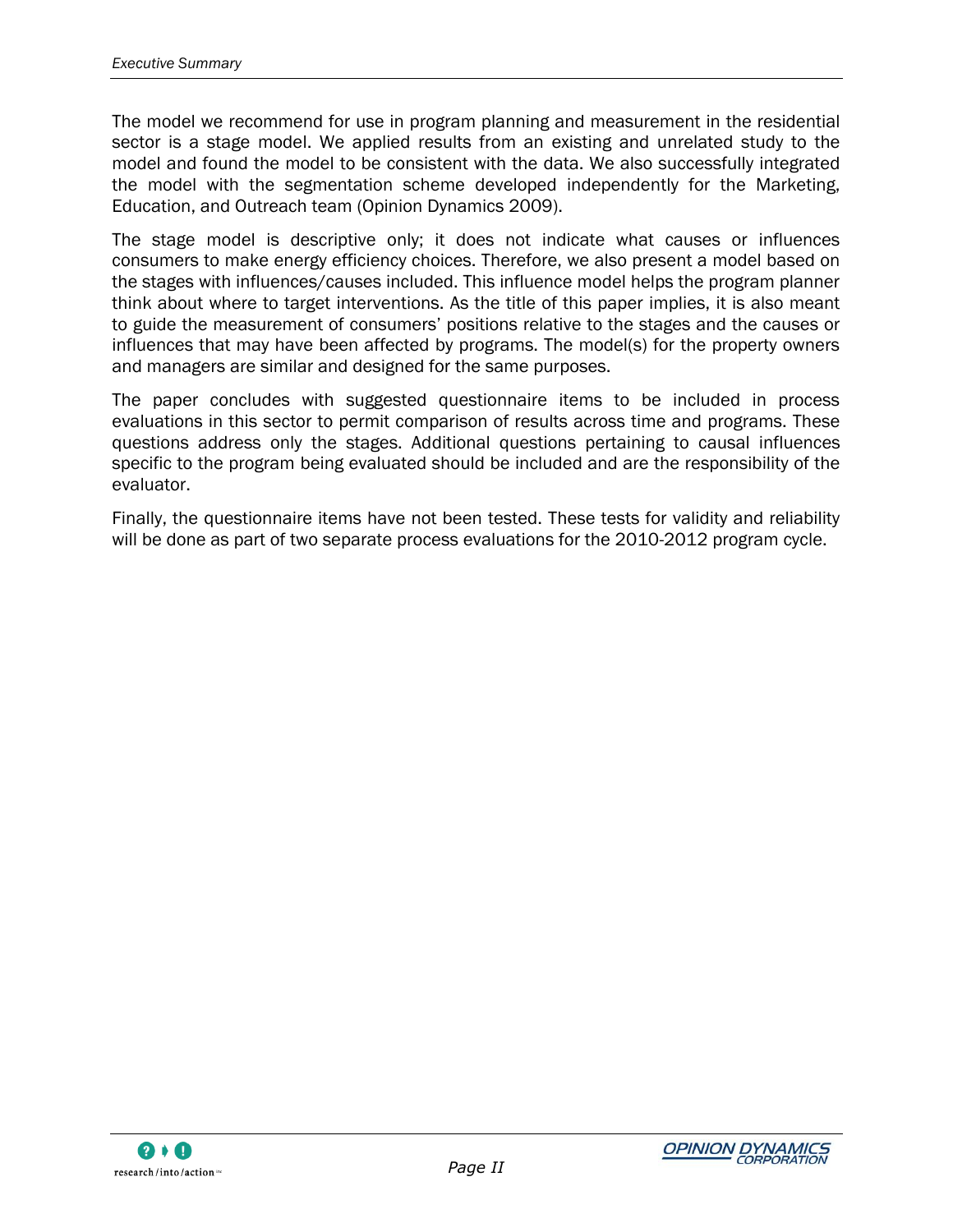# <span id="page-10-0"></span>**INTRODUCTION**

The purpose of this paper is to identify concepts and questionnaire items that can be used across residential programs to track customer *Awareness*, *Knowledge*, *Attitudes*, and *Behavior* (AKA-B). The AKA framework is our point of departure, as it is the one that has been used by the industry in program theories and in the recently-established Program Performance Metrics (PPMs). While we are using the AKA-B framework, this paper is not an endorsement of this framework as a preferred program theory, or even as an optimum program theory; it is just a framework. The paper is divided into two parts: Part I is concerned with residential customers; Part II addresses multifamily property owners/ managers.

Once the most useful concepts for each market are described, questionnaire items are suggested for general and consistent use. Since the point of the proposed questions is to allow comparisons across programs (and across time), they must be asked at a general level. Questions that are program-specific cannot be used in this way, which has some advantages and disadvantages that we discuss in a later section.

This work began where the 2008 white paper *A Short, Focused Review of the Literature on Attitudes and Behavior in Efforts to Promote Energy-Efficient Behavior* (Randazzo 2008) left off. That effort, focused on the academic research literature on attitudes and behavior published through 2008, asked the question: "Is the AKA-B framework still relevant?" The answer was, yes but with additions and elaboration. The current effort focuses on articles published since then, as well as papers produced in the energy efficiency industry but not published in academic journals. In addition, some papers published in the pre-2008 period were discovered for the first time and were therefore included in this review. This usually happened when a more current article referred to an earlier one or when someone suggested a paper we hadn"t found.

A difficult and essential question that arises from the consideration of attitudes, or AKA more generally, is the question: *Attitudes toward what?* or *Awareness of what?* or *Knowledge about what?* The target of the AKA could be specific technologies (usually the focus of innovation diffusion or market transformation efforts), or specific behaviors (e.g., turning off computers or pulling drapes), or programs (e.g., Are you aware of the home energy audit or appliance recycling program?), or energy efficiency in general, or the variety of appliances and technologies available, or the connection between energy efficiency and climate change, or many other possibilities.

In the end, the result of this specific project is questions about something more general than technologies or programs, because the questions are meant to be used across programs and across time. However, since similar issues must be addressed by evaluators of specific programs, and since much of the research literature is based on specific behaviors and products, this paper discusses both general and specific question options. The final recommended questions, however, are general.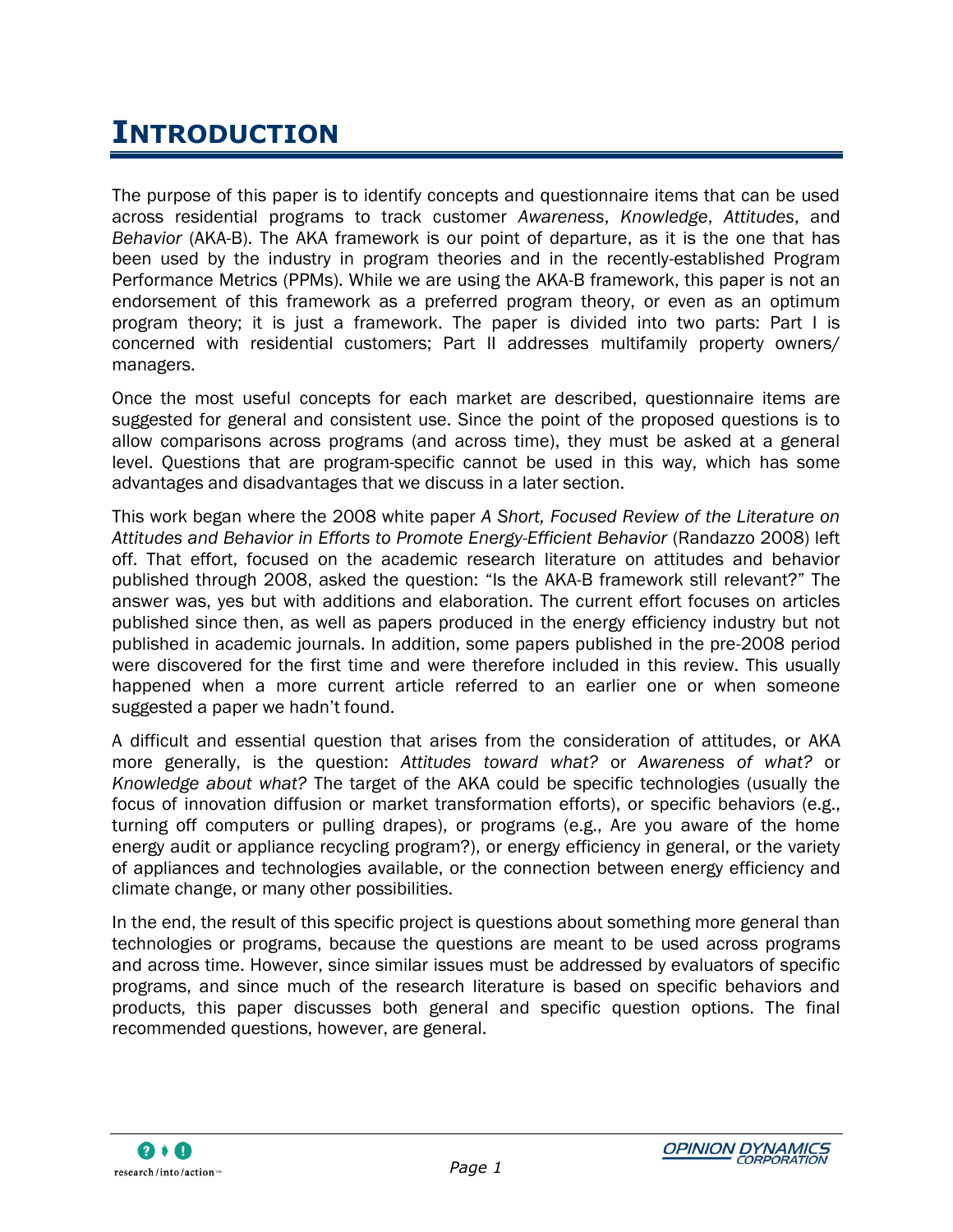# <span id="page-11-0"></span>**PART I: RESIDENTIAL DECISION-MAKING AND PROPOSED STANDARD QUESTIONNAIRE ITEMS**

# <span id="page-11-1"></span>*Current Program Approaches to Influencing Customer Behavior*

As a matter of context, at least, it is informative to start with the theoretical thinking behind California"s energy efficiency programs. An understanding of this is useful as one goes through the research literature on what actually affects energy efficiency behavior and how to accomplish it. One of the literatures surveyed was the industry writing about programs in California currently and historically. The California Institute for Energy and Environment (CIEE) commissioned a series of white papers on the behavioral assumptions underlying energy efficiency programs in California. The most relevant paper for our project was the one completed for the residential sector (Lutzenhizer 2009). Lutzenhizer"s paper and others that are related to it (Kunkle, Lutzenhiser & Bender 2004; Wilson & Dowlatabadi 2007) assert that the prevailing model for thinking about affecting residential energy consumption is the *Physical-Technical-Economic Model* (PTEM). A quote from the paper will describe it best:

In terms of the "nuts-and-bolts" of the policy frame, a *physical-technical-economic model* (PTEM) has characterized consumer behavior and choice as instrumental, purposeful, rational, and secondary to the devices, machines, and appliances that are seen as the actual *users* of energy. The role of energy efficiency programs is to insert efficiency measures (usually substitute devices) into this PTEM context, providing equivalent "energy services" at reduced levels of energy demand (ii).

Under this model, consumers are assumed to be entirely rational and intentional, making economically-wise decisions. More importantly, Lutzenhiser observes that the model almost overlooks the consumer, considering him/her only to be the vehicle by which technologies/ products replace older versions in buildings, therefore saving energy. The author further critiques this approach by noting that a head-of-household is the contact and is assumed to have full authority to implement all energy-related decisions for the household. There is rarely a mention of family, roommates, or households.

Lutzenhiser goes on to suggest that energy-using behavior is subject to many influences, including many that are out of the consumer"s control. More importantly, the behaviors that are under personal control involve *convenience*, *habit*, *comfort*, *values*, *environmental disposition*, and *the immediate situation*. Lifestyle determines a great deal of energy use and this is *normatively* based (i.e., it is commonly shared with others having a similar lifestyle -- e.g., going to work or to school five days a week, shopping for groceries, etc.).

Current and past programs are almost entirely aimed at providing information and/or incentives, regardless of the theoretical basis being used (Wilson & Dowlatabadi 2007). However, while information is useful and a necessary component of efforts to change behavior, it is rarely sufficient (Steg 2008), as it usually only has modest effects; it is effective mainly when solutions are not costly and not inconvenient, and when it is tailored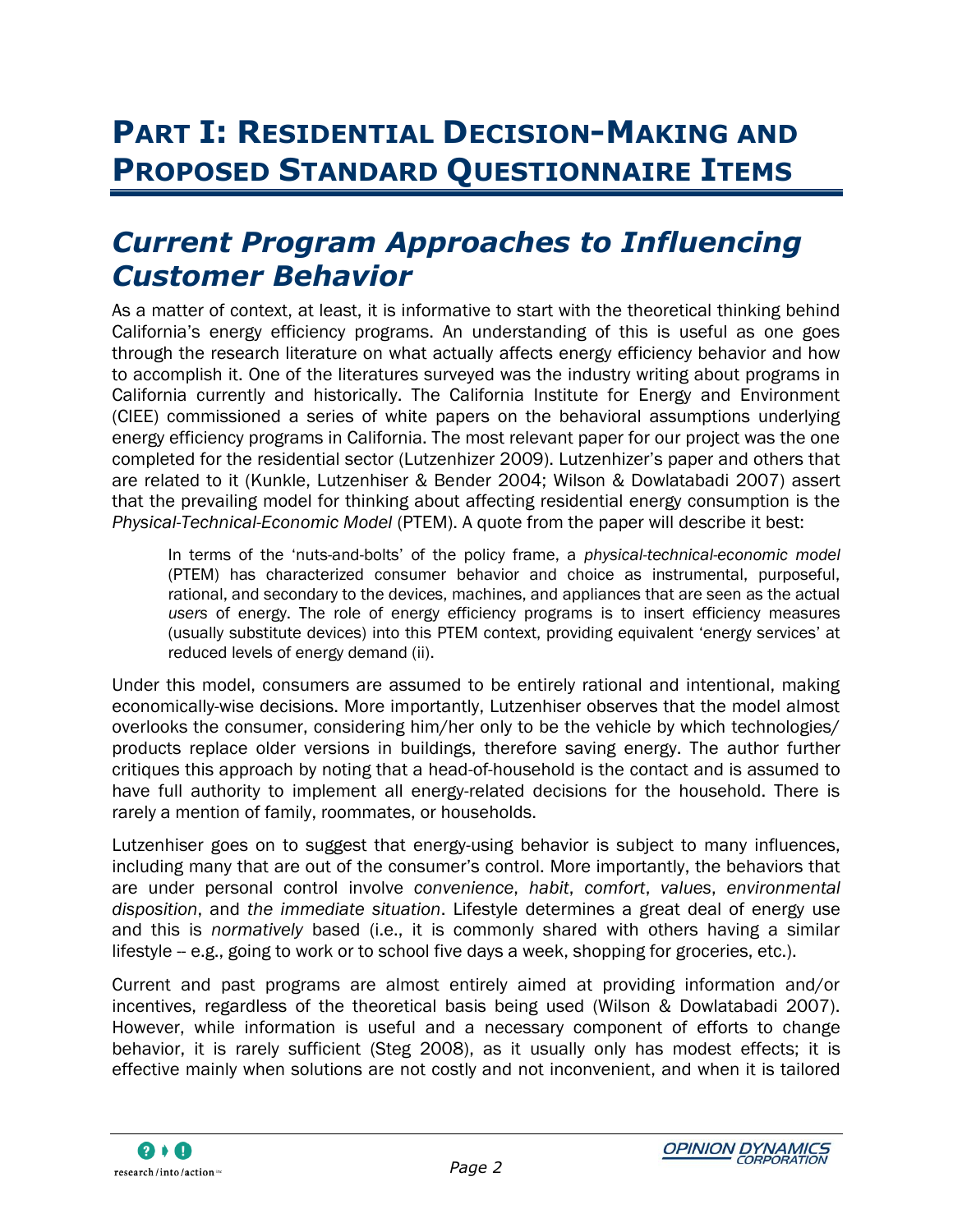#### to recipients.

Stern (1999) agrees by saying that simple information programs don"t change behavior or have only modest effects, even when presented in an optimal way.

Incentives can overcome some barriers, but Lutzenhiser notes that the incentives used in California programs are not calculated based on an economic formula, but are used only as inducements. Incentives have other limitations that will be discussed in more detail later. Lutzenhiser's main points are that the assumptions underlying current programs have been effective mainly because programs have been able to pick "low hanging fruit," which will not be possible over the longer term. Programs will have to be based on a better understanding of actual customer behavior.

The following sections summarize what is currently known about that behavior, its basis, and what can change that behavior. This will be the basis of our recommendations for what to measure to track program success in affecting customer energy efficiency behaviors and their precursors. It should perhaps be explicitly stated here that measuring the precursors to actual behavior change is important in order to know if our programs are making progress, even if energy efficiency behaviors are not yet optimal.

# <span id="page-12-0"></span>*The Major Extant Theoretical Models That Predict Behavior and Behavior Change*

Following is a brief summary of the major theories that form the starting point for a great deal of research on the promotion of desirable behavior (including health behavior, risk behavior, and environmental behavior). The summaries are presented here to refresh the reader"s memory from the earlier 2008 paper and to extend the thinking.

## <span id="page-12-1"></span>**Theory of Planned Behavior (TPB)**

Fishbein and Ajzen (1975) are the founders of a line of theory and research that focuses on *attitudes* and *subjective norms* in predicting behavior intentions. Attitudes are determined by the magnitude of the value attributed to the attitude target, as well as the probability that the value will be realized. Subjective norms are at the center of the theory and can be thought of as the actor"s perception of what the relevant people in his/her life think should be done. In this case, the attitude target would be the behavior under study and could include energy-efficient behavior.

[Figure 1](#page-13-1) shows a current rendition of this theory (Ajzen 2006). Subjective norms are at the center of the model, with various types of beliefs about the target behaviors feeding into subjective norms and to attitudes, including perceived behavioral control. Behavioral beliefs refer to the beliefs about the outcome of the behavior. In the case of energy efficiency behaviors, this might mean the belief that one"s actions, together with many others" actions, will produce the desired outcome.

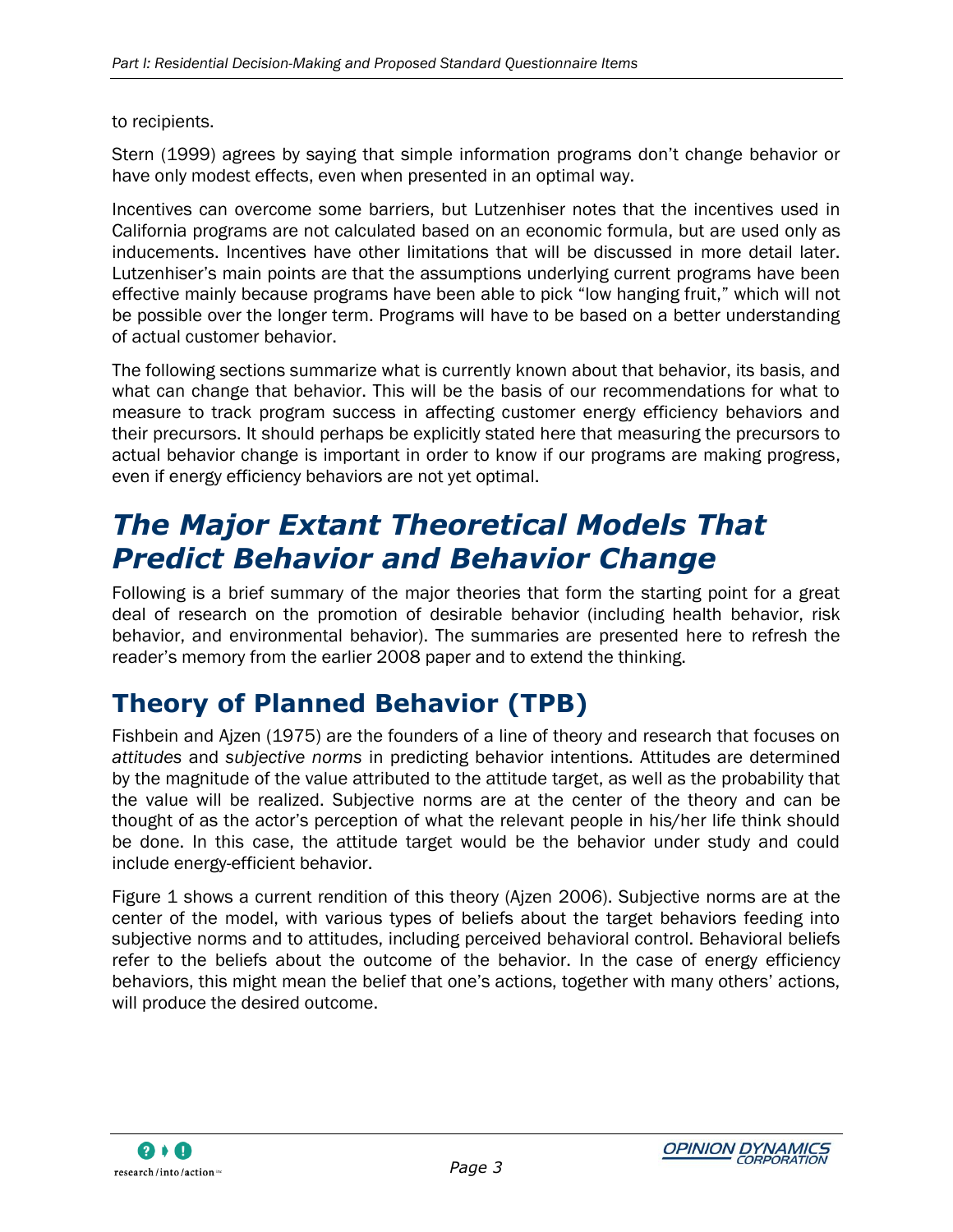<span id="page-13-1"></span>

Figure 1. A Diagram of Ajzen"s Theory of Planned Behavior

A somewhat related concept is *perceived behavioral control*, which predicts intentions, and together with *actual behavioral control* is seen as affecting the relation between intention and actual behavior. Perceived and actual behavioral control are important concepts to consider in explaining behavior change as a lack of control or self-efficacy, and in approaching a new behavior is key to success in changing. In the case of energy efficiency, an example might be a person oriented to purchasing an energy-efficient product, but who knows that someone else in the household is against it. Thus, the person may feel she/he doesn"t have the ability to carry through on the behavior implied by the attitude held about it.

One of the limitations of this theory is the relative absence of the affective (emotional) components of behavior change. This is important in the field of environmental/energy efficiency behaviors because there is often an altruistic facet of these types of actions, even though many of the desired behaviors are easily justified on rational grounds.

## <span id="page-13-0"></span>**Norm Activation Theory**

A large body of theorizing and research has been based on *norm activation theory*, beginning with Schwartz (1977). The *norm* in this theory is referred to as a *personal norm*, which emphasizes the emotional aspect of norms, as it refers to the valuing of something such as the environment's well being. Norm activation occurs when a threat to the object of the personal norm is perceived. In this situation, the personal norm is experienced as a moral obligation to protect what is threatened. In the case of personal norms concerning the well-being of the environment, a perceived threat to its well-being would lead to environmentally protective behaviors.

An important element of this line of theory is the ascription of responsibility to the self that is inherent in the activation of a personal norm. Thus, *ascription of responsibility to the self* is an important concept in this theory, reflecting the altruistic element of motivation to take action. The theory has much in common with Ajzen"s TPB, but it adds the altruistic component in the use of the concept of ascription of responsibility to the self.

From Ajzen website, *<http://www.people.umass.edu/aizen/tpb.diag.html>*, accessed July 22, 2011.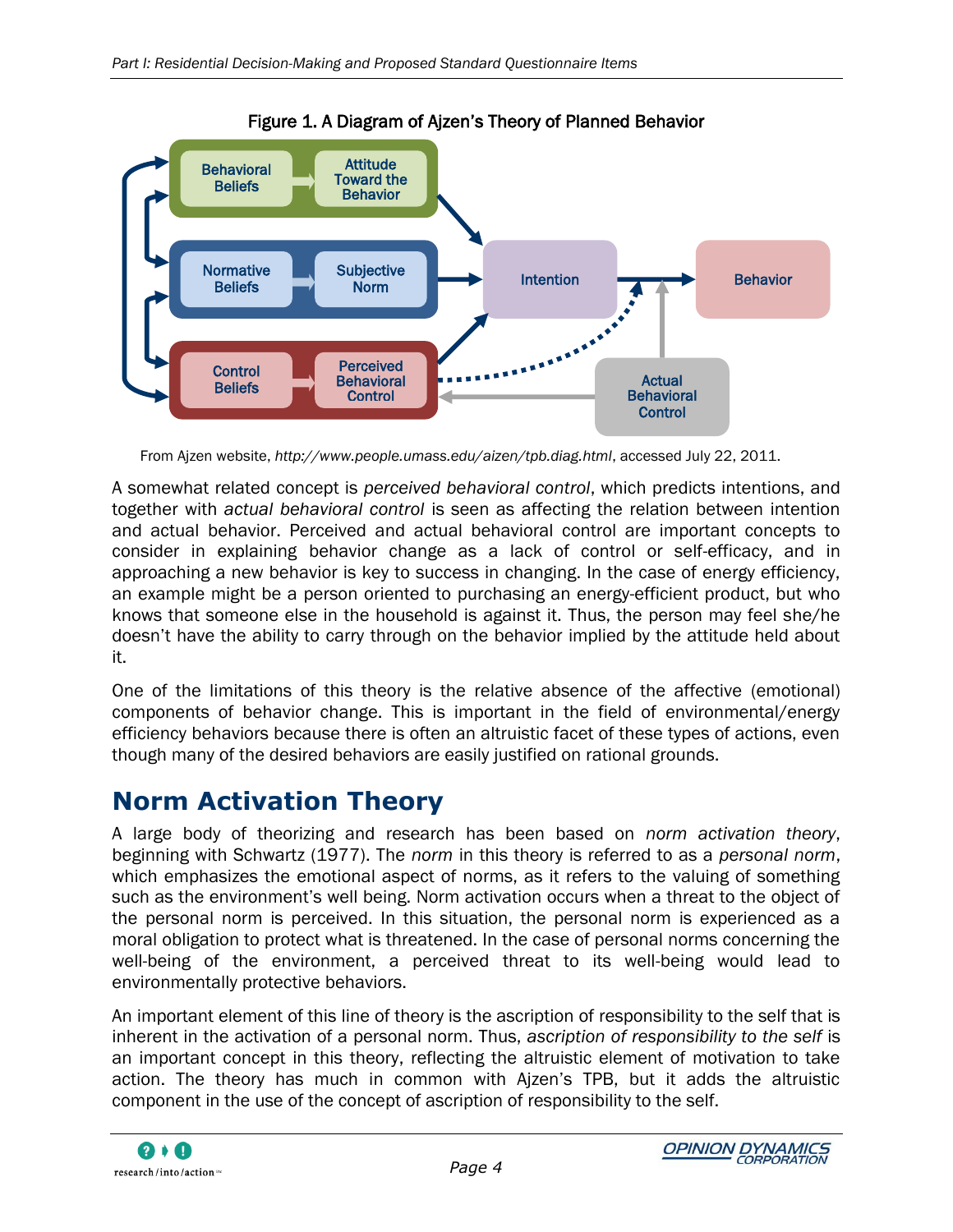# <span id="page-14-0"></span>**Values, Beliefs, Norms (VBN) Theory**

Another theory in the Schwartz tradition is the *Values, Beliefs and Norms* (VBN) theory (Dietz, Fitzgerald & Shwom 2005). In this theory, basic values are seen to influence beliefs about consequences of behaviors toward what is valued (or not). According to this model, behavior is triggered by beliefs about consequences and about personal responsibility for taking action. The most common phrasing for beliefs about consequences is *awareness of consequences* (AC) and it is a commonly-researched concept in the field. Beliefs about personal responsibility, as seen in the Norm Activation model, is equivalent to *ascription of responsibility* (AR), described above. The theorists working in this theoretical framework identify three types of values that are most relevant to environmental behaviors: *humanistic altruism*, *biospheric altruism*, and *egoism* (self-interest).

One of the developments that has emerged from the norm activation and VBN-oriented research is Dunlap and Van Liere"s (1978) concept of the *New Environmental Paradigm* (NEP), later modified (Dunlap et al. 2000) to the *New Ecological Paradigm* (also NEP). The NEP is defined against the *Dominant Social Paradigm* (DSP), which is characterized by belief in development, economic growth, science, technology, etc. This paradigm is generally associated with hostility toward environmentalism. In contrast, the NEP represents a "new" worldview that includes a belief in the limits of growth and the preservation of resources and the environment; it takes into account beliefs about the effects human activity have on the biosphere. Naturally, this worldview tends to lead to pro-environmental attitudes, beliefs, and behavior.

## <span id="page-14-1"></span>**AKA-B Framework**

The conceptual framework referred to as AKA or AKA-B isn"t properly called a theory, but it has been a fairly useful way to organize thinking about how programs may affect energy efficiency behaviors. The origin of the framework is elusive, but it is in common use in a variety of industries. It assumes that *awareness* of the target behavior or technology is a first step toward adopting the target. This is logical, as a behavior is unlikely if a person is unaware of its possibility. The next step is *knowledge*, which can be seen as awareness taken to a new level of detail. *Attitudes* toward the target can be thought of as following from knowledge, or can be considered something that precedes detailed knowledge. Which direction of action you accept probably depends on how specific the attitude is that you are considering. The more specific the attitude, the later in the process it should go (e.g., attitude toward recycling is quite specific). Very broad attitudes can be almost as basic as values. An example might be attitude toward the environment.

A positive attitude is seen as leading to behavior. This is a very simple model, which is one of its advantages. It helps us to focus on a few concepts central to predicting behavior and targeting its precursors by program interventions. The disadvantage lies also in its simplicity, as it does not stand alone very well in light of the importance of the components identified in the TPB, norm activation, and VBN theories.

In an effort to incorporate the TPB, the norm activation theory, and the VBN theory with our existing AKA-B framework, a diagram of this integration was presented in the original 2008 white paper. [Figure 2](#page-15-0) is a reproduction of that model.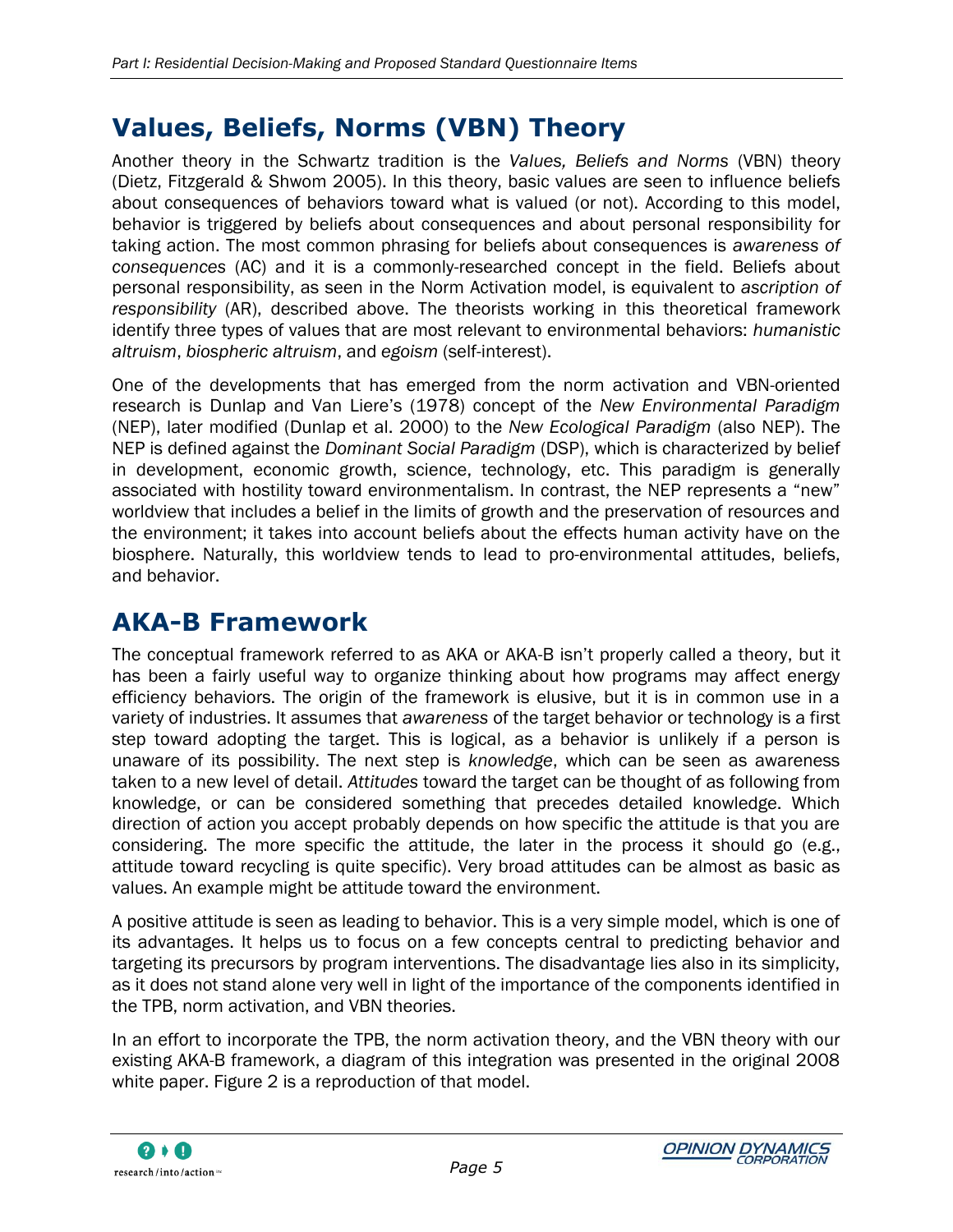<span id="page-15-0"></span>

Figure 2. A Synthesis of Several Theories on Changing Attitudes and Behaviors

Further elaborations on this model were proposed by Peters (personal communication, 2008), as shown in [Figure 3.](#page-15-1)



<span id="page-15-1"></span>

The blue boxes are possible ways to intervene in the individual thinking process. The beliefs are already in place (since the 1980s, more than 75% of the population believe that energy conservation is good and needs to be supported by the government). The problem is not really beliefs generally, but perhaps beliefs specifically about a behavior.

The lilac boxes are the target areas that are the remaining areas for intervention. Awareness and knowledge are the tools that the AKA model of intervention is arguing for, yet there are other ways to intervene, such as role-playing, commitments, self-efficacy messaging/ training, which can be allocated in different ways.

Psychologists have shown that awareness and knowledge as defined by information and marketing are not the most effective types of intervention, they are just part of the most effective approaches.

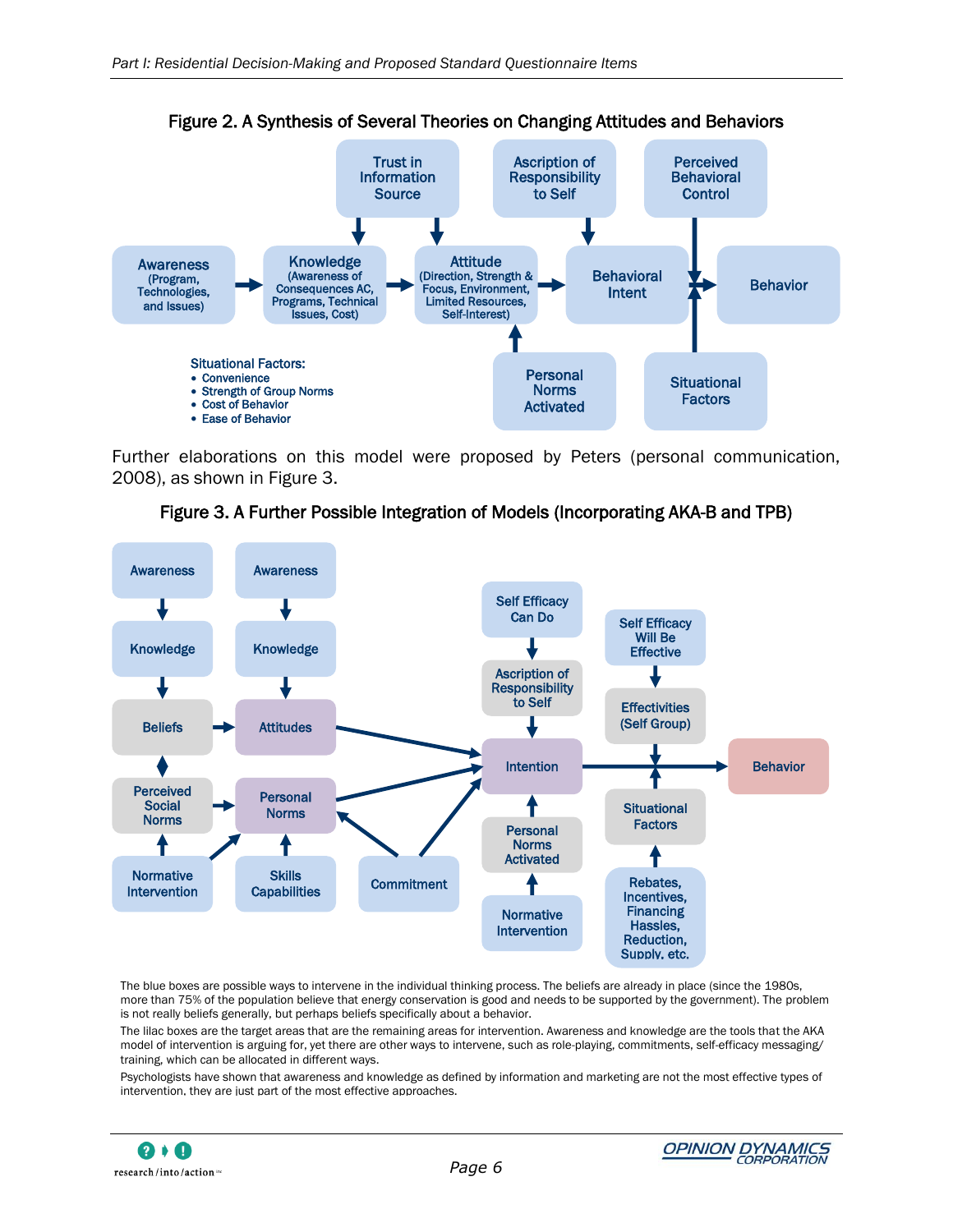Note that this model shows *awareness*, leading to *knowledge*, leading to *beliefs*, and also leading to a*ttitudes*. Note too, the addition of the concept of *self-efficacy* to the model in two places. In one place it represents the same idea as *perceived behavioral control* [\(Figure 1\)](#page-13-1). In another place, it represents *behavioral beliefs* or *the efficacy of oneself* as part of a group action to produce the desired outcome (also [Figure 1\)](#page-13-1).

Both concepts are used in multiple ways in the literature. The model, as drawn, also calls attention to potential areas of program intervention.

### <span id="page-16-0"></span>**Values**

A model presented by DeGroot and Steg (2009) is much simpler than what we have discussed so far, but is presented here [\(Figure 4\)](#page-16-2) to show the emphasis on values. The values on which they build their thinking and research are categorized as described in the VBN section: *Egoistic*, *Altruistic*, and *Biospheric*. Of course, the altruistic and biospheric values are most conducive to pro-environmental intentions and behavior.

#### Figure 4. A Value-Based Theory of Environmental Behavior

<span id="page-16-2"></span>

This theoretical approach does not suggest that program interventions will change the values that people hold. Rather, it suggests that the values that people already hold can be made more salient and conflicts between values can be reduced by well-designed campaigns. This can lead to more pro-environmental beliefs and considerations, which leads to pro-environmental intentions, and then to behavior. It is also true that pro-environmental behaviors can be promoted by focusing on egoistic values (e.g., saving money). However, the authors point out that this approach leads to short-lived environmental behaviors because when the egoistic gain is gone, the behavior will go too.

## <span id="page-16-1"></span>**Stage Theories**

Two major stage theories will be discussed here. They will be discussed in more detail than previous theories, as the latter were already discussed in the earlier white paper (Randazzo 2008), and the stages may become quite important in program design and in measurement of their effects. The first theoretical approach is referred to as the *Trans-Theoretical Model* (TTM) of behavior change and is found most prominently in the literature on changing health-related behaviors (Prochaska & DiClemente 1984). The second stage theory is the *Innovation Diffusion* (ID) theory of adoption of new technologies or other innovations (Rogers 2003).

The importance of stage theories, for our purposes, is that they address, in detail, the issue of readiness to change some kind of behavior. From a program design perspective, understanding the degree of readiness to make a change can be central to messaging and approach (someone who isn"t even aware of a need to change or hasn"t even thought of it should be approached differently than someone who has thought a lot about it and knows some of the pros and cons of the behavior). From a measurement perspective (our current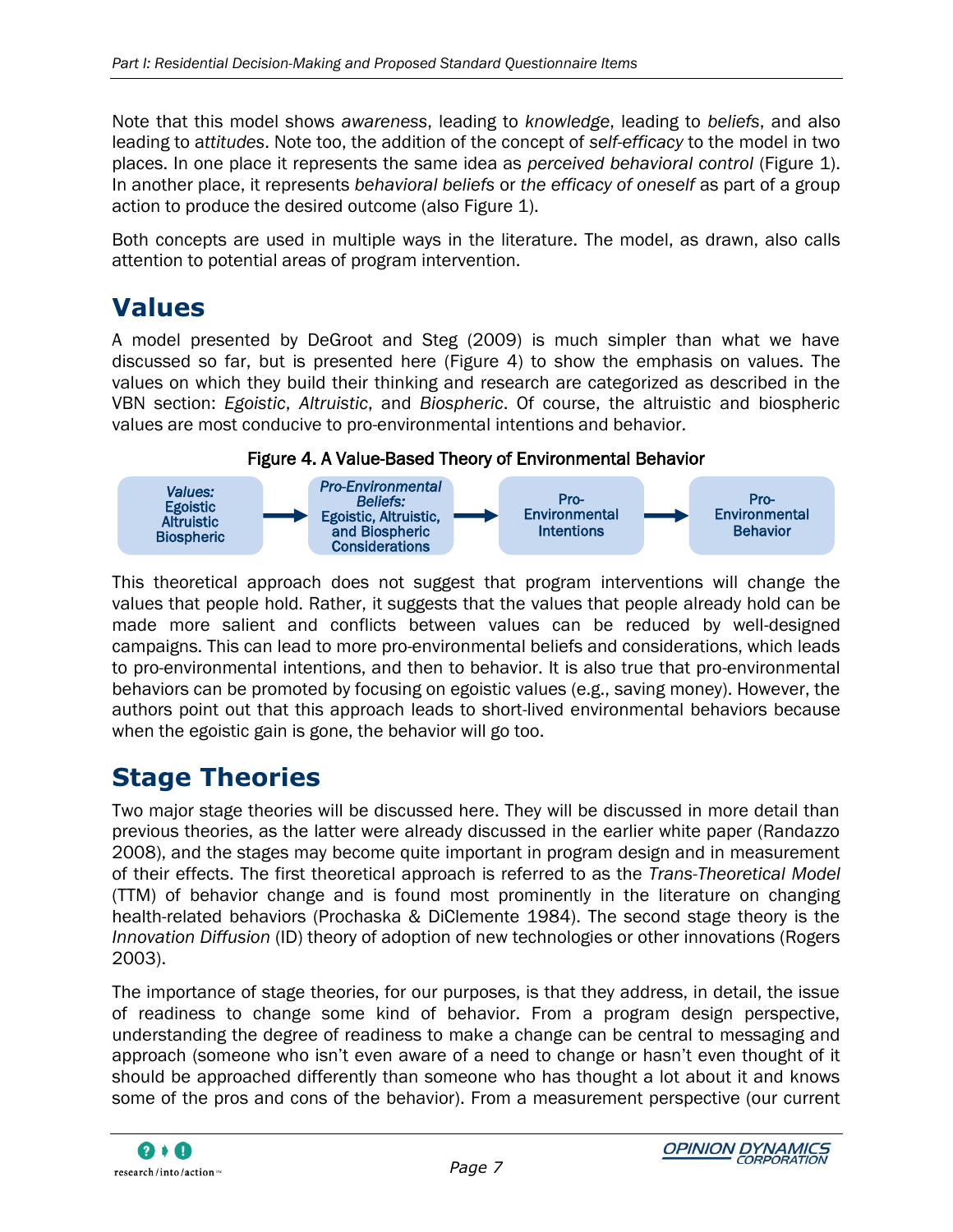one), tracking customers" readiness to adopt energy-efficient behaviors and appliances, and whether readiness has changed as a result of the program, could be very important. In addition, readiness to change is more proximal to behavior than our traditional AKA concepts, making it a better measure of program impact than more distal concepts, since behavior change is the ultimate goal of energy efficiency programs.

### **Trans-Theoretical Model (TTM)**

The current TTM thinking suggests five stages that describe the process by which people make a change in their behavior: *Precontemplation*, *Contemplation*, *Preparation*, *Action*, and *Maintenance*.

- $\triangleright$  Precontemplation. In this stage, the person has no intention of changing their behavior. They may be unaware of the desirable change, or only vaguely aware. People in this stage can benefit from interventions that raise their awareness.
- $\triangleright$  Contemplation. In this stage, the person is aware that there is a problem with how they are behaving (or not behaving) and are seriously thinking about making a change. Here they are considering the pros and cons of a new behavior pattern, and the pros probably outweigh the cons. They just aren"t ready yet.
- $\triangleright$  Preparation. People in this stage intend to take action in the next month and have probably made an attempt in the past year, but have gone back to their original state. However, they still intend to make the change. These people can probably use encouragement and further motivation.
- > Action. Individuals in this stage have modified their behavior, experiences, or environment in order to succeed in the change and have maintained the new behavior for a relatively short period of time. They are putting effort into the new behavior. These people may benefit from reinforcement and recognition of the behavior.
- $\triangleright$  Maintenance. This is a consolidation stage, but effort is still required and people may relapse into the precontemplation stage. Further reinforcement and motivation to maintain the behavior may be called for here.

Researchers have found that people do not usually go smoothly through each stage. There are usually slips back into prior stages.

There is a substantial literature on efforts to help people with addictive behaviors and those who need to lose weight or start exercise programs. Meta-analyses have shown that interventions tailored to stage-of-change are more effective than those not tailored; the same is true for tailoring to other individual factors (Noar, Benac & Harris 2007; Velicer & Prochaska 2008). Research on this issue specifically addressing energy-efficient behaviors could focus first on defining stages and then on determining what interventions were most effective for what stages. However, it is probably safe to say that readiness to change is common to all domains of behavior as a critical concept defining where a person or a group is in the process of change.

Another concept that is part of this theory is *Decisional Balance*. This concept reflects the current thinking of the individual in terms of weighing the pros and cons of changing. As contemplation of change progresses, the pros increasingly outweigh the cons, changing the decisional balance. This could also be similar to the concept of *attitude ambivalence*, which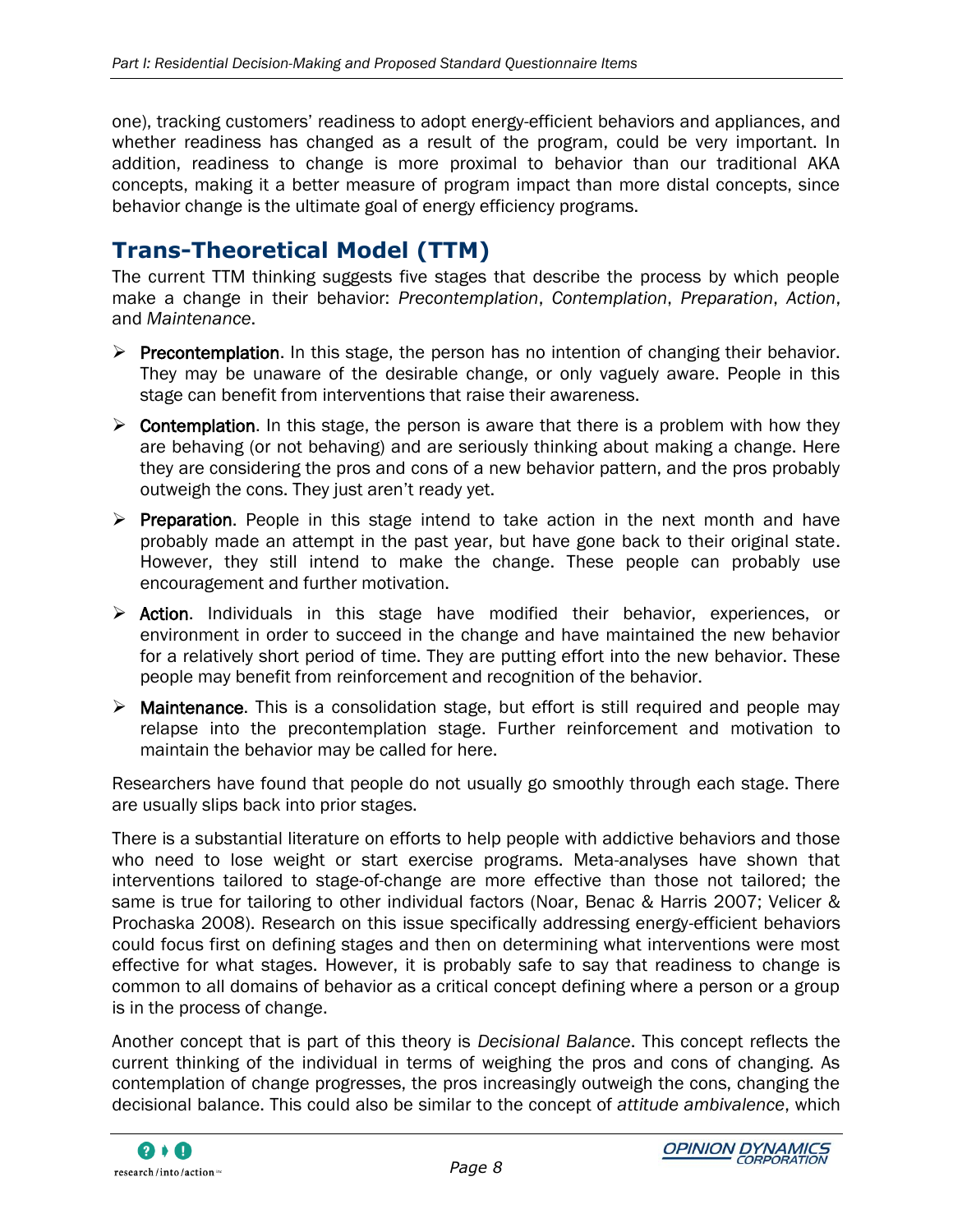is defined as a respondent having high scores on both positive and negative attitudes about a target behavior.

#### **Innovation Diffusion**

The most current version of this theory is described by Rogers (2003) after having first introduced it in 1962. The theory has been very well applied to our industry by John Reed and colleagues (Reed, Jordon & Vine 2007). It is another stage theory that is focused on the process of adopting innovations, which are generally technologies, but it could also be applied to behaviors of other kinds. Clearly, adopting innovations could apply to both energyefficient technologies and behaviors. This theory addresses two levels of the adoption process: *the individual* and *the aggregate*. The latter level describes the speed and progress of adoption in a group or society.

It is the individual level that is of most interest to our current purpose. We are interested in knowing how and when individuals make the decision to adopt an innovation. Knowing this would allow us to track where individuals or households are in the process and when and why they move from one stage to the other. Actors can be placed into one of the following stages: *Awareness*, *Persuasion or Information*, *Decision*, *Implementation*, or *Confirmation*.

- $\triangleright$  Awareness. A person can be shown to be in at least this stage by asking the question: *Have you heard of the innovation?* A person in this stage can"t be expected to take immediate action if it is proposed.
- Persuasion or Information. The critical question for this stage is: *Have you tried to find information about the innovation or talked with friends or colleagues about it?* People in this stage are likely to benefit most by information and arguments for adoption.
- ▶ Decision. A person in this stage has decided to adopt. A critical question for placement in this stage would be: *Have you decided to try the innovation?* Perhaps the most effective strategy for this person would be to provide concrete ideas on next steps to implement the decision.
- Implementation. If a person answers "yes" to the question *Have you actually purchased, used or installed the innovation?* he/she is legitimately in this stage. For our purposes, in order to include changes in energy efficiency behaviors, the question would need to be modified to accommodate the long list of relevant behaviors.
- $\triangleright$  Confirmation. In this stage, the adopter has tried the innovation and is able to decide whether the innovation will meet the household"s needs. This can be established by asking: *Have you decided to continue or considered continuing to use the innovation?* For someone at this stage, a very beneficial piece of information could be feedback about the effects of having adopted. In the energy efficiency world, this would likely involve showing them the effect of the innovation on their energy consumption.

Reed, Jordan, and Vine (2007, 2-4) point out that it is essential to target interventions to the stage of the person or group:

"For example, if awareness is high but program activities are oriented to awareness rather than persuasion or implementation, the program may not be effective."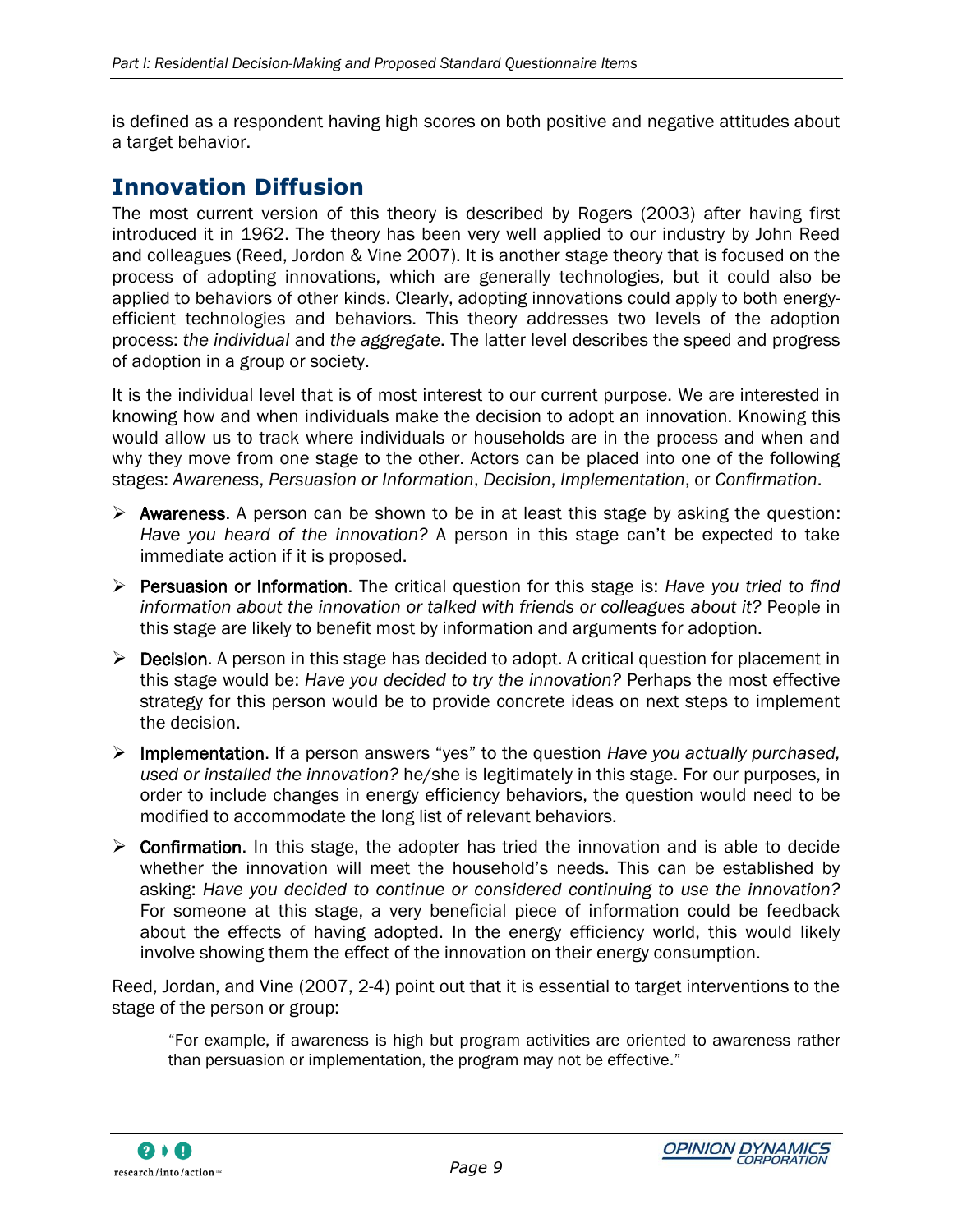From a measurement perspective, this indicates the importance of determining in what stage the population segment or individual is and the ability to track changes.

Steg (2008) suggested three potential ways the information could be tailored to individuals or households:

- 1. *Based on motivation:* environment or money
- 2. Relevance to household situation: appliances or characteristics
- 3. *Stage of change:* ready to change versus haven"t considered it before

Rogers (2003) also identified population segments, or types of people or organizations, based on their innovation adoption receptivity. He showed estimated percentages of actors in each type or segment: *Innovators* (2.5%), *Early Adopters* (13.5%), *Early Majority* (34%), *Late Majority* (34%), and *Laggards* (16%). Of course, these percentages are likely to be somewhat different depending on the arena of the innovation.

A further note on stage theories of energy efficiency behavior adoption: In this industry, one should be mindful of the political dimension involved in motivating people to adopt or not adopt energy efficiency measures. This observation would apply to both stage theories described here. For example, the awareness or precontemplation stages may not adequately characterize those who are *not* contemplating changing their behaviors at least partially because of their views on the environment, climate change, etc.

## <span id="page-19-0"></span>**The 3 Cs Framework**

The 3 Cs framework – *Concern*, *Capacity*, and *Conditions* – represents another useful way to understand households" energy efficiency behavior (Kunkle, Lutzenhiser & Bender 2004). In this framework, conservation and energy efficiency adoption depends on a combination of three factors: 1) Level of concern; 2) his/her capacity to act; and 3) the conditions (including constraints) surrounding the action.

- $\triangleright$  Concern. This category includes a broad variety of concepts that are by now familiar: awareness of consequences, ascription of responsibility to self, personal norms, normative beliefs, concerns about cost, and many others. The authors indicate that concern must be present for actions to occur. They also state that concern depends on the perception of the problem as real and that it is important enough to warrant attention. It is also important to link the consumer"s concern with particular solutions that are realistic for them. The measurement of the level of concern is familiar territory and there are many questionnaire items that have been developed for this.
- $\triangleright$  Capacity. A person's possibility to make energy-efficient choices is partly determined by his/her capacity to do so. Included in the list of capacities is: knowledge of product possibilities, ownership of target appliances, having cash or access to credit, etc., where purchasing energy-efficient products is the target area. However, behavioral changes are subject to limits on capacity as well. These changes are more likely when there is a history or a plan for saving energy in place (in the form of intentions, knowledge, and former habits or practices). A consumer"s capacity to act is present only if his/her personal action is perceived to be possible (perceived behavior control and self efficacy).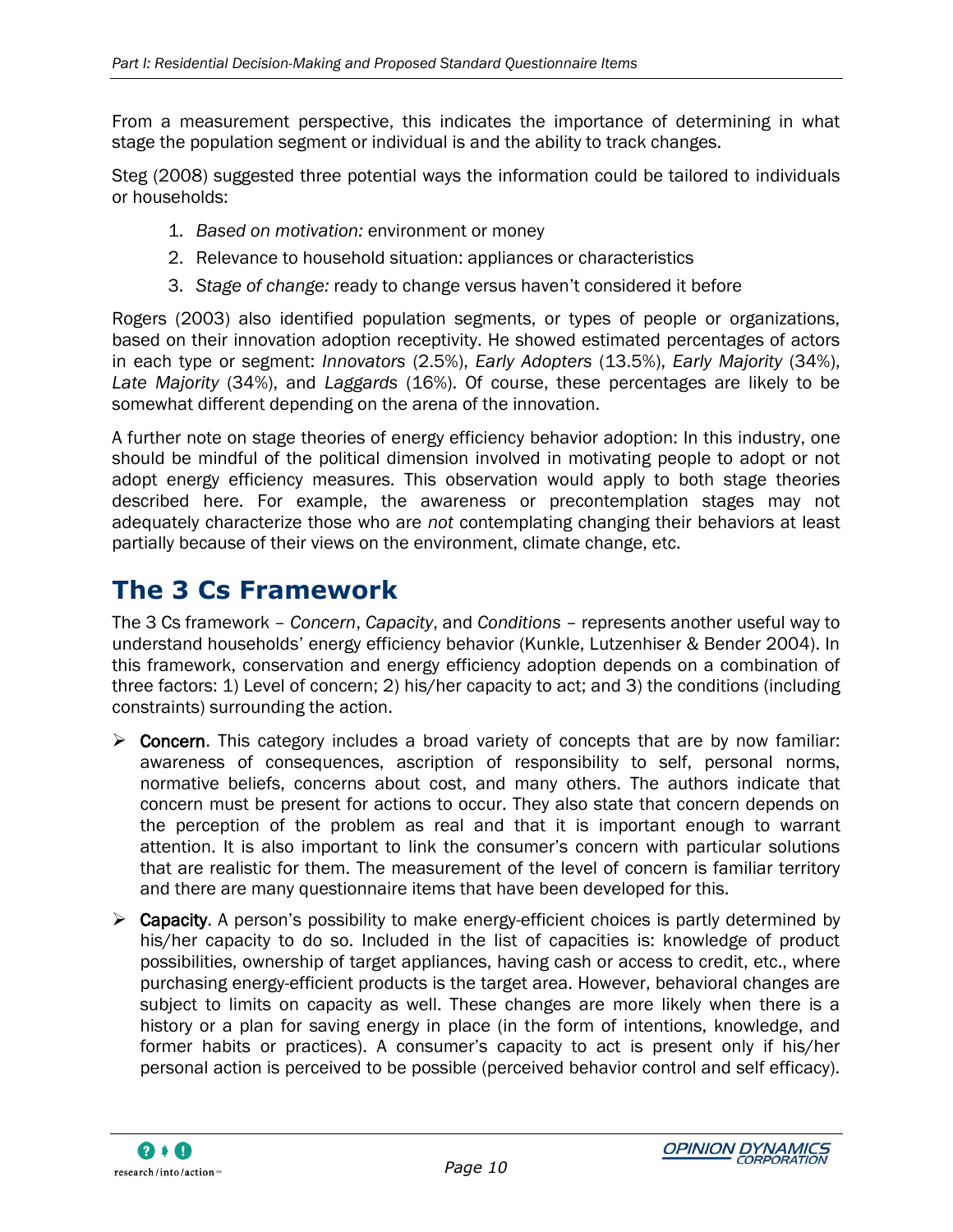Measurement efforts would tap into the extent to which customers felt they had the capacity to act, based on the various dimensions of capacity.

 $\triangleright$  Conditions. A major component of this category is constraints – such as lack of time, competing claims on attention, uncertainty about length of residence in a dwelling, and the constraints of existing housing and technology (e.g., whether it can be improved, what will fit, and when it needs to be replaced). These factors are important in understanding why consumers do and don"t act to use energy more efficiently, but are not things that programs can change. Their most important part in the effort to change behavior is to be aware of them and to target programs differently depending on the customer"s situation. Some aspects of this category are important to certain measurement issues, such as assessing the potential for future energy savings in a territory, but may not be essential to tracking the effects of intervention programs, except possibly to show different outcomes by different conditions households face.

Another way that constraints might be brought into measurement issues is in the way that questionnaire items are framed. As noted above, Lutzenhiser (2009) points out our implicit assumption that individual heads of households act without restraint and have authority to use or conserve energy as they see fit. This is clearly an incorrect assumption, as various members of any household will act with some combination of independence and constraint imposed by other members. It would be wise to frame questionnaire items in a way that takes this into account.

## <span id="page-20-0"></span>**Habits and Heuristics**

It has frequently been observed that in spite of the pattern of our energy efficiency programs over many years, energy use behaviors are not entirely, or even primarily, rational choices that we make (Aarts & Dijksterhuis 2000; Lutzenhiser 2009; McKenzie-Mohr 2000; Steg 2008, Steg & Vlek 2009; Wilson & Dowlatabadi 2007). Habits figure prominently in the determinants of energy use behavior (Arbuthnott 2009; Dillahunt et al. 2009; Kunkle, Lutzenhiser & Bender 2004; Steg & Vlek 2009; Wilson & Dowlatabadi 2007).

Habits are very important inhibitors of behavior change. Owens and Driffill (2008) say that psychological variables can have an effect only when stronger forces, such as habits, are not present. Similarly, Arbuthnott (2009) asserts that habits are very important in inhibiting behavior change and therefore one-time behaviors can be more easily affected than habitual ones. Kunkle, Lutzenhiser, and Bender (2004) observe that behaviors aren"t just turned on and off like measures. Diligence and habits fluctuate. When concern is raised for some reason (e.g., an energy crisis or rising energy costs), strategies to keep energy use low will be executed diligently; at other times, behavior may be lax. During the times of concern, the highest level of diligence is set and can be invoked again as an alternative habit, and could possibly be used as a benchmark for measuring future or current behavior.

What are habits? Steg and Vlek (2009) point out that they are not a reflection of frequency, but of a pattern being triggered by an association between a goal and what has been done to meet that goal in the past. Measurement of habits means asking about how choices are made, not about frequency. Habitual behavior is about automated cognitive processing. For Wilson and Dowlatabati (2007), a set of habits can be thought of as a strategy to manage energy use and whether the execution is diligent or lax, it will always involve comfort.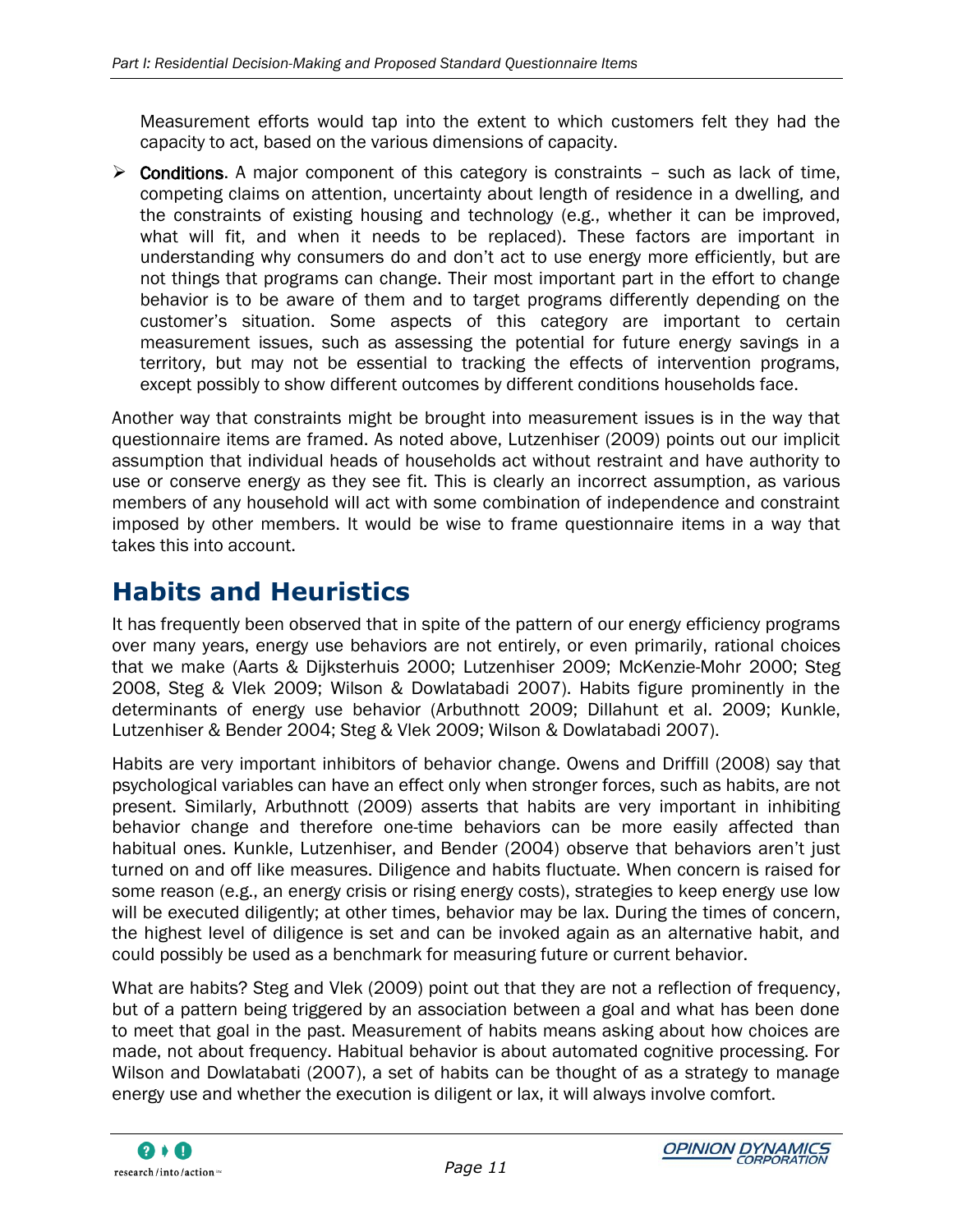Given the importance of habits and the barriers that they represent, how can they be changed and can we measure that? Steg and Vlek (2009, 312) say that:

Habitual behaviour may involve misperceptions and selective attention: people tend to focus on information that confirms their choices, and neglect information that is not in line with their habitual behaviour. In general, habits are reconsidered only when the context changes significantly.

Further, they say that habits can change if temporary changes are enforced. The implication is that an information intervention could be made that focuses on misperceptions and selective attention, changing how people view their habitual behaviors. Or people can be jolted out of a habit so they can see it was based on incorrect beliefs or assumptions; then, when a temporary change occurs, an intervention of reinforcement could be effective in making the temporary change permanent. Another observation Steg and Vlek (2009) make is that intervention strategies should be targeted to the factors that are relevant to a targeted specific behavior. Thus, if the behavior is largely attitude-driven, then the information intervention can focus on changing attitudes; if it is a matter of habit, those common habits can be targeted, etc.

The purpose of this paper is not to suggest interventions, so that will not be pursued further. The point is that habits are a major barrier that can probably be broken only when their importance is recognized and interventions are deliberately focused on them. More to our point, however, measurement of how people have and have not changed their habits, how they intend to change them, and whether they intend to, is important.

Habits are examples of decision heuristics, but there are many others that can be identified and made the focus of program design and measurement. Heuristics are shortcuts to decision-making. Since individuals do not make energy-related decisions in an entirely rational manner, and because they typically don"t have the time or energy to gather all relevant information on each energy decision, they rely on heuristics of various kinds to make the decisions more manageable. Habit is one. Wilson and Dowlatabadi (2007) list others. Among them are:

- 1. Anchoring
- 2. Satisficing
- 3. Recognition/familiarity
- 4. Elimination (e.g., of one or two of the most expensive choices)
- 5. Availability
- 6. Emotions, especially for risk of loss

Most of these decision heuristics are self-explanatory or are quite familiar. Two are worth discussing in a bit more detail.

*Anchoring* is a process where the consumer can focus on one option as a kind of default or one to which all other choices are compared. ENERGY STAR® is a strong potential anchorpoint, and this can and has been a basis for measurement of consumer awareness. Similarly, making certain symbols very familiar can take advantage of the recognition/familiarity heuristic.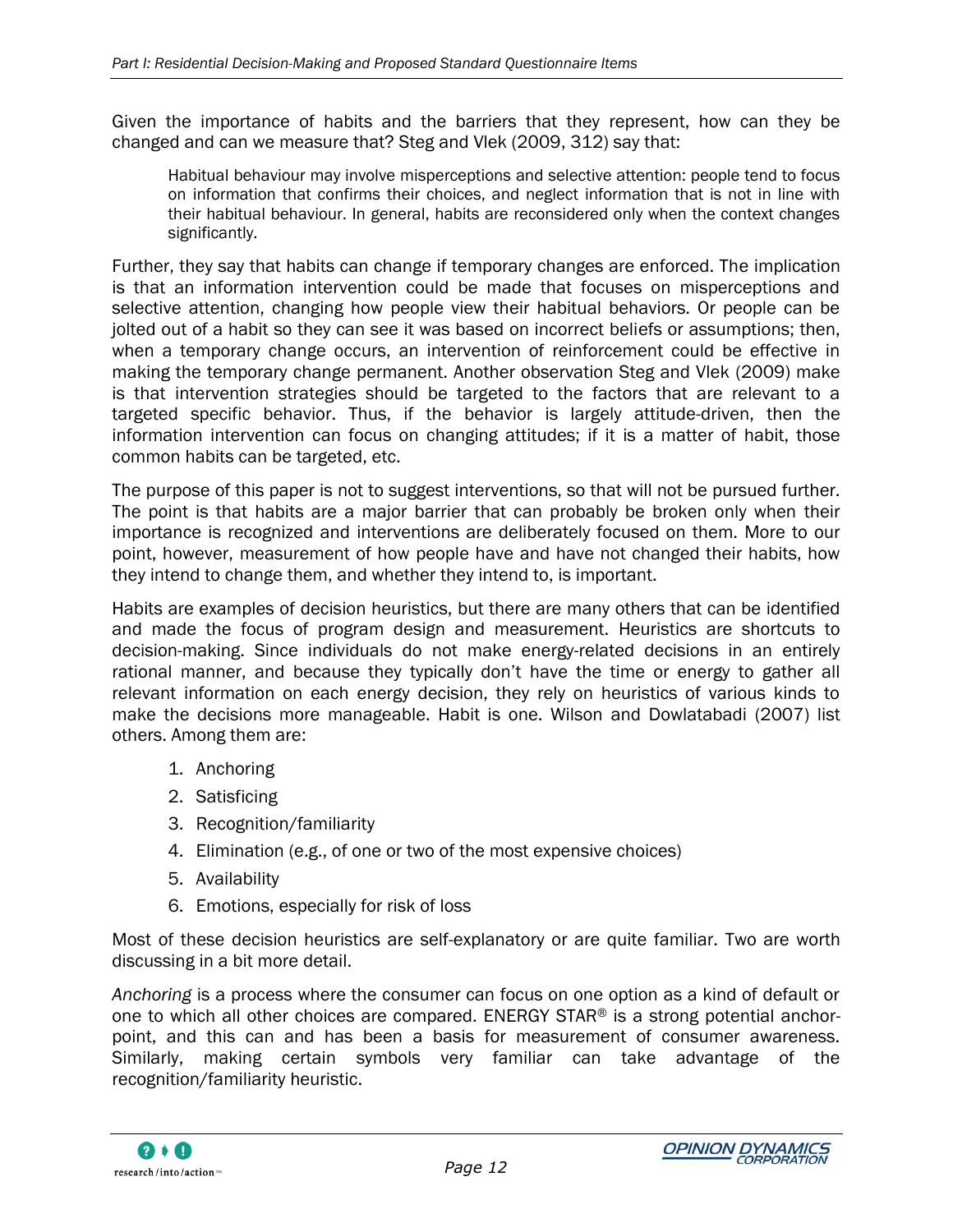Availability is another potential focal point and perceived availability is measurable (although in measuring perceived availability, questionnaire items must take into account that consumers don"t know what they don"t know). These are just a few examples of how programs might use what is known about non-rational consumer decision-making and where the results can be measured.

## <span id="page-22-0"></span>**Benefits and Limits of Information to Consumers**

As stated earlier, Wilson and Dowlatabadi (2007) find the use of information/knowledge as a central feature of energy efficiency programs, whatever the theoretical basis being used. The assumption is that information affects behavior. But information available to consumers is rarely sufficient to make a truly rational choice. In work that builds on Geller and colleagues" 1980s work (Geller et al. 1982), McKenzie-Mohr (2000) says the same and notes that this is because program planners assume that enhancing knowledge of an issue will encourage the development of attitudes, and this will lead to behavior change. He cites literature (Costanzo et al. 1986) that shows little or no impact on behavior. He also notes that advertising is good at changing the brands we choose, but not at promoting new behavior, because the latter is more complex.

It should also be said that one area where information campaigns are effective is raising public awareness and improving understanding of issues (Aronson & Gonzales 1990; Costanzo et al. 1986; Yates & Aronson 1983). Since awareness is a necessary first step to changing behavior in any theoretical approach, this is an important statement and argues against abandoning information campaigns. Another finding that points to the potential usefulness of information strategies was reported by Attari, Dekay, Davidson, and deBruin (2010), who found that public perceptions of what uses energy and how to save it were very far off. Respondents made small errors in estimating energy use and savings on low-energyuse activities, and large errors about high energy-use activities. Clearly, information campaigns could improve this situation.

Other ways in which information campaigns can be very useful are those where information on awareness of consequences is given and then connected to behavior (personal responsibility). Showing people how to do the right thing specifically and concretely will help people act on their biospheric values (De Groot & Steg 2009). Steg (1999) adds that when information strategies are used, they generally have modest effects; but when they do have an impact on behavior, it is when solutions are not costly and not inconvenient, and when the information is tailored to recipients.

Stern (1999) makes a more extensive list of factors, that are grounded in the work of Geller et al. (1982), which can improve the chances of information strategies having some (modest) effects on behavior. These include if the information:

- 1. Is presented where it can be immediately used and when results can be immediately validated (e.g., energy savings)
- 2. Is modeled by people similar to the target audience
- 3. Comes from a trusted source
- 4. Is accompanied by a request for a public commitment to act accordingly
- 5. Reminds people that there are norms supporting the desired behavior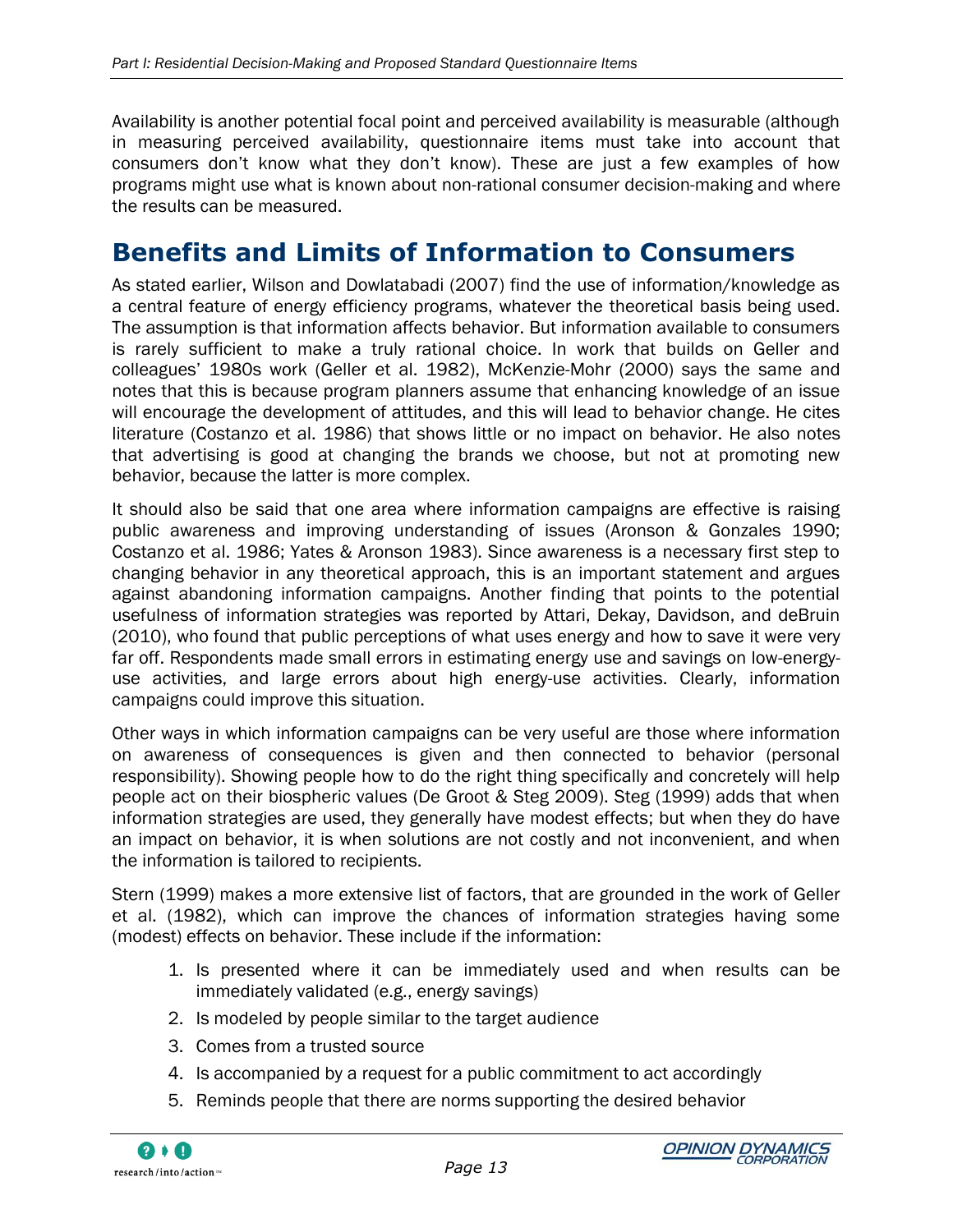He also agrees with others cited above that information, even when delivered well, will still not work when there are large contextual constraints or when the behavior has high costs or inconvenience.

## <span id="page-23-0"></span>**Explaining Behavior Change as Opposed to Explaining Behavior**

The most prominent theories explaining altruistic and other kinds of behavior – like health behaviors, risk behaviors, etc, described above – were not all formulated to explain behavior *change*. The obvious exception to this is the stage theories described. However, there has been theory and research on behavior change, such as sustainable behavior, of which energy efficiency is one example. Arbuthnott (2009) reviews the literature on the topic and cites Sheeran (2002) as finding, in a meta-analysis, that medium to large changes in intentions is associated with only a small to medium change in behavior. However, her own review reveals that intention specificity predicts change better than general intentions or attitudes. Likewise, concreteness of plans to change predicts increased behavior change. Finally, she cites Brucks and van Lange (2007) as showing that the belief that our actions will affect the larger outcome for the benefit of the common good affects whether we will engage in those behaviors. In other words, people need to see that there are improvements due to everyone's actions. We will change our behavior if we think others are doing the same and it will affect the target of our concern.

In a different research area (changes in health-related behaviors), Skar, Sniehotta, Araujo-Soares, and Molloy (2008) focused some research very specifically on distinguishing between predicting behavior versus behavior change. They found that the combination (i.e., an interaction effect) of perceived behavioral control plus future intentions predicted actual change, as did intention certainty and attitude congruence (the alignment of cognitive and affective elements of attitudes). They note also that although they did not detect it in their own study, other researchers have found that lack of attitude ambivalence predicts behavior change. Attitude ambivalence is a situation where a person has approximately equal positive and negative attitudes regarding the attitude target. With such ambivalence, the likelihood of behavior change is reduced and correspondingly, when there is no ambivalence (i.e., when the pros outweigh the cons), the likelihood is enhanced.

In our thinking about measuring behavior change in the area of energy efficiency, we would be wise to give special attention to intention certainty, self-efficacy or perceived behavioral control, and attitude ambivalence. Attitude congruence merits attention too, but it would be more complicated to measure.

## <span id="page-23-1"></span>**The Elephant in the Room: Behaviors**

We now return to the question posed at the beginning of this paper: *Attitudes toward what?* More specifically, What target behavior(s) do we want to measure progress toward? If we are interested in understanding the stages (e.g., TTM or Innovation Diffusion) traversed toward a change in behavior, what is that behavior? Some options are:

- 1. Adoption of energy-efficient technologies/products
- 2. Changing the choices made in everyday living that affect energy consumption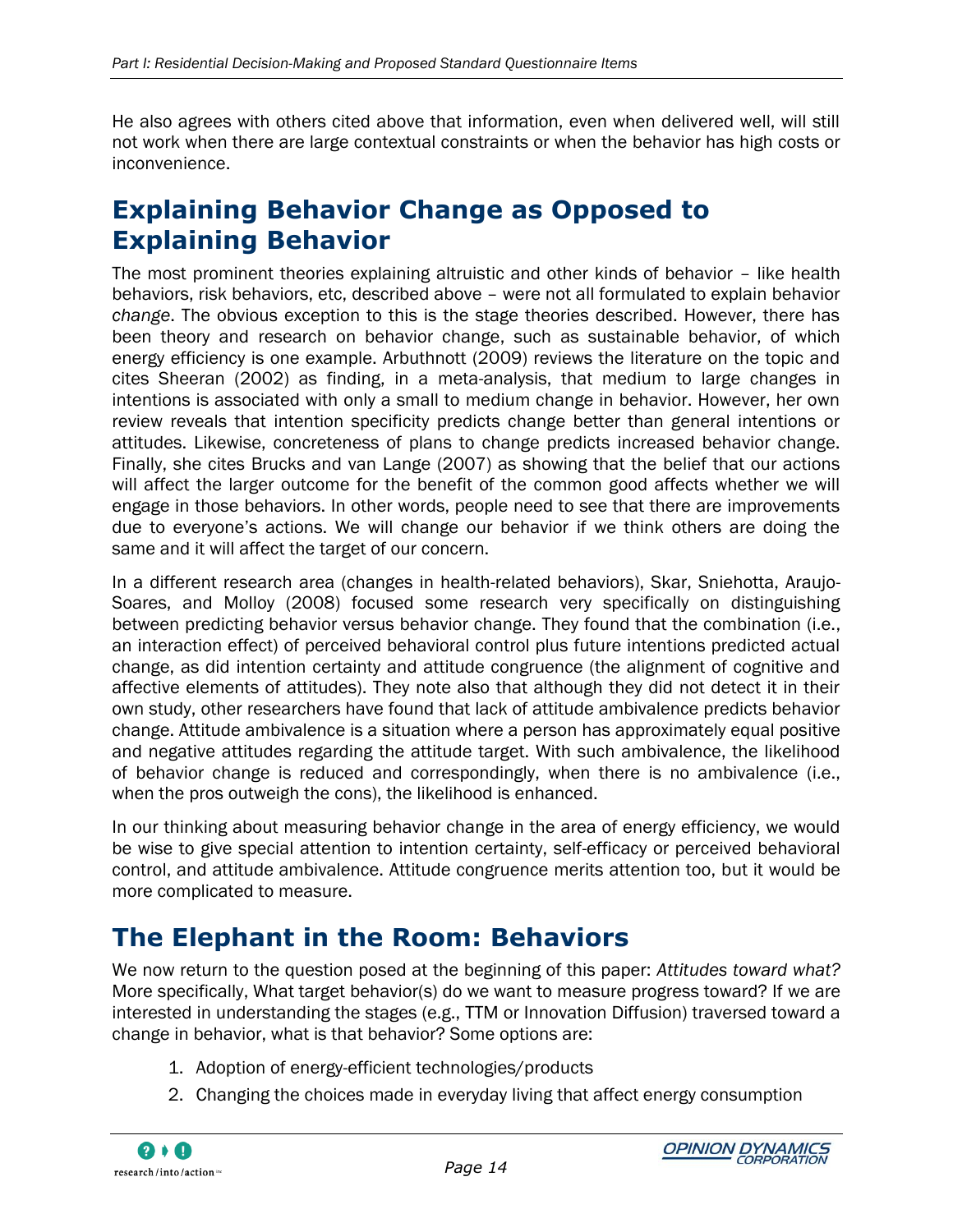3. Participation in more IOU programs

As is already established, the target behavior must not be program-specific, but rather a more general behavior. All of the above can be framed in sufficiently general terms, so any of them would be appropriate, but choices must be made.

# <span id="page-24-0"></span>*A Synthesizing Model to Inform Measurement and Program Design*

The ultimate goal of developing questionnaire items that can be used consistently across residential programs and that will provide meaningful information about program success in influencing residents requires substantial understanding of how people"s attitudes and behavior are changed. This paper, so far, has described academic and industry theory and research in this area. Multiple theories have received good empirical support. Each has some unique features, but uses concepts common to others as well, as would be expected as researchers gather more evidence about what the critical components of behavior change are. There should be some convergence of concepts if theories are describing reality.

## <span id="page-24-1"></span>**A Stage Model of Behavior Change**

Focusing on behavior change implies thinking about the process by which the change occurs. This fact is reflected in the stage theories that have been presented. We have found that integrating the concepts common to multiple theories with the idea of stages provides a fruitful approach to building a model of change that fits our industry and our purposes. The model in [Figure 5](#page-24-2) is the result of that effort. This is a model of deliberate or planned change.



<span id="page-24-2"></span>

The model we describe here is a general one, meaning that each stage can accommodate multiple types and levels of content. Awareness can refer to awareness of many things, depending on who is using the model for what purpose. The same is true for the other stages as well. Obviously, behavior is a general category and therefore the model can be used for describing changes in behaviors of many types.

An example that is particularly pertinent for the present purpose is categories of motivation for change. There are at least two types of motivations for change that could be described by these general stages. One motivation could be called *environmental* and the other called *financial*. In other words, customers could be inspired to change their behavior based on environmental considerations, and others could be completely indifferent or even hostile to environmental issues, but be motivated by financial issues. The latter could be divided into those who have little or no money and are worried about their energy bills, and those who have money, but prefer not to waste it on inefficient equipment. We might think of other motivations as well, but these two categories will suffice to facilitate explication of the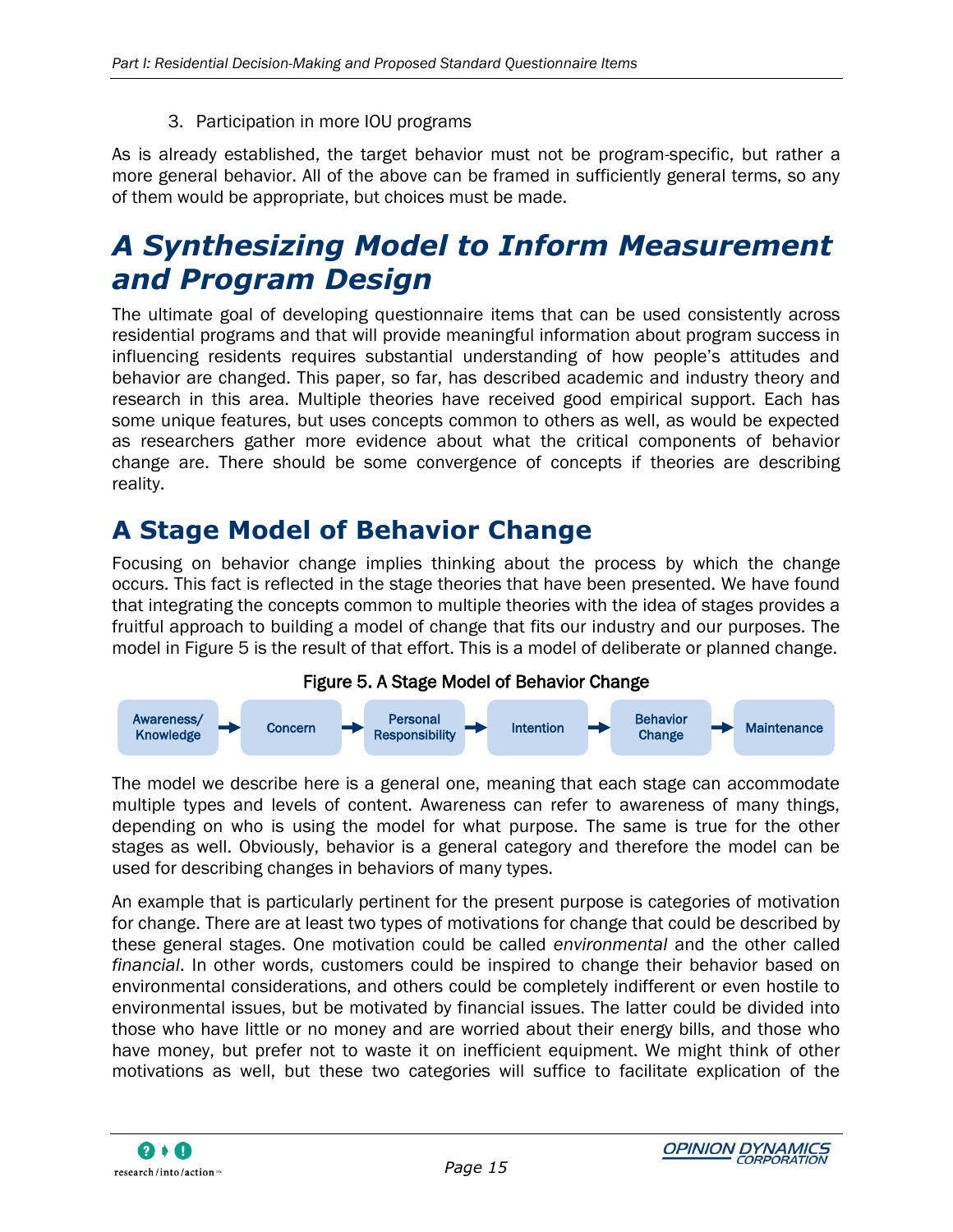model. We will refer to the two main categories as *environmental* and *non-environmental* motivations.

#### **Awareness**

Before a person can deliberately change a behavior, there must be some awareness of the possibility and/or the benefits of change. The change could be the adoption of a new technology, the curtailment of excessive energy use, or many other behaviors. For those potentially motivated by environmental issues, *awareness* might refer to awareness of the connection between energy use and the environment. It could also refer to awareness of ways of ameliorating the effects of energy use. For those more likely to be motivated by financial considerations, *awareness* could refer to awareness of energy-efficient technologies or awareness of the cost of the customer"s own energy-use issues.

In the AKA-B framework, *awareness* and *knowledge* are separate. In this proposed framework, they are combined. It is always difficult to distinguish between awareness and knowledge; it is just a matter of degree. In the proposed framework, degrees of awareness are acknowledged and can be affected by programs.

#### **Concern**

Our use of this term corresponds to several similar terms used in the literature. It certainly includes the *Concern* of the three Cs framework. It also encompasses the idea of personal norms found in the VBN framework. These are concerns of the altruistic or biospheric types. However, we also mean it to include self-interest concerns, such as concern about high utility bills. When it is the latter, it has implications for the progress through the remaining stages, as is discussed later.

#### **Personal Responsibility**

The idea of *responsibility* here is essentially the same as ascription of responsibility to self. It is the next step in moving toward desired behaviors. Concern isn"t enough, as we have seen over the decades where most people are concerned about the environment but do not take corrective action in their personal lives.

#### **Intention**

*Intention* is the last step before behavior, but one can be stuck there. Even intention to change behaviors does not guarantee a real change. Intention certainty should also be considered and measured within this concept, as that has been shown to predict behavior *change* beyond just behavior (Skar et al. 2008).

#### **Behavior Change**

The behaviors we are talking about here are, of course, energy efficiency behaviors, but they can be conceived at different levels. At the most general level, they can be classified into:

- 1. Energy-using habits
- 2. Decisions in purchasing equipment that affects energy use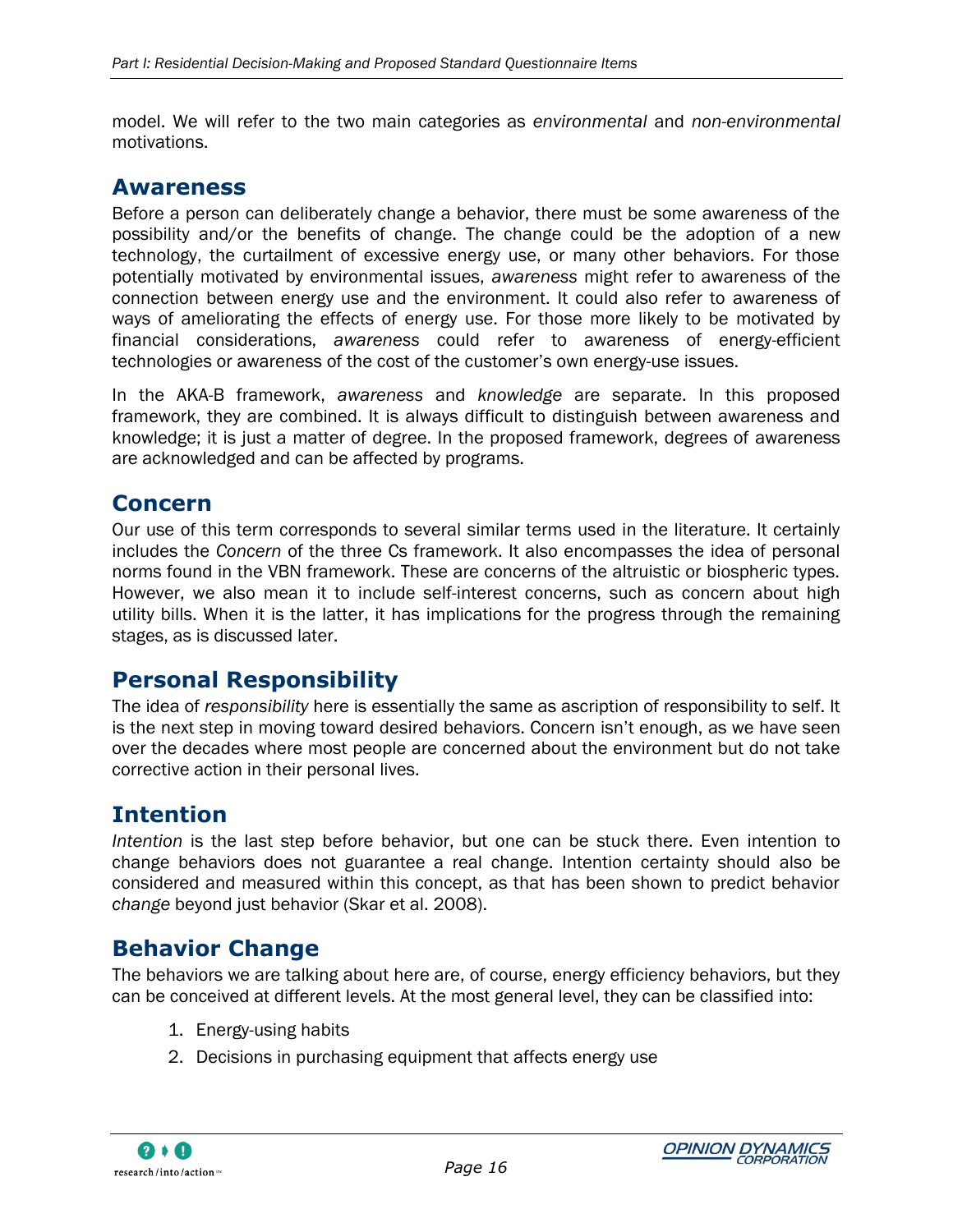These categories can be used in thinking about overarching targets and effects of programs. They can also be thought of in terms of the diligence of the habits, especially energy-using habits.

More specific programs can be concerned with and target more specific versions, such as targeting a particular habit like where the thermostat is set. Or a specific type of appliance choice can be targeted, or the decision to recycle appliances.

#### **Maintenance**

A behavior or habit may be affected (i.e., changed) on a specific occasion, but whether it is maintained is also important and has to be considered if deep and lasting energy efficiency behaviors are desired; or, as Lutzenhiser would phrase it, if we want to go beyond picking the low hanging fruit. Getting people to permanently alter their behavior has to be targeted strategically - it can't be assumed.

### **Triggers**

We have imported the notion of triggers from the *Fogg Behavior Model* (Fogg 2011). Triggers can move a person from one stage to the other – most importantly, from *Intention* to *Behavior Change*. [Figure 6](#page-26-0) shows the stage model with a trigger pointing to the arrow between *Intention* and *Behavior*. This reflects the potential power of some event to help the customer bridge the gap between intention to change behavior and actually changing it. The event can be accidental or by design. Rebates and audits could be considered triggers for taking action, but there may be other possibilities yet to be tried.



<span id="page-26-0"></span>

#### **Segmentation**

The stages of this framework can also be conceived as segments. Segments of the population can occupy a particular stage and therefore be amenable to some types of interventions and less so for others. For example, if a person has high awareness, there is no point in targeting him or her with an awareness campaign. On the other hand, if the person or household is indifferent to the issues, or has taken a position against them (e.g., climate change deniers) there isn"t much point in suggesting they take personal responsibility. Thus, programs can target different segments differently. More will be said about segments in a later section of this paper.

#### **Measurement**

Each stage of this framework is amenable to measurement at a general or a specific level. It is meant to facilitate measurement of progress through stages, as well as to provide a way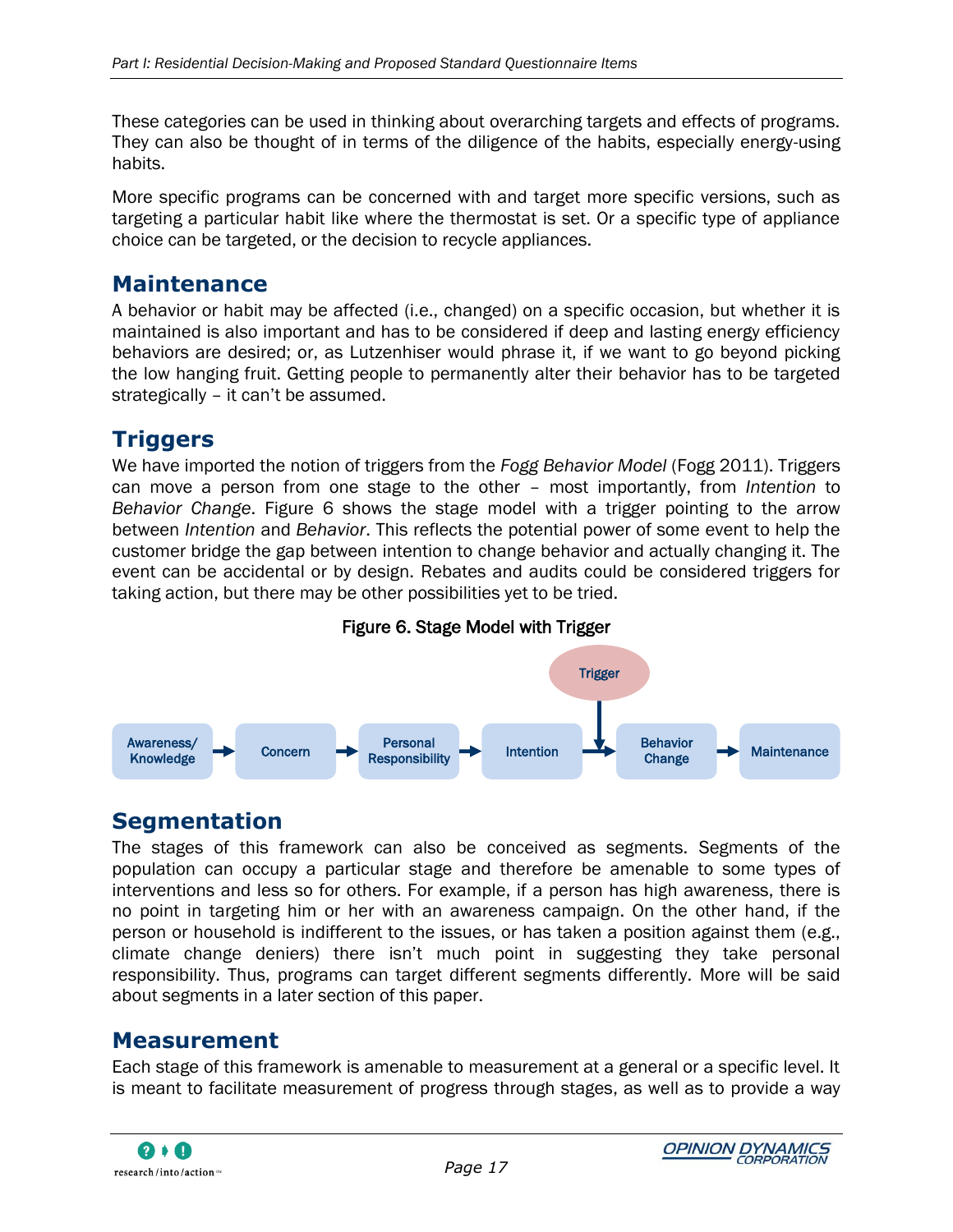of thinking through program theories. We also hope that the framework inspires thinking about what interventions might encourage maintenance beyond just triggering a one-time behavior.

# <span id="page-27-0"></span>**Exploring the Model**

### **Applying the Model to the** *Going Green* **Data**

We considered it useful to bring some general population data to bear on the stages as defined in the model to see if the model worked with data. Yankelovich (Bersoff 2008) does an annual national survey on green attitudes and behaviors, called *Going Green*. Because the survey is not oriented to energy efficiency, its applicability to the model is slightly removed; but since environmental issues and energy efficiency are related, it is still instructive to see where the country is, as portrayed by our model, which should apply to green attitudes as well. We didn"t find questions relating to *intention*, *behavior*, or *maintenance* in a usable form, so this exercise is limited to *awareness*, *concern*, and *responsibility*.

Following are the questionnaire items that were categorized into the model:

- 1. The environmental problems we face today demand immediate corrective action
- 2. Severity of today"s environmental problems
- 3. Personally concerned with environmental issues
- 4. Wilderness places are important to preserve, even if nobody ever goes there
- 5. People are obligated to protect the environment for future generations
- 6. I consider myself to be environmentally conscious
- 7. I have made it a top priority in my life to live a more sustainable lifestyle
- 8. I feel personal responsibility to commit my time and money to help solve the environmental problems that we face today
- 9. Climate naturally varies over time, so any change we"re seeing now is just part of a natural cycle

[Table 1](#page-28-0) shows what percentage of the population answered each of nine questions in a way that reflects their attitudes toward the environmental issues of our day. Only one question was identified that seems to address *Awareness* (and knowledge/belief) about climate change specifically. The responses seem to indicate that 74% of the population believes that the climate change recorded in recent decades is not just natural variation (the question was phrased in the opposite direction, yielding 26% agreement).

The items that could place respondents in the stage of *Concern* about the environment range in agreement between 41% and 64%, as one would expect, somewhat lower than the percentage occupying the prior stage, which only asks for awareness or knowledge.

Similarly, responses to questions about personal responsibility place between 22% and 37% in that stage. This is a smaller group, as we would anticipate for a more advanced stage.

It is encouraging to see that data similar in content to our own field can be fit into our model with sensible results. Some of the questions from this survey could be modified to be specifically aimed at energy efficiency rather than the more general environmental theme.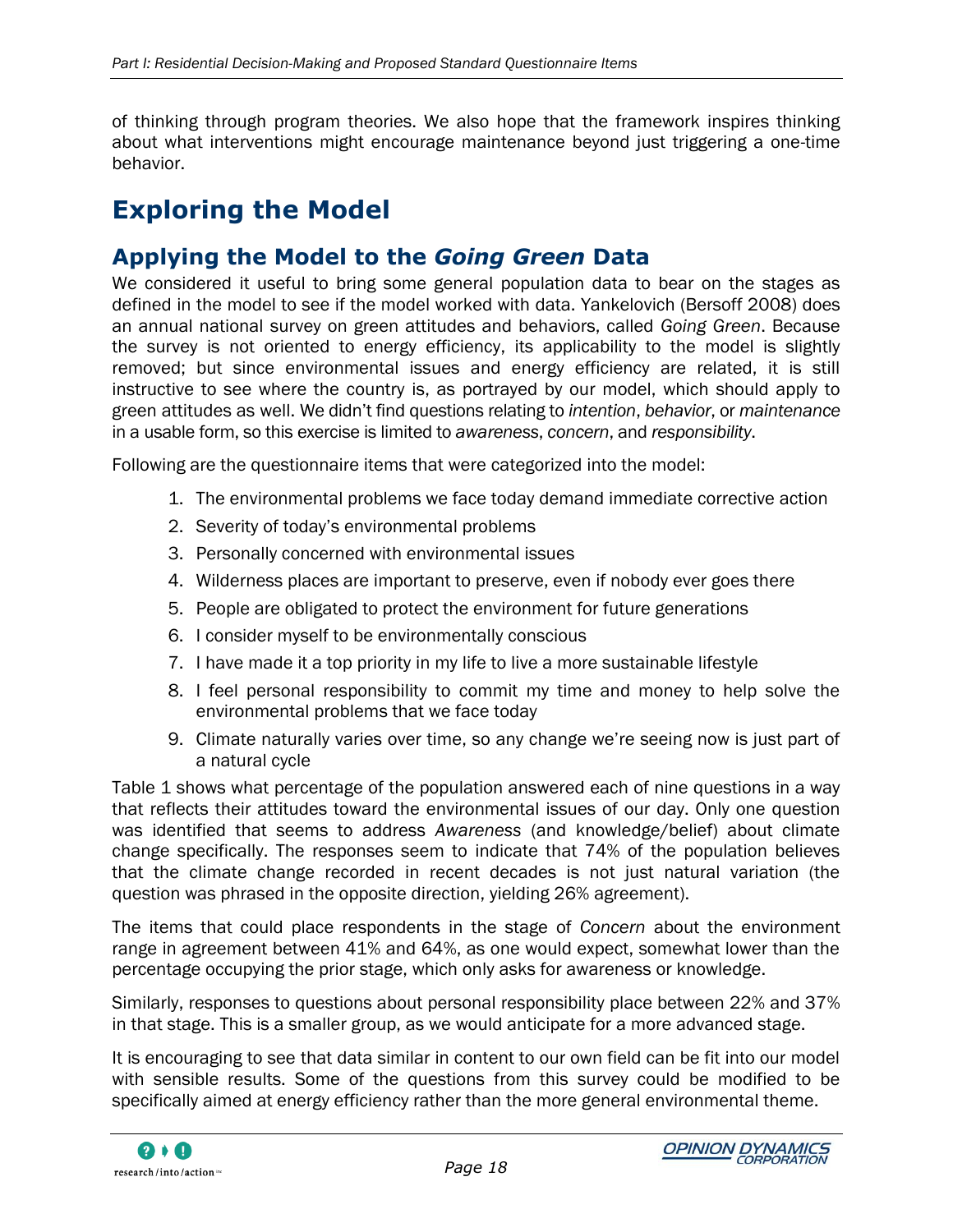<span id="page-28-0"></span>

| <b>Stage</b>                                       | Abbreviated Item, Percent,* and (Item Number)                                                                                                                                                                                        |
|----------------------------------------------------|--------------------------------------------------------------------------------------------------------------------------------------------------------------------------------------------------------------------------------------|
| Awareness (& knowledge)<br>of Environmental Issues | Climate change now just natural variation: 26% (q9)<br>(This translates to 74% having the knowledge that climate<br>change is being caused by human behavior)                                                                        |
| Concern About<br>Environment                       | Problems demand action: $51\%$ (q1)<br>Severity of problems: 49% (q2)<br>Wilderness important to preserve: 64% (q4)<br>People obligated to protect environment: 61% (q5)<br>Personally concerned with environmental issues: 41% (q3) |
| Responsibility                                     | I am environmentally conscious: 37% (q6)<br>Sustainability top priority: 28% (q7)<br>I feel personal responsibility to solve: 22% (q8)                                                                                               |
| Intention                                          | <b>NA</b>                                                                                                                                                                                                                            |
| <b>Behavior</b>                                    | <b>NA</b>                                                                                                                                                                                                                            |

Table 1. Mapping of Yankelovich 2008 *Going Green* Survey Results Into Model Stages

Source: Yankelovich *2008 Going Green 2*

\* Chose 8-10 on an 11-pt scale

To summarize, when not everyone is expected to get to the final stage, we would generally assume that there would be more people in the earlier stages than in the later ones. This small analysis demonstrates that this tends to be true for green or environmental attitudes at least. There is no reason to think it would be different for energy efficiency.

#### **Mapping the ME&O Segments onto the Stage Model**

In this section we map the segmentation scheme developed by Opinion Dynamics Corporation (ODC) for the CPUC in December 2009 (ODC 2009). The mapping was undertaken to try to integrate the multiple current efforts at strategizing about whom to approach, with what messaging, through what channels. The stage model that we have proposed can be enriched by integrating it with other work. The results of this effort are shown in [Table 2.](#page-29-0)

The mapping of the ODC segmentation scheme onto the proposed stage model is not precise, as the questionnaire on which the segmentation was based was not aiming to fill our model cells. The weakest classification was for *Awareness*, as the information provided from the segmentation analysis did not ask that specifically. The *Awareness* categorization was based mainly on inference from the *Concern* and *Responsibility* positions. However, the overall mapping is probably not far off, even for the *Awareness* category. It is good enough for this discussion.

[Table 2](#page-29-0) shows an interesting pattern of results. One segment (*Leading Achievers*) is high on all model stages and one (*Disconnected*) is low on all of them. The other segment groups show various combinations of highs, mediums, and lows on the stages. The differences among those three segments are due largely to the two different types of *Concern* that are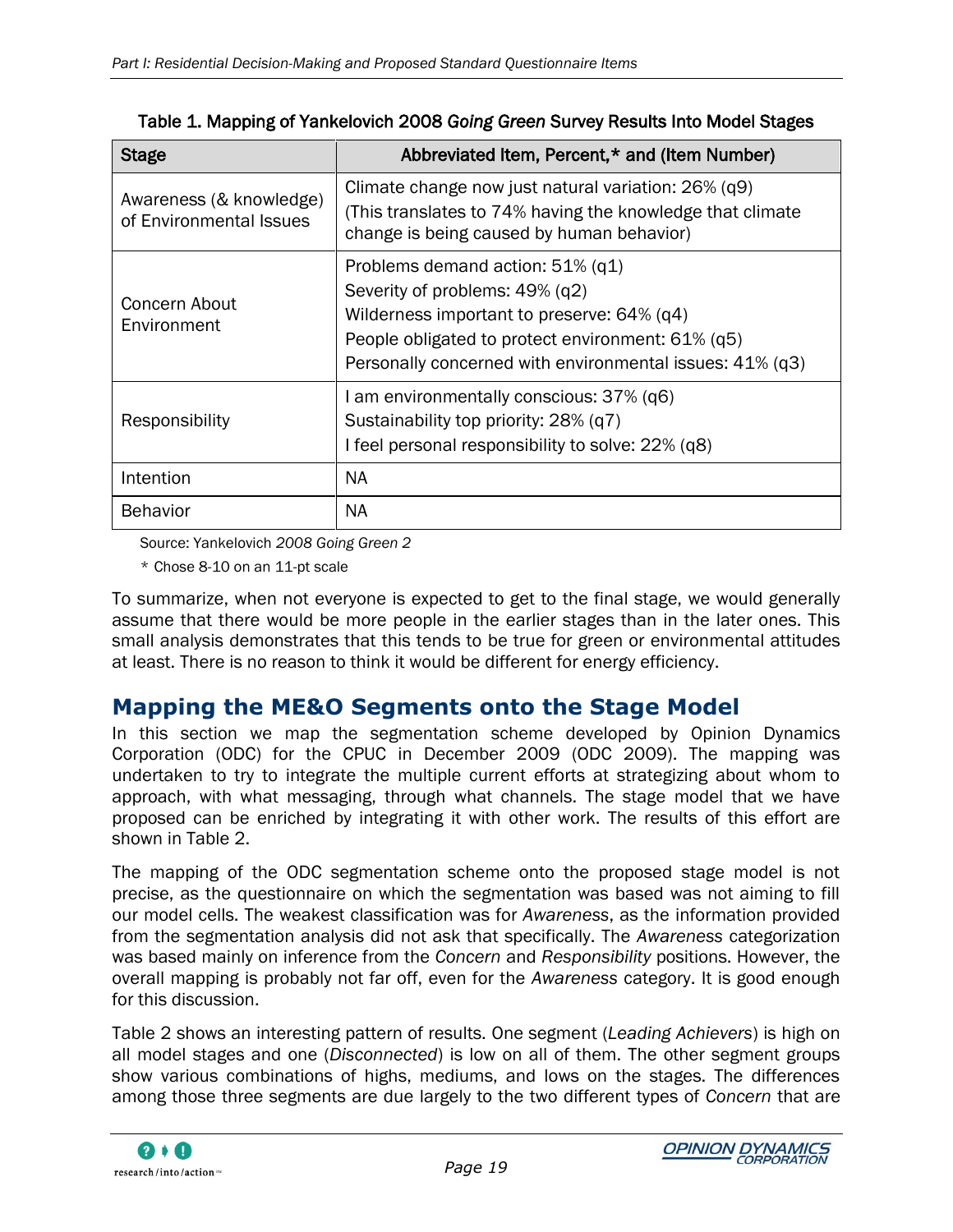contained in that stage: concern about the environment/energy efficiency; or concern about money. Further, there are two types of money issues: low-income people who have very little and must conserve (without buying new equipment); and those who have money, but think in the long-term and choose to purchase energy-efficient equipment, taking advantage of IOU rebates and offers. These differences seem to account for how the stage boxes are populated in various patterns.

<span id="page-29-0"></span>

| Segment                                      | <b>Awareness</b><br>of Energy<br><b>Efficiency</b><br><b>Connection to</b><br>Environment | Concern<br>(Energy<br><b>Efficiency or</b><br>Financial)   | <b>Responsibility</b> | Intention | <b>Behavior</b>                          |
|----------------------------------------------|-------------------------------------------------------------------------------------------|------------------------------------------------------------|-----------------------|-----------|------------------------------------------|
| Leading<br>Achievers<br>(22%)                | High                                                                                      | Energy<br>Efficiency:<br>High                              | High                  | High      | High                                     |
| Practical<br>Spenders<br>(18%)               | Low<br>(more to<br>energy<br>independence)                                                | Probably<br>Financial<br>(but not due to<br>lack of money) | Low                   | Medium    | Medium                                   |
| <b>Striving</b><br><b>Believers</b><br>(25%) | Medium                                                                                    | Energy<br>Efficiency:<br>High                              | Medium                | High      | Purchases:<br>Some<br>Practices:<br>High |
| Thrifty<br>Conservers<br>(21%)               | Medium                                                                                    | Energy<br>Efficiency:<br>Low<br>Financial:<br>High         | Low                   | Low       | Purchases:<br>Low<br>Practices:<br>High  |
| <b>Disconnected</b><br>(15%)                 | Low                                                                                       | Low                                                        | Low                   | Low       | Low                                      |

|  | Table 2. ODC Segmentation Scheme Mapped Onto the Stage Model |
|--|--------------------------------------------------------------|
|--|--------------------------------------------------------------|

Following are very brief descriptions of each of the five segments, how they fit into the proposed stage model, and what strategies are implied for reaching them and moving them along to increased energy efficiency behaviors.

- $\triangleright$  Leading Achievers are already convinced and doing a lot. Addressing them may be preaching to the choir. Alternatively, the authors of the segmentation report suggest addressing them as colleagues in messaging, treating them as evangelists. They could also be directed to new sources of information to facilitate taking further actions toward the net-zero energy goal. They don"t need to be reminded of the environmental impacts of energy use. They need additional, specific, information.
- $\triangleright$  Practical Spenders are not very aware of the consequences of using a lot of energy and are not concerned about those consequences. They purchase a lot of energy-efficient equipment, so may be interested in the money-saving aspects of this purchasing, but not because they are thrifty or lack money, but likely because it saves money in the long-run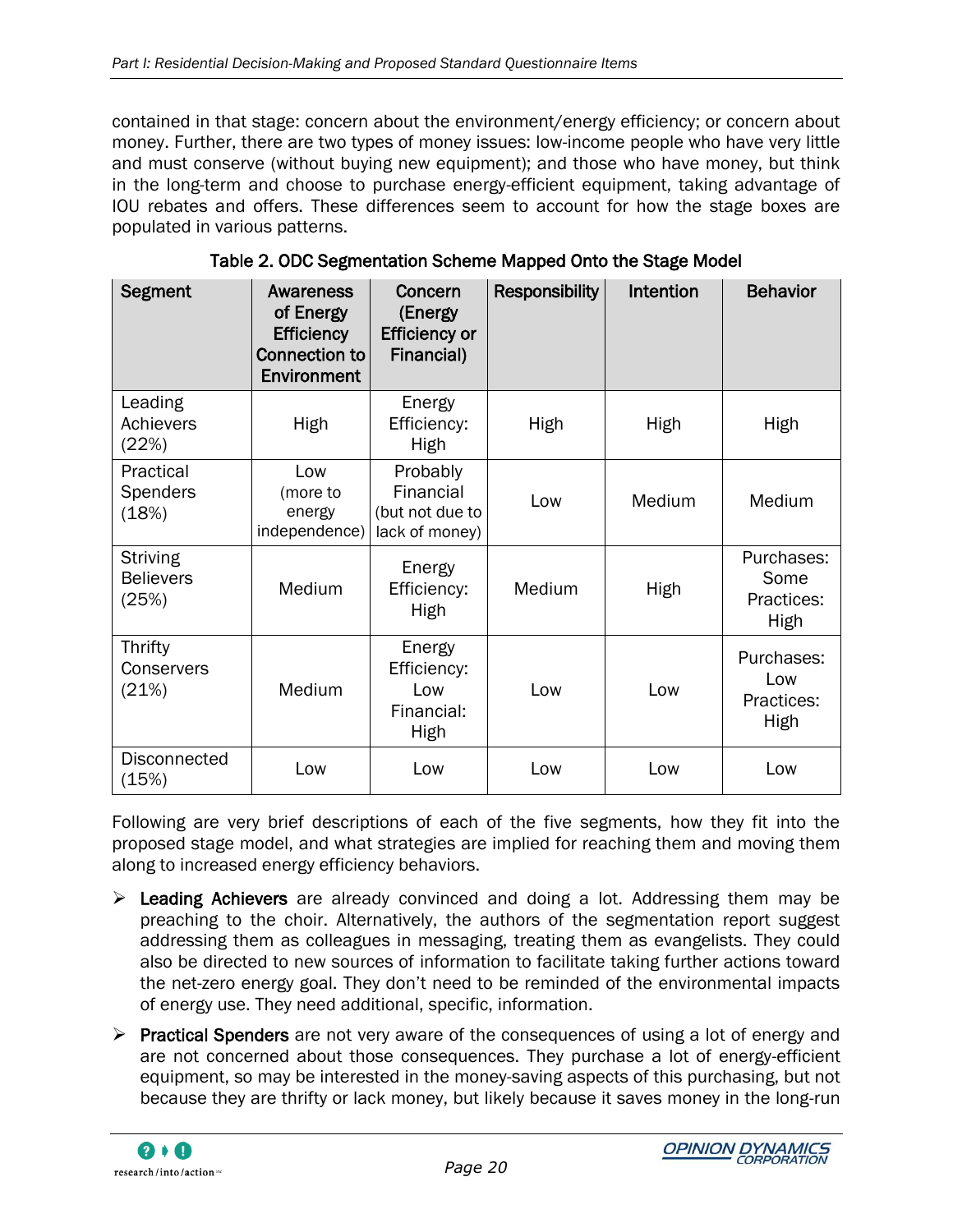to purchase energy-efficient equipment. One approach to this group would be to try to increase their awareness of the consequences of high energy use so that they would be moved to do more. The other approach, suggested in the segmentation report, is more pragmatic: direct them to further IOU programs and offers (they already use some of them) and focus on life-style enhancing benefits of saving energy.

- $\triangleright$  Striving Believers have some understanding of the issues, but could be moved further along that path. The connection between energy efficiency and the environment could be made clearer to them, as they already care about the environment. The segmentation report notes that this group is young and they should be reached by using "…interactive media formats with innovative and information-driven communications tools to educate this group and enhance the relevance of household energy use." Also suggested is to engage them "…in peer-driven and socially visible energy reduction efforts that enhance the social capital of saving energy." These people are somewhat informed and concerned, but are young and very busy. Approaching them in formats preferred by the young with messaging that reinforces the connection between energy use and the environment would seem appropriate.
- $\triangleright$  Thrifty Conservers have high potential for movement, but face many barriers to that movement. They have some awareness of the issues and they engage in energy-saving practices, but they are not concerned about energy efficiency and the environment, and are not altruistically inclined. They tend to have fairly low incomes, but are not the lowest income group. Efforts could be directed toward increasing their awareness and appealing to the concerns that arise from that awareness. Alternatively, as the segmentation report suggests: "Move Thrifty Conservers by addressing product and lifestyle barriers to energy efficiency adoption." Also, "Engage Thrifty Conservers through IOU and traditional media outreach that reduces perceptions that energy-efficient options are inferior, more costly, or more difficult to adopt than standard options."
- $\triangleright$  The Disconnected group has the highest percentage of low-income customers (62%) and has little education. They are low in awareness, concern, and responsibility in the area of energy efficiency. They tend to be renters and Latino or African American. Clearly, they are already targeted by direct install programs and could be encouraged to engage in more no-cost and low-cost behaviors. Some in this group may be reachable through information about the connection between energy use and the environment, and the benefit of conserving energy to later generations. This observation is based on research on low-income customers reported by Dillahunt et al. (2009). They found that this group was motivated by habit, spirituality, and concern for future generations. Barriers include lack of feedback about energy use, lack of control over other people and infrastructure, lack of money for up-front investments, and safety (e.g., using lights for safety, not hanging clothes outside for fear of theft). These observations imply that at least some of this group could be swayed by appeals to concern for future generations.

Some conclusions that may be drawn from this mapping effort are:

- 1. The stage model is quite compatible with the segmentation scheme; and
- 2. Different approaches are implied by the various groups, whether defined by stages, or segments, or both.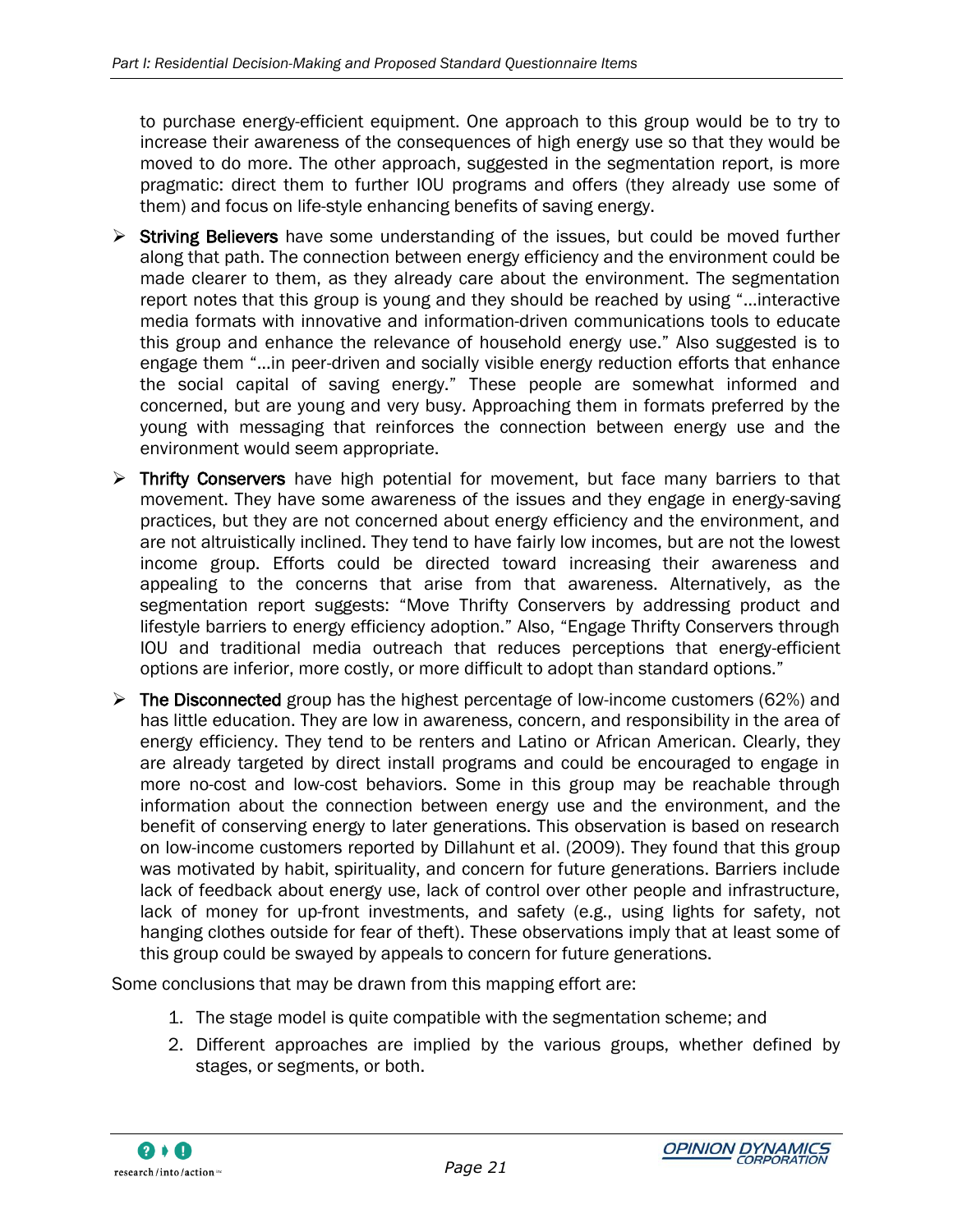### **Adding Causal Factors to the Model**

As is generally true of stage models, this one is descriptive; it does not imply causal connections between the stages. It is a simple model that has general applicability within the field of energy efficiency. However, it is not difficult to add causal factors to the model to facilitate further thinking about measurement, as well as program design. Such a model helps us:

- 1. Understand how and why people change their behavior
- 2. See the process by which it occurs
- 3. Identify the points in the process where the process may be influenced
- 4. Pinpoint measurements to catch points of movement in the process

[Figure 7](#page-32-0) shows the causal connections that explain the movement of customers through the stages. The next two sections describe that model. The first thing to notice about the model in [Figure 7](#page-32-0) is the horizontal axis that is the stage model (see [Figure 5\)](#page-24-2); it is unchanged. We have simply added psychological, social, and economic factors to it. While the arrows between the stages (shown in rectangles) are not meant to be causal, the arrows from the ovals are. However, we do not mean the term *causal* to indicate that the concept in the oval is both necessary and sufficient (the classical definition of *cause*) to produce the outcome at the end of the arrow. We mean that these factors influence, in a positive direction, the factors at the ends of the arrows. The ovals can be thought of as the mechanisms through which people can pass through the stages. They also represent the ways in which people can be halted at a particular stage, if the "right" influences are not present. It should be noted that all of the relationships described in the sections below have been researched and supported empirically. They are not just simply theoretical ideas.

We will start with one example, people who may be motivated by environmental issues, and then illustrate how the model would work for those more financially motivated.

#### *The Model as Applied to Environmental Motivations*

The process starts with *Awareness*, which goes to *Beliefs*, which goes to *Concern*. In this example, *Awareness* is about such things as awareness of the claim that there is a connection between energy consumption and environmental damage or climate change (as well as such things as the technologies that can reduce energy consumption). Concern would be the next step and in our example it would mean that the person is not only aware of the claimed connection, but is concerned about it. It is worth reiterating that *Awareness* will not automatically result in *Concern*. Looking at the factor of *Beliefs*, we can see that the model predicts that if a person is aware of the connection and has beliefs such as a cognitive belief in the science that makes the claim of climate change, for example, this will lead to concern about the environment. On the other hand, if the belief in the science is absent, the person will not move to the stage of *Concern* or to any other stage after that.

The model also indicates two influences on *Awareness*: *Media* and *Market Barriers*. Mass media – whether occurring naturally in media programming, magazines, or news, etc., or by program design – will have an impact on the level of awareness that a person has about energy and the environment, as well as relevant technologies. *Market Barriers*, by definition, describe a lack of awareness focusing on pertinent technologies available in the market.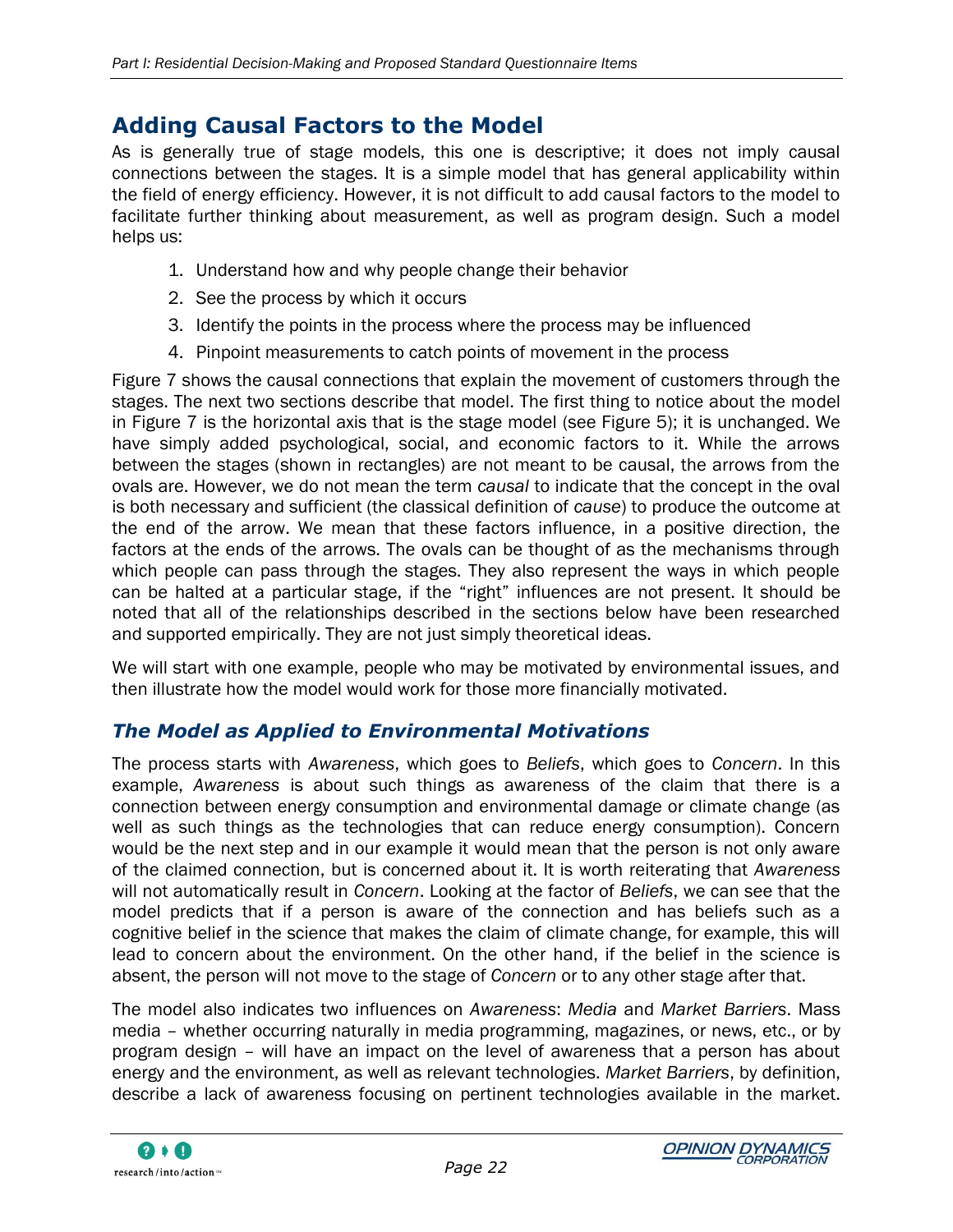<span id="page-32-0"></span>

Figure 7. Stage Model with Causal Factors Integrated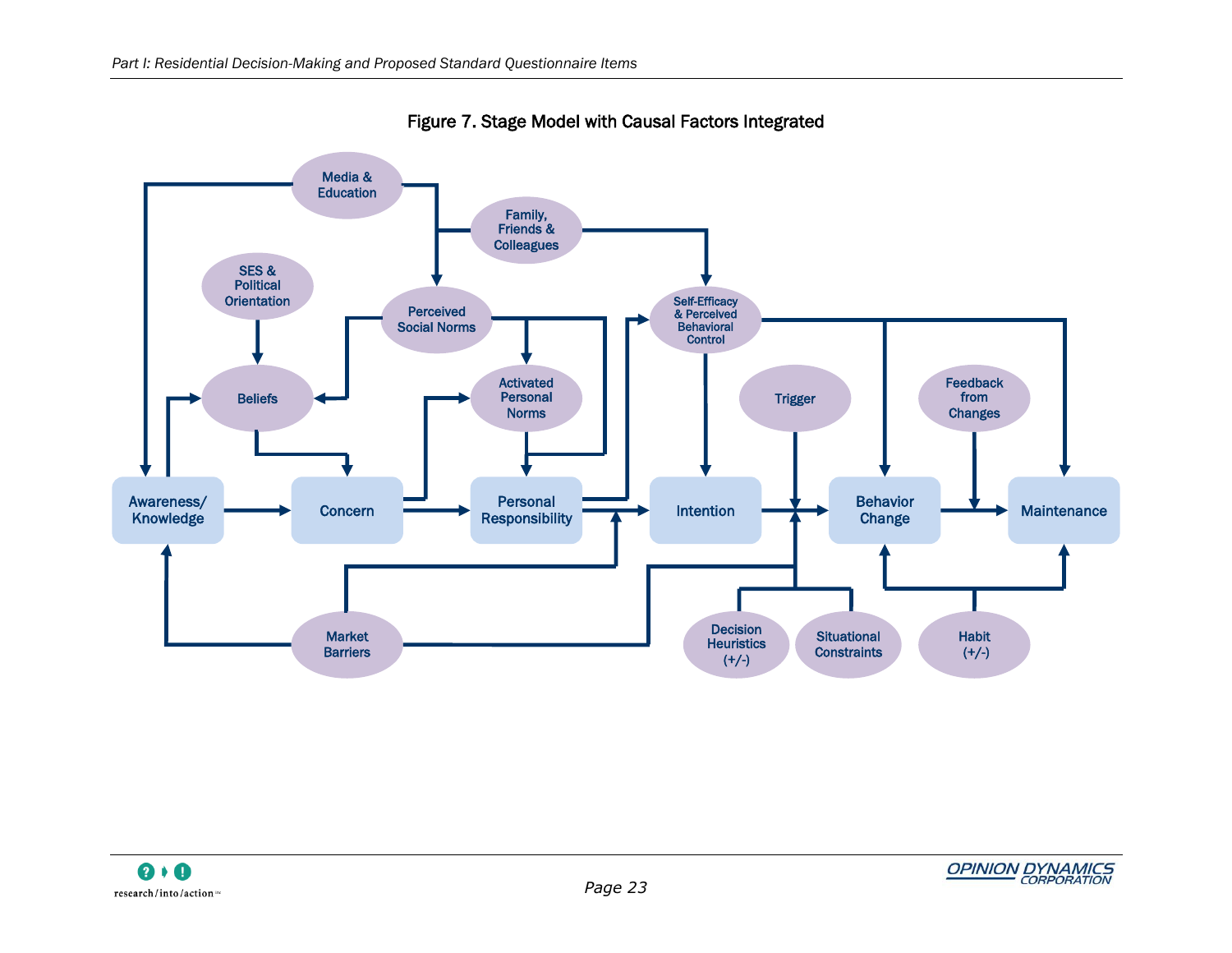*Beliefs*, in turn, are influenced by such background characteristics as *SES and Political Orientation* and much more that cannot be represented in this type of model. They are also influenced by *Perceived Social Norms* (i.e., what we perceive others think and do about the same issues). *Perceived Social Norms*, in turn, are influenced by *Media and Education* programs, and the positions and behavior of *Family, Friends, and Colleagues*.

The next stage in the model is *Personal Responsibility*. The move from *Concern* to *Personal Responsibility* will involve *Perceived Social Norms* (and all the things than influence that) and *Activated Personal Norms*. Personal norms are what we *ourselves* believe are the right behaviors in a given situation. However, we may not act on our personal norms unless they are "activated." The activation of personal norms occurs when something we value strongly is perceived to be under threat. In our example, this could be the environment. If a person places a high value on the environment and perceives it to be under threat (in our example, by too much energy consumption), her personal norms will be activated. So, if a person has a personal norm of conserving energy, that norm will be activated by a perception that the environment is threatened by consumption.

Concern can be followed by an *Intention* to change one"s energy behavior, but as in earlier stage transitions, it need not necessarily follow. An important factor that can intervene either positively or negatively is *Self Efficacy & Perceived Behavioral Control*. One may feel a personal responsibility to make a difference in the impact of energy consumption on the environment, but feel helpless to do so. This could be because of not knowing what to do, or not feeling able to afford it, or simply by not being the person in the household who purchases light bulbs. It could also be because others in the household will not cooperate with conservation or energy efficiency efforts. So, if there is self efficacy and/or perceived behavioral control, *Personal Responsibility* is likely to transition to *Intention* (i.e., intention to change one"s energy-consumption behavior). Note the fact that the attitudes and behaviors of *Family, Friends, and Colleagues* will have an influence on *Self Efficacy*. This is also the place to point out that *Market Barriers* can impede the transition from *Personal Responsibility* to *Intention*. If there are significant market barriers experienced by the consumer, the formation of an intention to change may not occur simply from lack of exposure to technologies that would help to form the intention.

Even when a consumer has the intention to change energy-consumption behaviors, this does not lead inexorably to actual change. Intentions can founder on the rocks of market barriers or on our own inertia. We may be ripe for change, but are too busy to plan a change and carry it out, since our energy behavior is so tied to habit. Thus, *Habit* is a negative predictor of *Behavior* Change. What is known as *Decision Heuristics* is another negative predictor, or factor that can inhibit the transition from *Intention* to *Behavior Change*. We do not always make rational decisions about purchases of energy-consuming equipment, as demonstrated by the shortcuts (decision heuristics) we all sometimes use to make complex decisions. Habit, of course, is a decision heuristic, as it keeps us from having to make a new decision every time we make a purchase or engage in a behavior pattern. Other heuristics are the use of anchors to which we compare alternatives, or choosing the most familiar option, or eliminating the most expensive and the least expensive. These approaches often don"t result in the most beneficial choice and can keep a person from making the most energy-efficient one.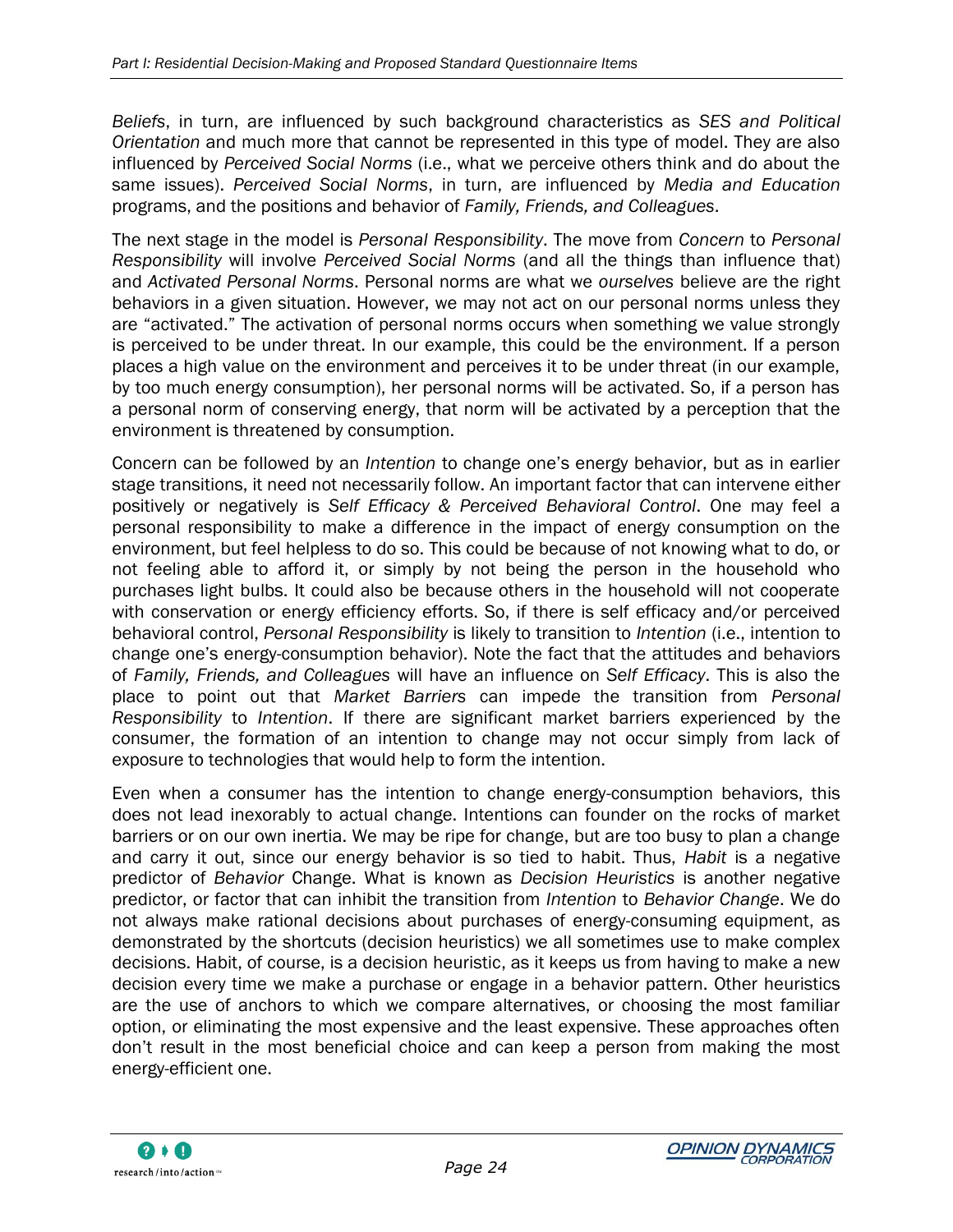On the positive side (i.e., facilitating the transition from *Intention* to *Behavior Change*), are *Trigger*s. An example of a trigger from the *Fogg Behavioral Model* is the *Facebook* practice of sending an email to members who have not been on their *Facebook* page for a long time, inviting them to come back and make contact with friends. In the energy efficiency field, a trigger could be an instant rebate or point-of-sale program that makes it easy to make the "right" decision.

The final transition point in the stage model is between *Behavior Change* and *Maintenance.* Even if a person tries a different behavior, it may or may not be maintained. Whether it is or not may depend on whether it has been possible to form a new habit in a short time. Perhaps more importantly, it will depend on the feedback one receives from the new behavior. If there is a noticeable drop in energy consumption, the behavior is more likely to be maintained. There could be other types of feedback as well that could facilitate or hinder the maintenance of a new behavior. There isn"t adequate space to explore all the possibilities for this or other concepts in this model.

#### *The Model as Applied to Financial Motivations*

The proposed model is applicable to a variety of different motivational paths to behavior change. Some people may be most concerned about finances because they have low or moderate income. This may be the motivational base for any potential behavior change. Such a person may be aware of some ways to conserve energy, but not others. This configuration of awareness will place her at a certain level within the *Awareness* stage (i.e., it could be improved). The level of awareness could be influenced by *Market Barriers* and by the *Media or Education* efforts. An increased level of *Awareness* can be elevated to *Concern* by a high energy bill and by the *Belief* that it is higher than that experienced by others in the neighborhood or that others like *Family, Friends, or Colleagues* experience. Some of the same factors that lead to *Concern* (*Perceived Social Norms* and *Family, Friends, and Colleagues*" experiences) may also lead to taking *Personal Responsibility* for lowering the bill by reducing energy use.

The one thing that is different in applying the model to a financial motivation, compared to an environmental motivation, is that *Activated Personal Norms* are not involved. Activated personal norms result from a perceived threat to a basic value. The desire to save money may not fall into that category, although one could possibly conceive of a low-income person perceiving a threat to economic survival.

The movement from *Personal Responsibility* for taking action to forming the *Intention* to do so will be affected by *Market Barriers* and *Self-Efficacy & Perceived Behavioral Control* in much the same ways that were described for environmental motivations. In fact, the rest of the stages of the model proceed in the same way as they did for environmental motivations, as do the factors affecting them.

As seen in the analysis of segments in an earlier section, there is a segment of the population that is not very concerned about the environment and may even be hostile to the idea that we should modify our behavior to reduce environmental impacts. Members of this segment may have substantial resources and are moved through the stages based on the desire to use their financial resources efficiently. People with this source of motivation may have various levels of *Awareness* of opportunities to achieve energy efficiency to avoid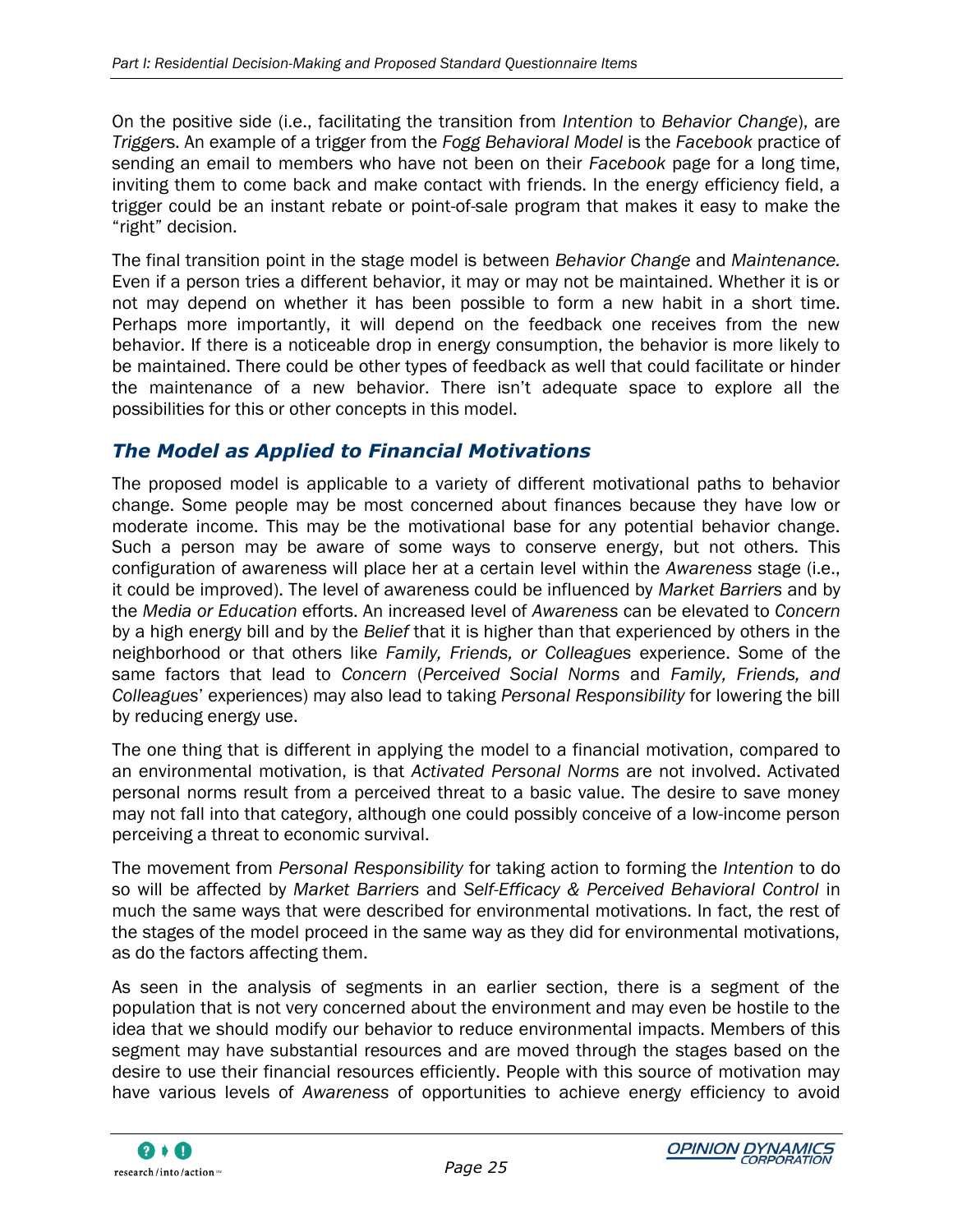wasting money over the long term. That awareness is affected by the same factors that affect other segments as described above.

When *Awareness* of opportunities to save energy costs is raised and *Beliefs* in the availability of new options is present (affected by *Perceived Social Norms*), members of this group may move to the *Concern* stage. That is, they are concerned that they are spending more money on energy than they should. The same factors that move these consumers to *Concern* may also move them to the stage of taking *Personal Responsibility* for making a change. *Activated Personal Norms* is even less likely to be present or necessary for this group than for the low-income group. In this group, as well as the lower-income group, the movement from *Personal Responsibility* to *Intention* and beyond is the same as for the environmentally motivated.

#### *Summary of Proposed Model Characteristics*

The central model proposed here is a stage model. It attempts to describe the process by which people move to make deliberate changes in their behavior and is oriented to the type of behavior our industry is trying to produce: *energy efficiency behaviors*. It was designed to be general so that it could inform the thinking about many types of energy efficiency programs that could be targeted at many different segments of IOU customers. It is intended to be flexible enough to apply to many situations, and to be specific enough to be helpful in planning and evaluating individual programs, as well as program portfolios.

### **Potential Intervention Points**

[Figure 8](#page-36-0) reproduces the same model from [Figure 7,](#page-32-0) but with potential energy efficiency program intervention points highlighted. It is easy to see that all but two causal factors identified in the model represent potential intervention points. As an example, *Media* can be used to raise *Awareness*, which is one of the best uses of information campaigns. It can also be used to influence *Perceived Social Norms* and *Beliefs*. Programs can be directed at increasing *Self Efficacy* and *Perceived Behavioral Control* by giving people solutions to problems they have in figuring out how to put their desires about their own energy efficiency behaviors into effect. Providing easy paths to changing practice habits or to purchasing habits can make use of what we know about consumers' habitual behavior patterns. Programs like ENERGY STAR® can take advantage of what we know about decision heuristics to help people substitute a beneficial heuristic for a less effective one.

Finally, as noted earlier, we already have programs that act as *Triggers*, moving people from *Intention* to *Behavior*, such as rebate and audit programs. There could certainly be others as well. This was just the briefest overview of the potential for using this model for program design.

Program designs that were couched in the terms of this model could allow evaluation designs that trace program impacts at specific stages, tracking movement between them. For some programs this would involve tracking the general population in a program area (e.g., media campaigns) and for others it would involve tracking the movement of program participants. The point is, that both the programs and the measurements of their effects would be targeted in specific ways. This would improve the chances of correct attribution of program effects compared to past efforts that have had to take a more general approach.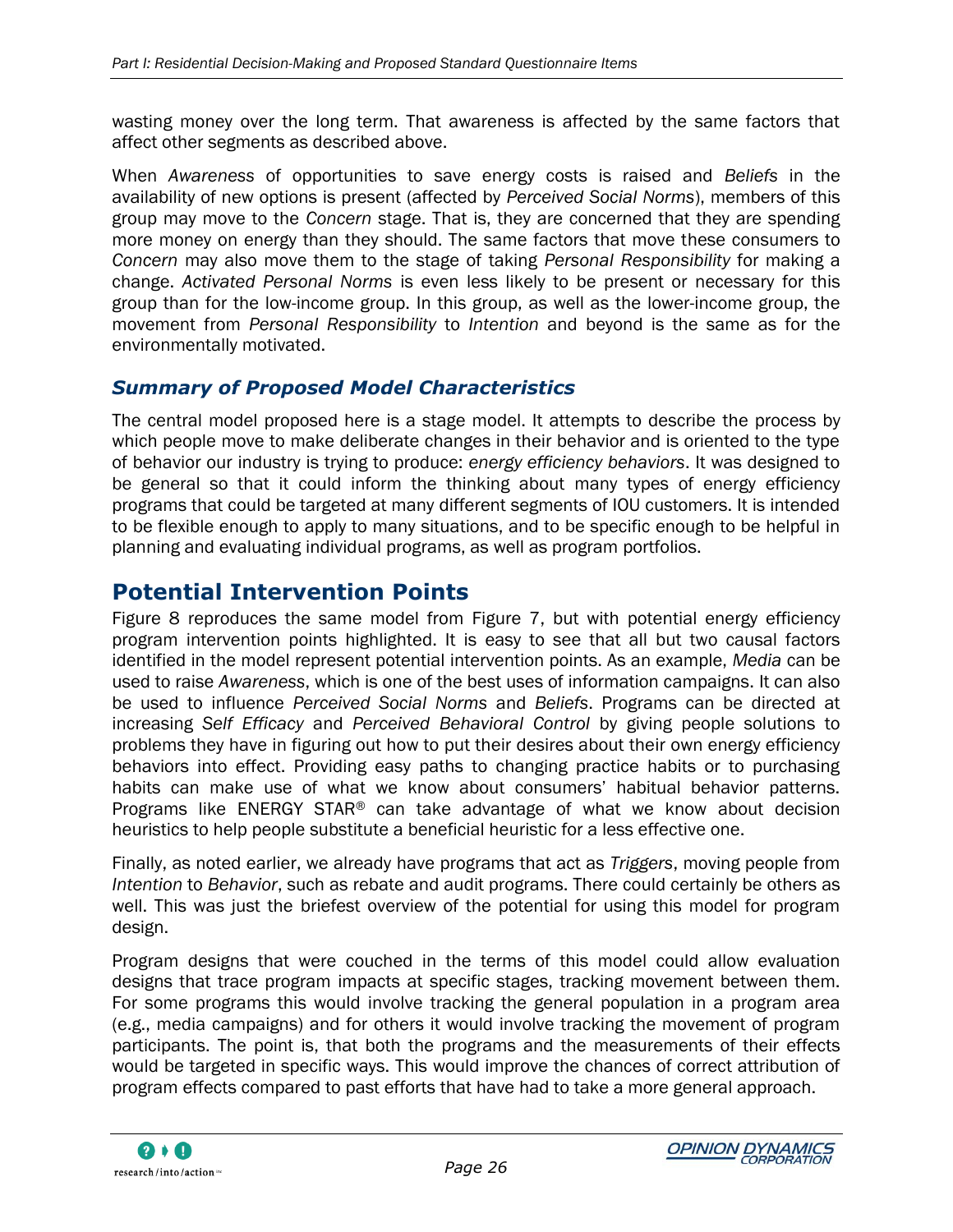<span id="page-36-0"></span>

Figure 8. Integrated Model with Potential Intervention Points Highlighted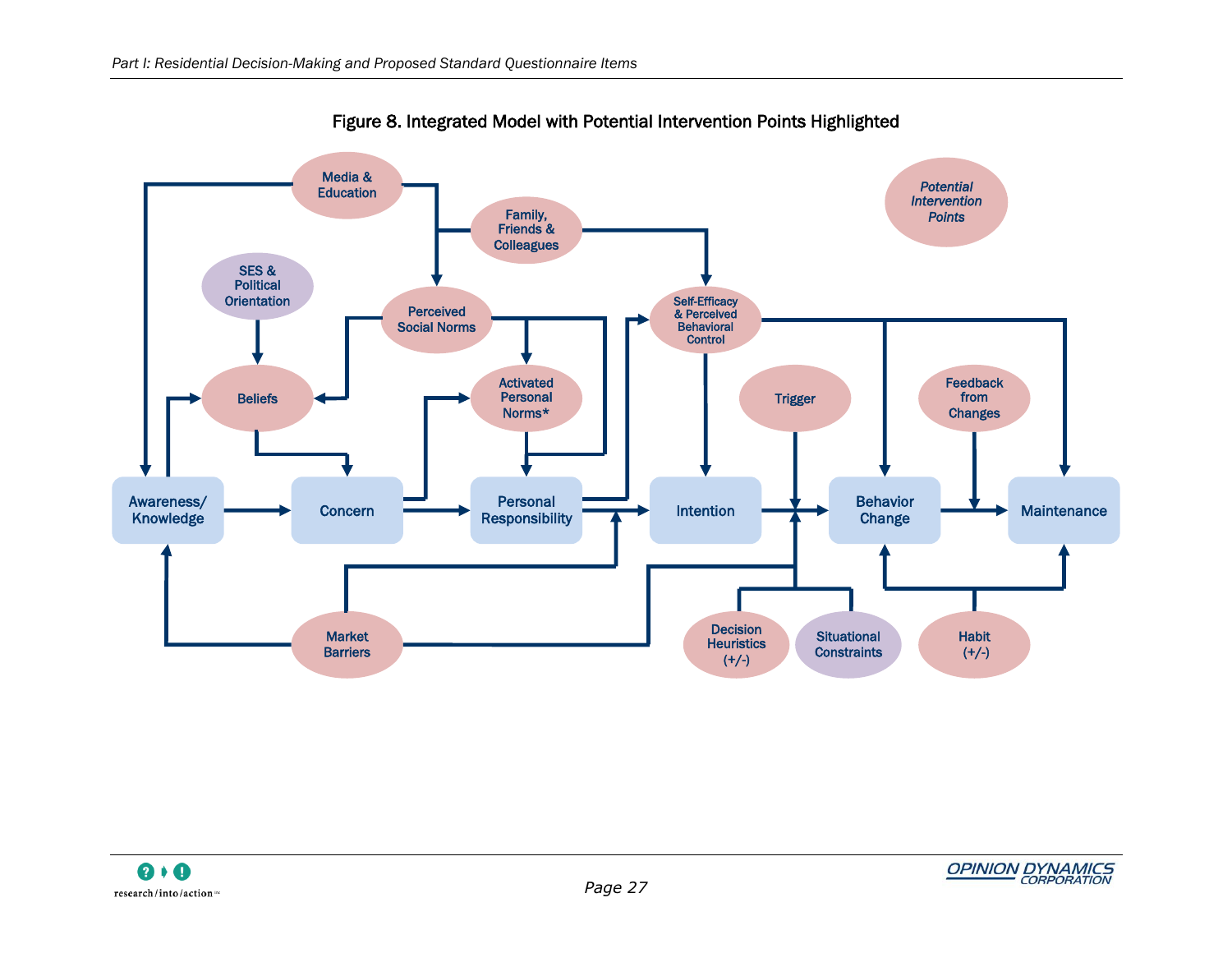# <span id="page-37-0"></span>*Recommended Questions – Homeowners/ Renters*

The survey will screen for a household decision-maker about energy use and equipment purchases – renters/owners, age, and other quotas will be set. Typically, we will randomize questions with multiples. The original source of each question is noted to inform decisions about potential modifications.

### <span id="page-37-1"></span>**Awareness/Knowledge**

- 1. I am going to read a few statements regarding things people can do to save energy. Using a scale from 1 to 7 where 1 means *None*, and 7 means *A lot*, Please tell me how much energy is saved by each (SRBI+New).
	- a. Replacing an old refrigerator with an ENERGY STAR refrigerator
	- b. Replacing all of the incandescent light bulbs in your home with compact fluorescent bulbs
	- c. Replacing your traditional TV with an LED TV
	- d. Getting rid of the extra refrigerator or freezer in the garage
	- e. Weatherization of the home (dual pane windows, caulking, weather stripping, etc)
	- f. Insulation of the ceiling
	- g. Using an ENERGY STAR room air conditioner rather than a standard model
- 2. Which of the following labels or programs for energy efficiency have you heard of (New)? [Interviewer: code 1 for *Yes*, and 0 for *No*]:
	- a. ENERGY STAR
	- b. Tier 2 ENERGY STAR
	- c. Most Efficient
	- d. Consumer Elect
	- e. Engage 360
	- f. Top Ten
	- g. Energy Upgrade California
- 3. Using a scale of 1 to 7, where 1 means *Not at all available* and 7 means *Very available*, How available have you found energy-efficient versions of products of the following types (New):
	- a. Lighting
	- b. Heating
	- c. Air conditioning
	- d. Electronics (e.g. televisions, computers)
- 4. Using a scale of 1 to 7 where 1 means *Not at all aware* and 7 means *Very aware*, How aware are you of your utility"s programs to help you save energy? (New)
- 5. Using a scale from 1 to 7, where 1 means *A lot less*, and 7 means *A lot more*, Compared to other consumers, how much do you think you know about saving energy in your home?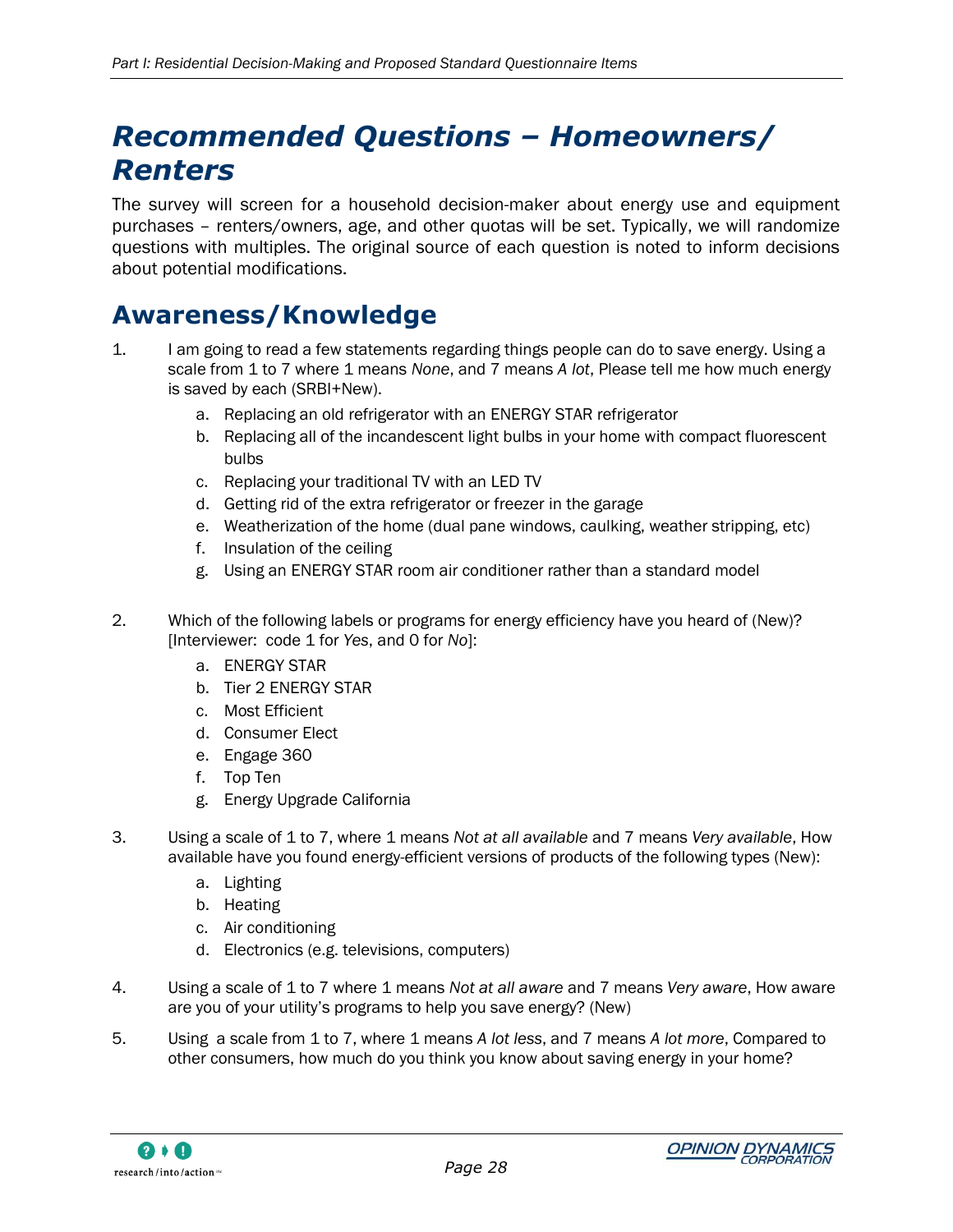- 6. Please rate how much you agree or disagree with the following descriptions of what energy efficiency means to your household. 1 means you *Completely disagree* and 7 means you *Completely agree* with the statement
	- a. Energy Efficiency means getting more for every energy dollar we spend
	- b. Energy efficiency means our energy bills go down
	- c. Energy efficiency means making sacrifices in how we use energy
	- d. Energy efficiency means doing more with less
	- e. Energy efficiency makes products cost more

### <span id="page-38-0"></span>**Concern**

- 1. I"m going to read a list of several reasons why people might change their daily actions to save energy. Using a 1 to 7 scale where 1 means *Not at all important*, and 7 means *Very important,* please tell me how important each is in motivating you to change you daily actions (New).
	- a. Saving money
	- b. Health
	- c. Protecting the environment
	- d. For the benefit of future generations
	- e. Reducing our dependence of foreign oil
	- f. Helping California lead the way on saving energy
	- g. Desire to maintain comfort level in the home
	- h. Reducing air pollution
- 2. I"m going to read a few statements now. Using a scale of 1 to 7 where 1 means *Completely disagree*, and 7 means *Completely agree*, please tell me how much you agree or disagree with each
	- a. I sometimes worry whether there is enough money to pay my energy bill (SRBI)
	- b. I worry that the cost of energy for my home will increase (SRBI)
	- c. I am very concerned about the environmental effects of electricity generating power plants (OAP)
	- d. It is very important for me to find ways to control my energy costs (OAP)
	- e. It is very important to me to purchase appliances that cost me less to use over the long term (New)
	- f. It is our social responsibility not to waste energy (New)
	- g. I worry about our country having enough energy supplies (New)

## <span id="page-38-1"></span>**Personal Responsibility**

- 1. Using a scale of 1 to 7 scale where 1 means *Completely disagree*, and 7 means *Completely agree,* please indicate how strongly you agree or disagree with the following statements.
	- a. I do not feel responsible for conserving energy because my personal contribution is small (ODC)
	- b. It is the responsibility of the government, not individuals, to make sure we have enough energy resources (ODC)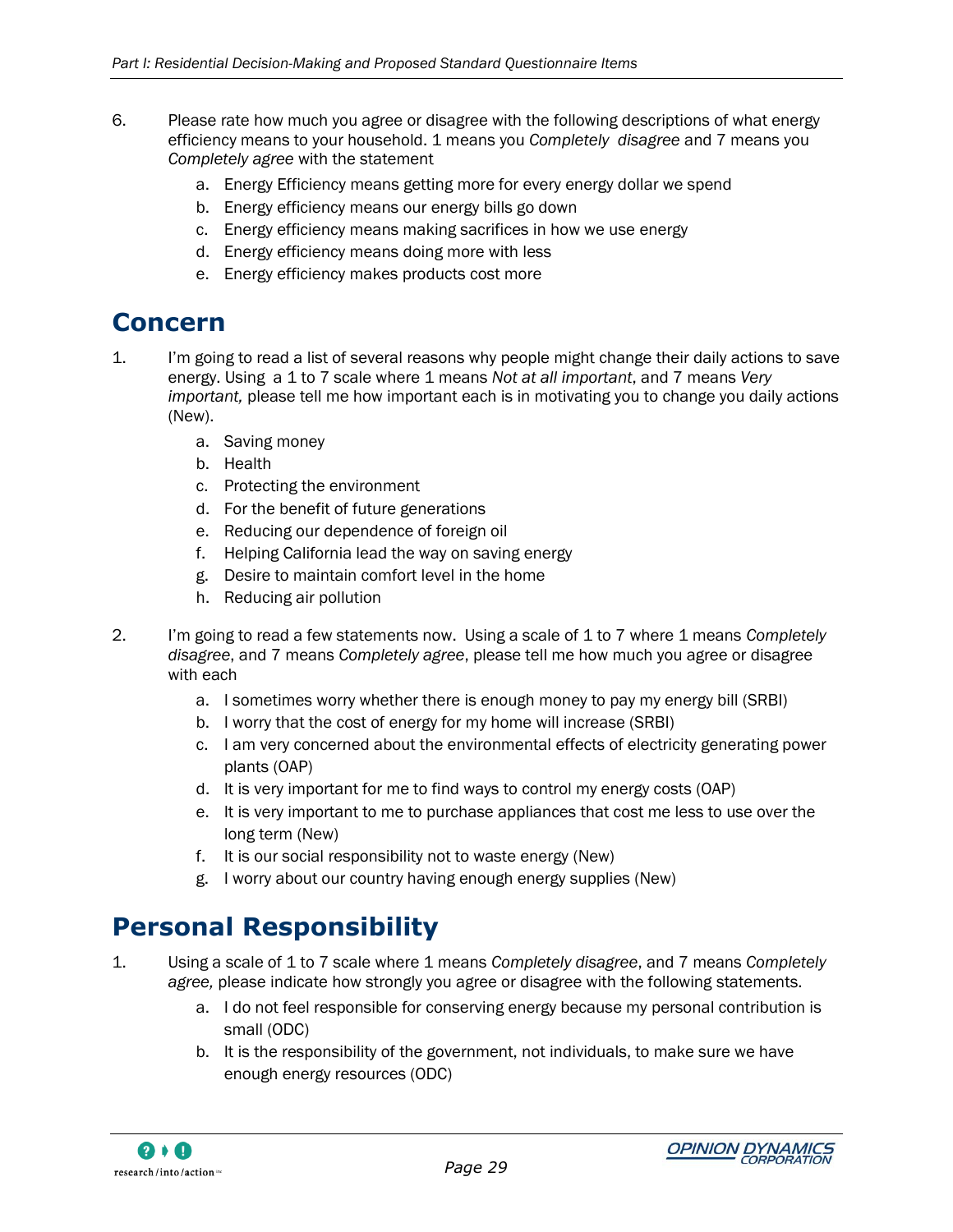- c. I do not feel personal responsibility to decrease my energy use to help reduce greenhouse gases (ODC+New)
- d. The amount of energy I use today has an impact on future generations (SRBI)
- e. I feel guilty if I use too much energy (New)
- f. I believe I have a personal responsibility to improve the environment by using energyefficient appliances (New)
- g. I believe I have a responsibility to reduce my use of appliances (New)
- h. I believe I have a responsibility to contribute to reducing our dependence on foreign oil (New)
- i. I don"t feel I need to do more because my home is already energy-efficient (New)

### <span id="page-39-0"></span>**Behavior and Behavior Intention**

1. Now I"m going to read a list of energy-saving actions one could take (New). I will ask you first if you currently take these actions, and then I will ask if you intend to do it in the future. [randomize actions] [Interviewer code 1 for *Yes*, 2 for *No*, and 3 for *Maybe* {for intention only}]:

One-time or infrequent actions:

- a. Purchase ENERGY STAR-certified products
- b. Install programmable thermostats
- c. Install/use ceiling fans
- d. Install/use room air conditioners
- e. Install ceiling insulation
- f. Use full loads for dishes and laundry
- g. Close heating/cooling ducts in seldom used rooms
- h. Install an attic vent
- i. Seal heating and cooling ducts
- j. Turn temperature down on water heater

#### Frequent actions:

- a. Turn off lights when not in use
- b. Using sleep features on my computer
- c. Unplug appliances and equipment when not using them
- d. Use energy-efficient practices at work
- e. Visit my utility website for tips
- f. Change heating/cooling system filters several times per year
- g. Purchase and install compact fluorescent lamps (CFLs)
- h. Perform annual maintenance on heating and cooling systems
- i. Set programmable thermostats to different temperatures for different times of the day

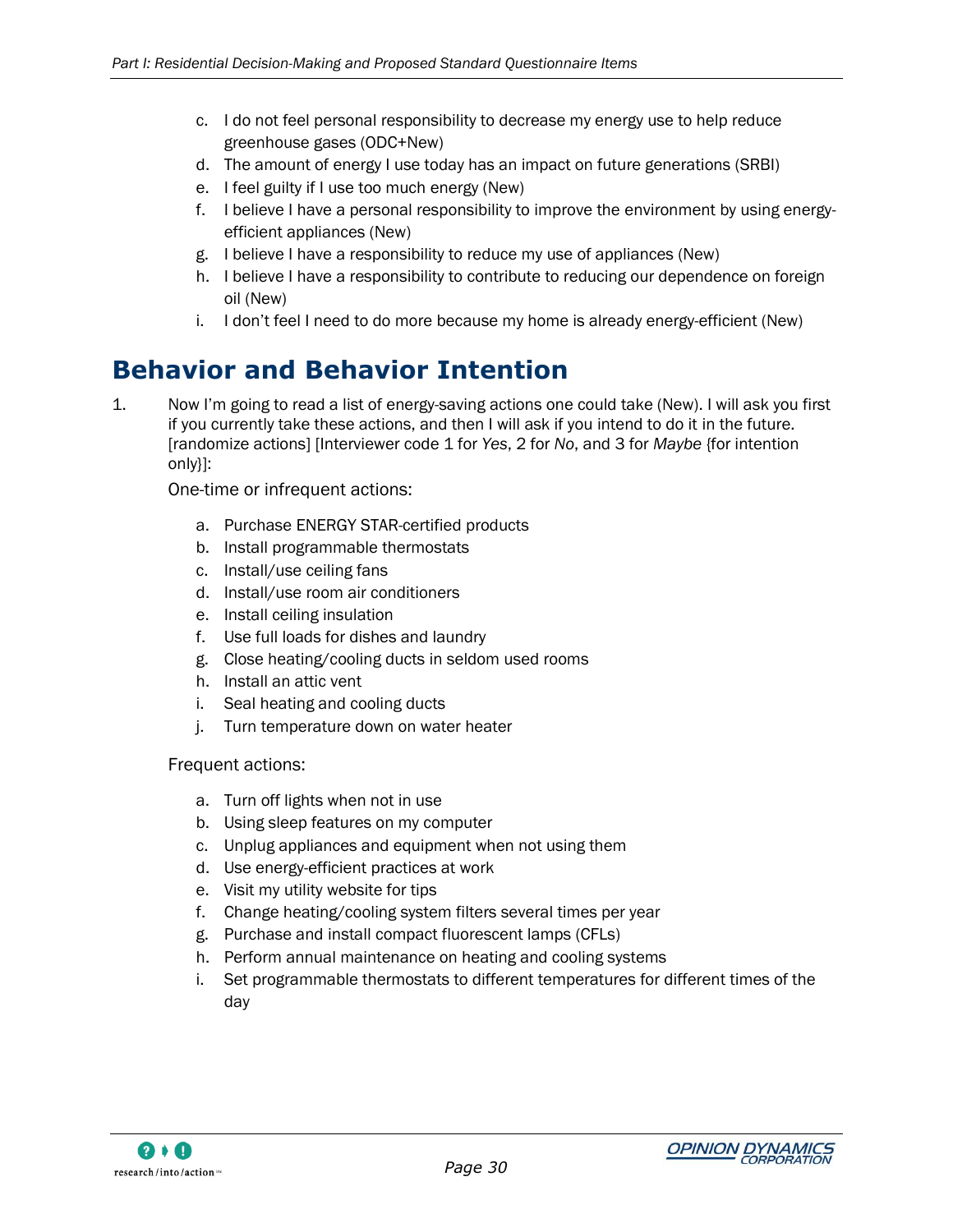- 2. Using a scale of 1 to 7 where 1 means *Completely disagree*, and 7 means *Completely agree*, how much do you agree or disagree with these statements:
	- a. I intend to do more to save energy by my everyday practices around the house (New)
	- b. I intend to do more to save energy by the purchases I make (New)
	- c. I intend to participate in more utility energy efficiency programs (New)
	- d. I intend to do more to save energy in my everyday activities at the place where I work (New)
- 3. For each of the statements I am going to read, please tell us which answer is most correct for your household. The choices are: *I/we do not do this* [Interviewer code 1], *I/we have done this for a long time and continue in the same way* [Interviewer code 2], or *I/we have done this more over the last year* [Interviewer code 3] [Interviewer: use "I" if only one person in household and "we" if more than one in household]:
	- a. Watch our energy habits to be sure we are not wasting energy (New)
	- b. Check to see if any utility programs could help save energy through purchases or new habits (New)
	- c. Specifically look for energy-efficient versions of products (New)
	- d. Consider energy efficiency as very important when purchasing appliances or electronic equipment (New)
	- e. Respond to utility mailers to participate in energy efficiency programs (New)
	- f. Only purchase energy efficiency versions of products

### <span id="page-40-0"></span>**Situational Constraints**

- 1. What are some of the obstacles that you currently face in trying to save energy in your home? (SRBI) [Interviewer: Code 1 for *Chosen*, 0 for *Not chosen*]:
	- a. Cooperation of others in the home
	- b. Construction of the home (cathedral ceilings, multiple floors, skylights, etc)
	- c. Cost/first cost of energy-efficient equipment/repairs
	- d. Time it takes to recover costs of energy-efficient equipment/repairs
	- e. Desire to maintain comfort level in the home
	- f. Age of home
	- g. Lack of time
	- h. Don"t know what to do
	- i. Don"t know where to get information
	- j. Family medical needs
	- k. We have personal circumstances that require that we use more energy than we would use otherwise
	- l. Other

## <span id="page-40-1"></span>**Demographic Characteristics**

RESIDENCE TYPE [programs addressing multifamily residents may need additional categories, but please construct categories that allow them to be coded into these groups afterward]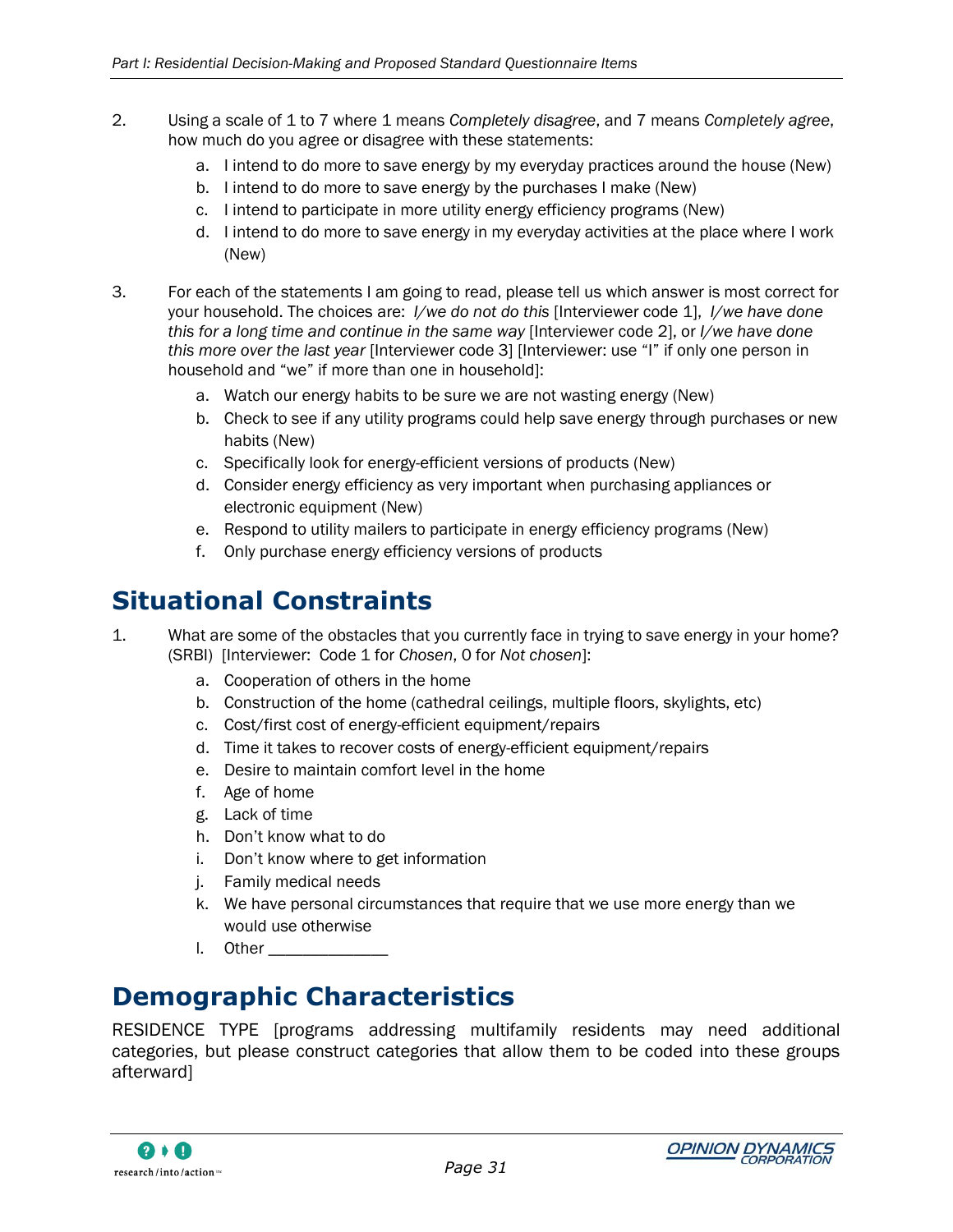- 1. Which of the following types of housing units would you say best describes your home?  $Is$  it  $a...$ 
	- a. Single-family detached house
	- b. Single-family attached house (townhouse, row house, excluding duplex)
	- c. Duplex
	- d. Apartment building with 2-4 units,
	- e. Apartment building with 5 or more units
	- f. Mobile home, house trailer
	- g. Other (describe)

#### OWN/RENT

- 2. Do you or members of your household own this home or do you rent?
	- a. Own/Buying
	- b. Rent / Lease
	- c. Occupied without payment of rent
	- d. Other

#### NUMBER OF RESIDENTS

- 3. Including yourself, how many children and adults normally live in this household on a full time basis? (Do not include anyone who is just visiting or children who may be away at college or in the military.) Include all members of your household whether or not they are related to you.
	- a. Enter the number
	- b. How many of these residents are under 5 years of age \_\_\_\_\_
	- c. How many of these residents are between 5 and 18?
	- d. How many of these residents are 70 or older? \_\_\_\_\_

#### **OCCUPANCY**

- 4. In general, is the home occupied during the day time hours on weekdays?
	- a. Yes, usually
	- b. No, not usually

#### AGE

- 5. How old are you / the head of the household? [DO NOT READ; RECORD ACTUAL AGE OR CIRCLE APPROPRIATE AGE CATEGORY]
	- a. Under 25 years
	- b. 25 to 34 years
	- c. 35 to 44 years
	- d. 45 to 54 years
	- e. 55 to 59 years
	- f. 60 to 64 years
	- g. 65 years or over
	- h. Don"t know
	- i. Refused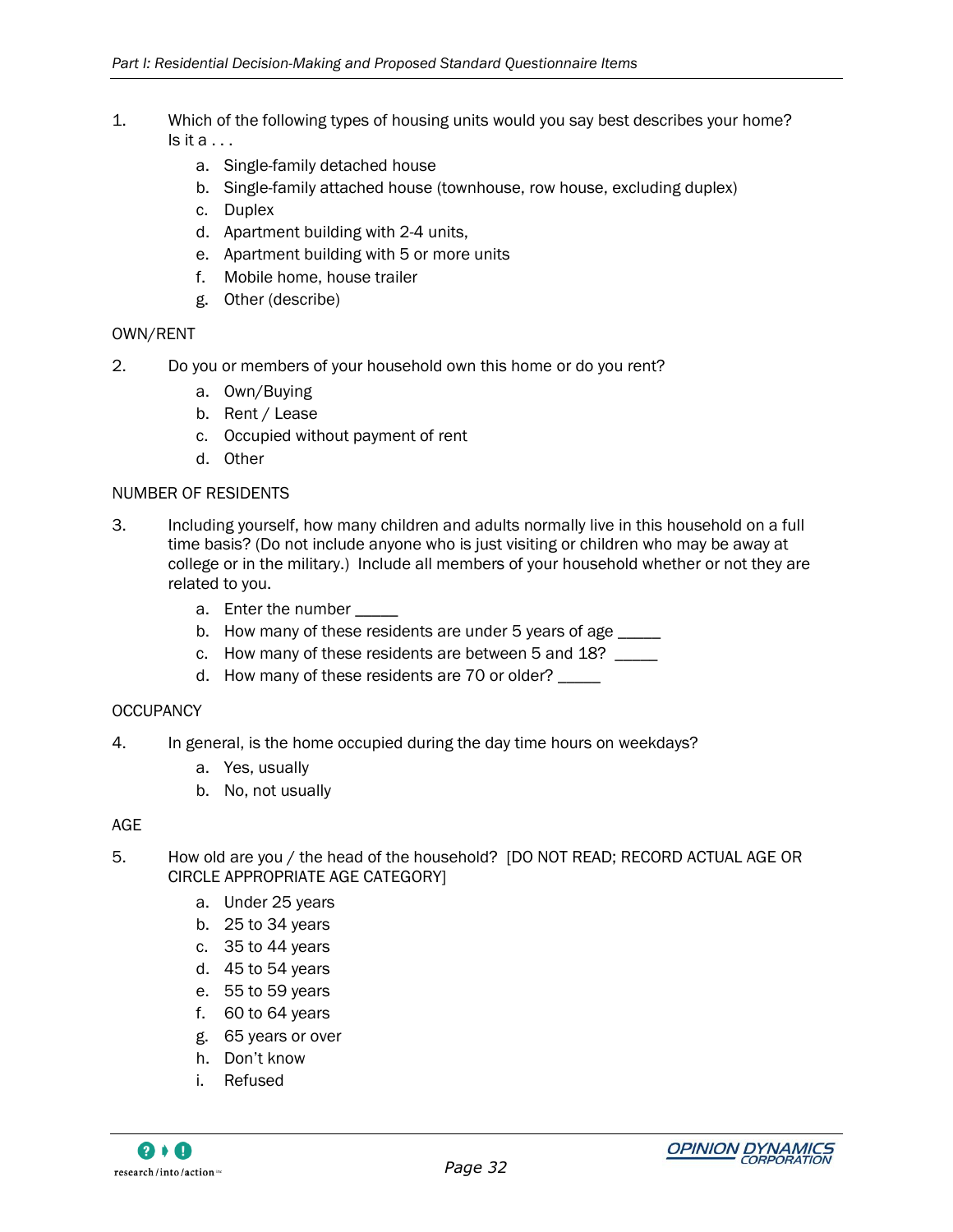#### EDUCATION

- 6. What is the highest level of education you / the head of the household have completed? [read choices, accept only one response]
	- a. Less than 9th grade
	- b. 9th to 12th grade, no diploma
	- c. High school graduate (includes equivalency)
	- d. Some college, no degree
	- e. Associates degree
	- f. Bachelors degree
	- g. Graduate or professional degree
	- h. Refused

#### LANGUAGE

7. Is English the primary language spoken in your home? 1 means *Yes*, 0 means No, 8 means *DK or Unsure*

#### SIZE OF HOME

8. How many bedrooms do you have in your home? [If a one room efficiency or studio apartment, bedrooms=0]

Enter the number:

#### SQUARE FOOTAGE

- 9. Your home"s size is--please stop me when I get to the appropriate category:
	- a. Less than 1,400 sq.ft.
	- b. Between 1,400 and 2,499 sq.ft.
	- c. Between 2,500 sq.ft. and 3,499 sq.ft.
	- d. Between 3,500 sq.ft. and 4,999 sq.ft.
	- e. Over 5,000 sq.ft.
	- f. Don"t know

#### AGE OF DWELLING [(Ask for single family only]

- 10. During what decade was your home constructed? Please stop me when I get to the appropriate category.
	- a. 1930s or before
	- b. 1940s
	- c. 1950s
	- d. 1960s
	- e. 1970s
	- f. 1980s
	- g. 1990s
	- h. 2000 or after
	- i. Don"t know

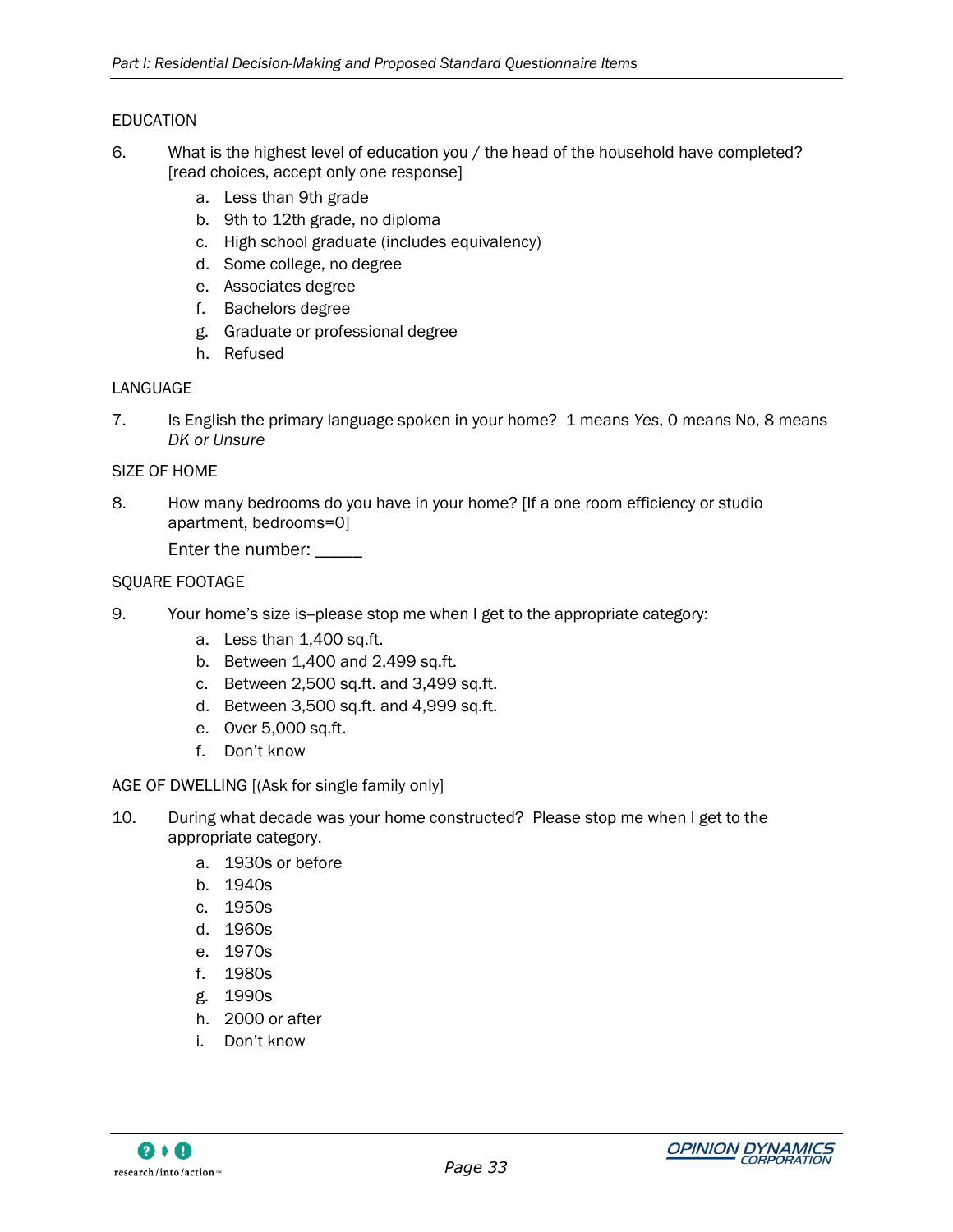#### EMPLOYMENT

- 11. How would you describe your/ the householder"s employment status? Would you say
	- a. Employed full-time,
	- b. Self Employed full-time
	- c. Employed part-time
	- d. Self Employed part-time
	- e. Temporarily unemployed
	- f. Not employed
	- g. Retired
	- h. Don"t know
	- i. Refused

#### INCOME

- 12. Please tell me which category best describes the total combined income in the past 12 months of all members of your household from all sources– wages, interest, alimony, Social Security, and so forth – before taxes and deductions. Please stop me when I get to the right category.
	- a. Less than \$9,999
	- b. \$10,000 to \$14,999
	- c. \$15,000 to \$19,999
	- d. \$20,000 to \$29,999
	- e. \$30,000 to \$39,999
	- f. \$40,000 to \$49,999
	- g. \$50,000 to \$74,999
	- h. \$75,000 to \$99,999
	- i. More than \$100,000
	- j. Don't know
	- k. Refused

#### **ETHNICITY**

- 13. What is your ethnicity? [MULTIPLE RESPONSE, ALLOW UP TO 5 RESPONSES]
	- a. White
	- b. Black or African American
	- c. American Indian or Alaska Native
	- d. Asian Indian
	- e. Chinese
	- f. Japanese
	- g. Korean
	- h. Vietnamese
	- i. Filipino
	- j. Other Asian
	- k. Native Hawaiian
	- l. Guamanian or Chamorro
	- m. Samoan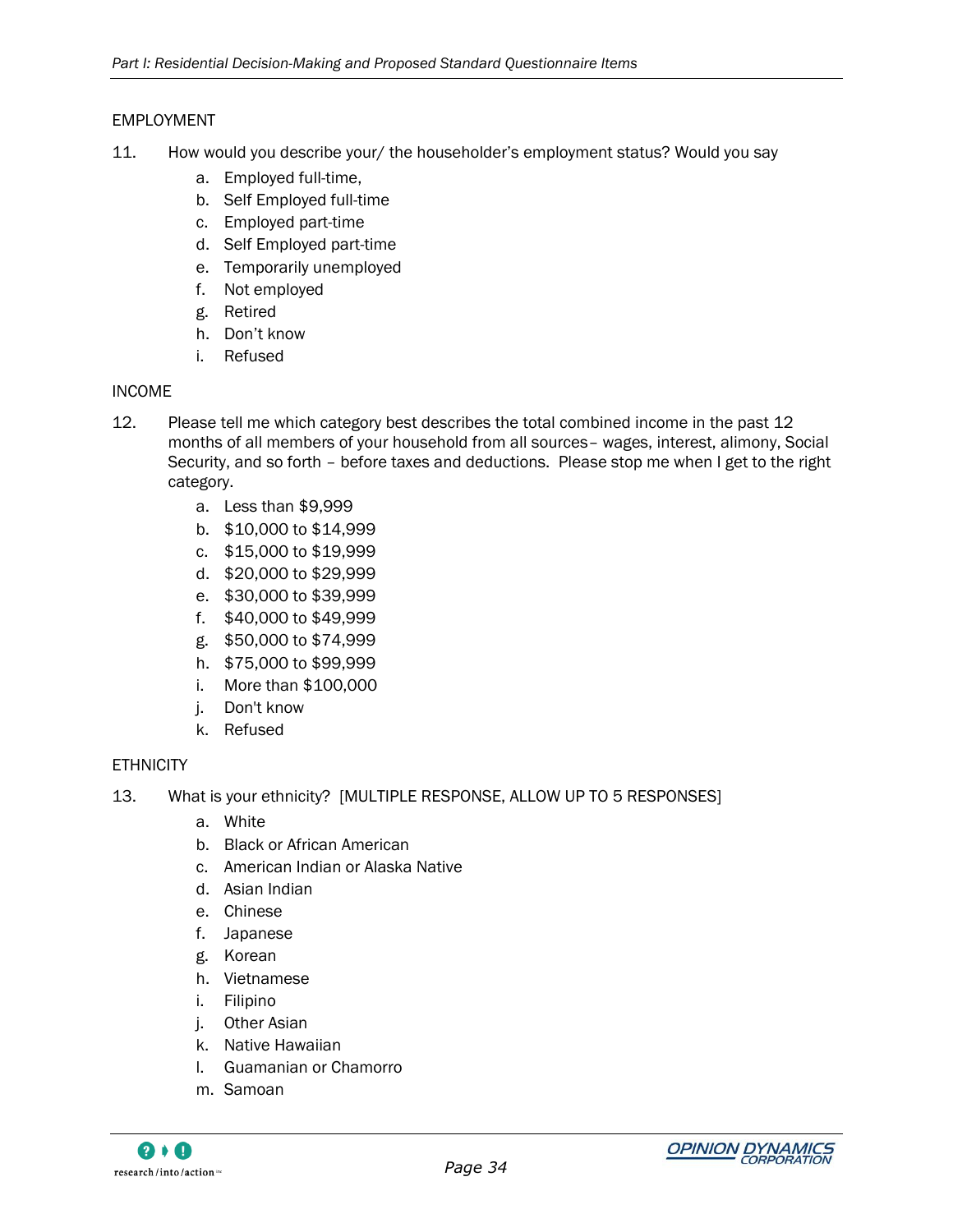- n. Other Pacific Islander
- o. Other, Specify
- 14. Are you of Hispanic or Latino descent?
	- 1. Yes
	- 2. No

#### GENDER

15. [Gender by observation (1=Female, 2=Male)]

#### **COMPUTERS**

- 16. Do you have a computer in your home? [1=Yes, 0=No]
- 17. [Drop if no to 14] Is your computer linked with the Internet? [1=Yes, 0=No]
- 18. [Ask all] Do you currently have Internet access at home or work? [1=Yes, 0=No]
- 19. [If COMPUTER=Yes] Altogether, how many hours each week is (are all) your personal computer (computers) at home turned on? Is it (Are they) turned on . . .
	- a. Less than 2 hours per week,
	- b. 2 to 15 hours per week,
	- c. 16 to 40 hours per week, or
	- d. More than 40 hours per week but not on all the time
	- e. Is it (are they) turned on all the time?

#### CELL PHONE

- 20. Finally, we"d like to know about your household"s use of cell phones. Does your household use . . .
	- a. Landline phone only (not including Internet phone)
	- b. Landline and cell phone
	- c. Cell phone only
	- d. Some other combination
	- e. Don"t know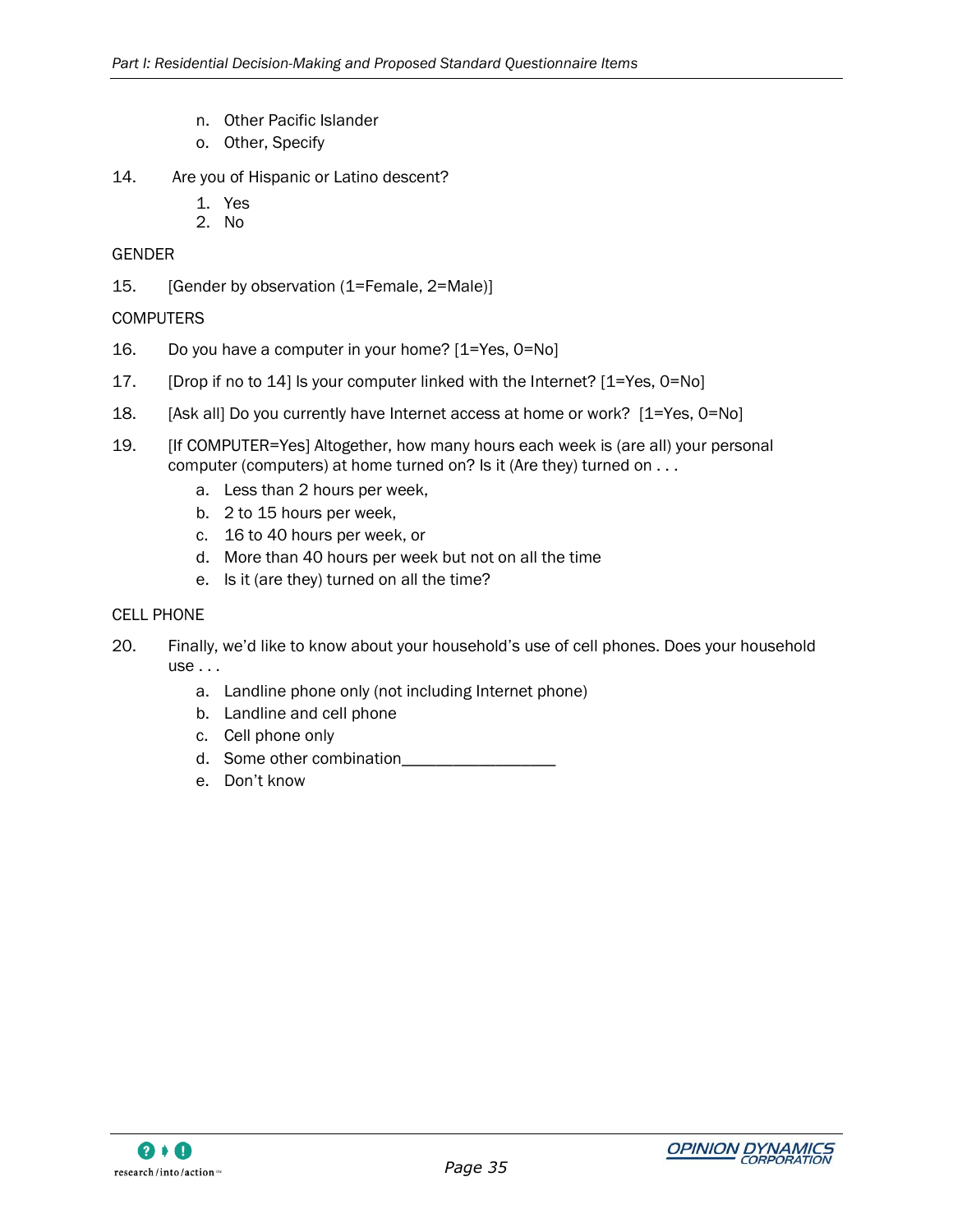## <span id="page-45-0"></span>*References*

- Aarts, H., and A. Dijksterhuis. 2000. "The automatic activation of goal-directed behaviour: The case of travel habit." *Journal of Environmental Psychology* 20: 75-82.
- Ajzen, I. 2006. *Theory of Planned Behavior Diagram.* Retrieved January 23, 2011 from: http://www.people.umass.edu/aizen/tpb.diag.html.
- Arbuthnott, K. 2009. "Education for sustainable development beyond attitude change." *International Journal of Sustainability in Higher Education* 10 (2): 152-163.
- Aronson, E., and M. Gonzales. 1990. "Alternative social influence processes applied to energy conservation." In J. Edwards, R.S. Tindale, L. Heath, & E.J. Posaval (Eds.), *Social influences: Processes and prevention*. New York: Plenum, 301-325.
- Attari, S., M. DeKay, C. Davidson, and W. deBruin. 2010. "Public perceptions of energy consumption and savings. *Proceedings of National Academy of Sciences* 107 (37): 16054-16059.
- Bersoff, D. 2008. *Going Green 2 A Yankelovich Perspective.* Chapel Hill, N.C.: The Futures Company (Formerly, Yankelovich, Inc. )
- Brucks, W. and P. van Lange. 2007. "When prosocials act like proselfs in a commons dilemma." *Personality and Social Psychology Bulletin* 33: 750-758.
- Costanzo, M., D. Archer, E. Aronson, and T. Pettigrew. 1986. "Energy conservation behavior: The difficult path from information to action." *American Psychologist* 41: 521-528.
- De Groot, J. and L. Steg. 2009. "Mean or green: which values can promote stable proenvironmental behavior?" [Aptara Conservation Letters], 1-6, *Wiley Periodicals, Inc*.
- Dietz, T., A. Fitzgerald, and R. Shwom. 2005. "Environmental values." *Annual Review of Environment and Resources* 30: 335-72.
- Dillahunt, T., J. Mankkoff, E. Paulos, and S. Fussel. 2009. "It"s not all about "green": Energy use in low-income communities." *UbiComp* 255-264.
- Dunlap, R. and K. Van Liere. 1978. "The new environmental paradigm: A proposed measuring instrument and preliminary results." *Journal of Environmental Education*  9: 10-19.
- Dunlap, R., K. Van Liere, A. Mertig, and R. Jones. 2000. "Measuring endorsement of the new ecological paradigm: A revised NEP scale." *Journal of Social Issues* 56: 425-42.
- Fishbein, M. and I. Ajzen. 1975. *Belief, Attitude, Intention and Behavior: An Introduction to Theory and Research*. Reading, MA: Addison-Wesley.
- Fogg, B. 2011. *BJ Fogg's Behavior Model.* Palo Alto, Calif.: Stanford University. Retrieved January 30, 2011 from: [http://www.behaviormodel.org/index.html.](http://www.behaviormodel.org/index.html)
- Geller, E., R. Scott, A. Winett, and P. Everett. 1982. *Preserving the Environment: New Strategies for Behavior Change*. New York, N.Y.: Pergamon Press.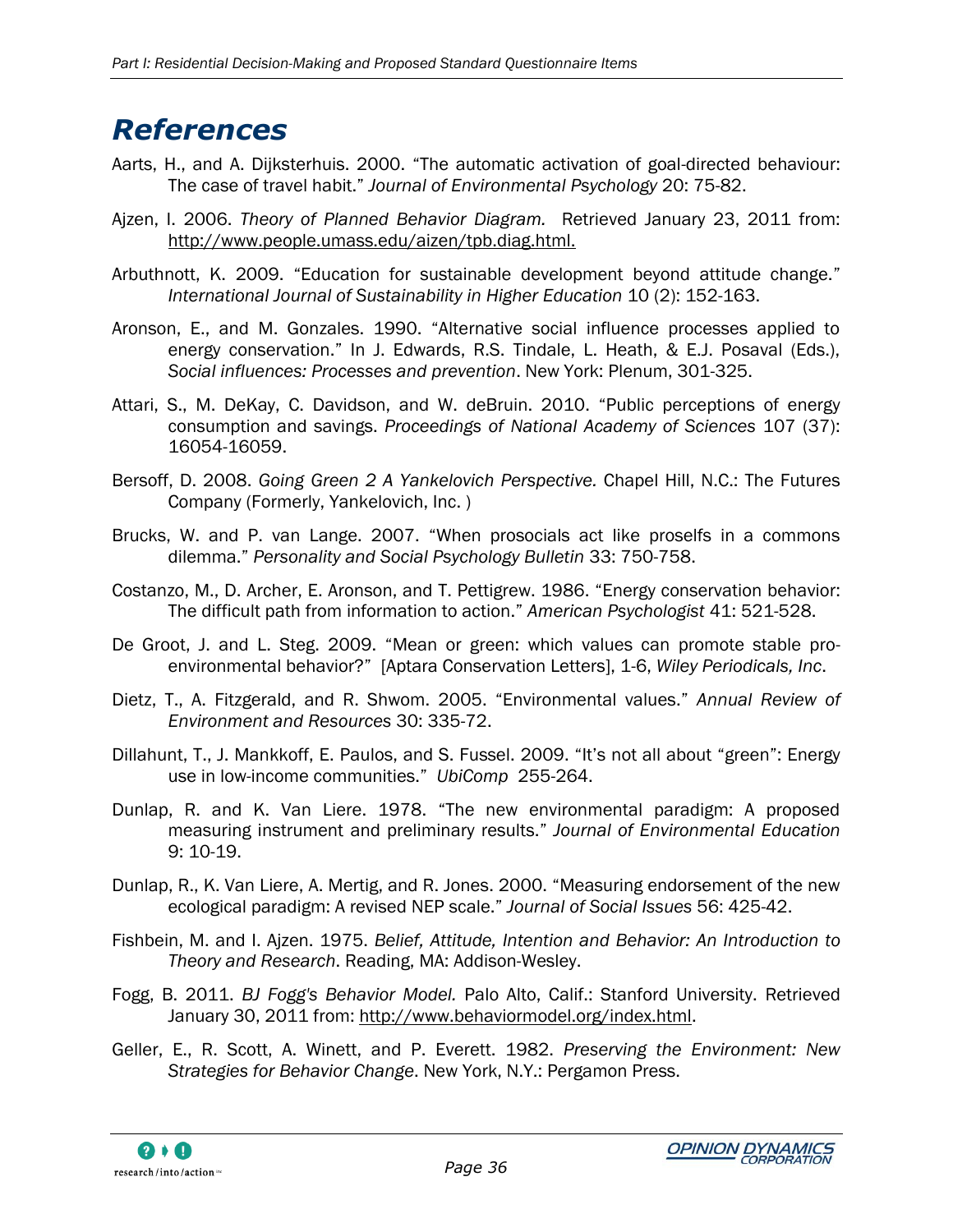- Kunkle, R., L. Lutzenhiser, and S. Bender. 2004. "New Imagery and Directions for Residential Sector Energy Policies." *Proceedings of the 2004 ACEEE Summer Study on Energy Efficiency in Buildings*. Washington, D.C.: American Council for an Energy-Efficient Economy
- Lippke, S. and J. Ziegelmann. 2008. "Theory-based health behavior change: Developing, testing, and applying theories for evidence-based interventions." *Applied Psychology: An International Review* 57 (4): 698-716.
- Lutzehizer, L. 2009. *Behavioral Assumptions Underlying California Residential Sector Energy Efficiency Programs*. Berkeley, Calif.: California Institute for Energy and Environment.
- McKenzie-Mohr, D. 2000. "Promoting sustainable behavior: An introduction to communitybased social marketing." *Journal of Social Issues* 56 (3): 543-554.
- Noar, S., C. Benac, and M. Harris. 2007. "Does tailoring matter? Meta-analytic review of tailored print health behavior change interventions." *Psychological Bulletin* 133 (4): 673-693.
- [ODC] Opinion Dynamics Evaluation Team. 2009. Memorandum to California Public Utilities Commission: "Market Segmentation Findings." December 10. Waltham, Mass.: Opinion Dynamics Corporation.
- Owens, S. and L. Driffil. 2008. "How to change attitudes and behaviours in the context of energy." *Energy Policy* 36: 4412-4418.
- Prochaska, J., and C. DiClemente. 1984. *The Transtheoretical Approach: Crossing Traditional Boundaries of Therapy*. Homewood, Ill.: Dow Jones-Irwin.
- Prochaska, J., and J. Norcross. 2002. *Systems of Psychotherapy: A Transtheoretical Analysis* (5th Edition). Pacific Grove, Calif.: Brooks-Cole.
- Randazzo, K. 2008. "A short, focused review of the literature on attitudes and behavior in efforts to promote energy-efficient behavior." In C.C. Chen, D. Laurel, J. Davenport, L. McLain, & K.V. Randazzo, *2006-08 Energy Centers (AgTAC, CTAC) Process Evaluation*. Rosemead, Calif.: Southern California Edison.
- Reed, J., G. Jordan, and E. Vine. 2007. *Impact Evaluation Framework For Technology Deployment Programs: An Approach For Quantifying Retrospective Energy Savings, Clean Energy Advances, and Market Effects.* Washington, D.C.: U.S. Department of Energy.
- Research Into Action, Techmarket Works, PSP, Inc, Dethman & Associates, and R. Kunkle. 2009. *2008 BetterBricks Overall Market Progress Evaluation Report. Final Report*. Portland, Oreg.: Northwest Energy Efficiency Alliance.
- Rogers, E. 2003. *Diffusion of Innovations* (5th Edition). New York: New York Free Press.
- Schwartz, N. 2007. "Attitude construction: Evaluation in context." *Social Cognition* 25 (5): 638-656.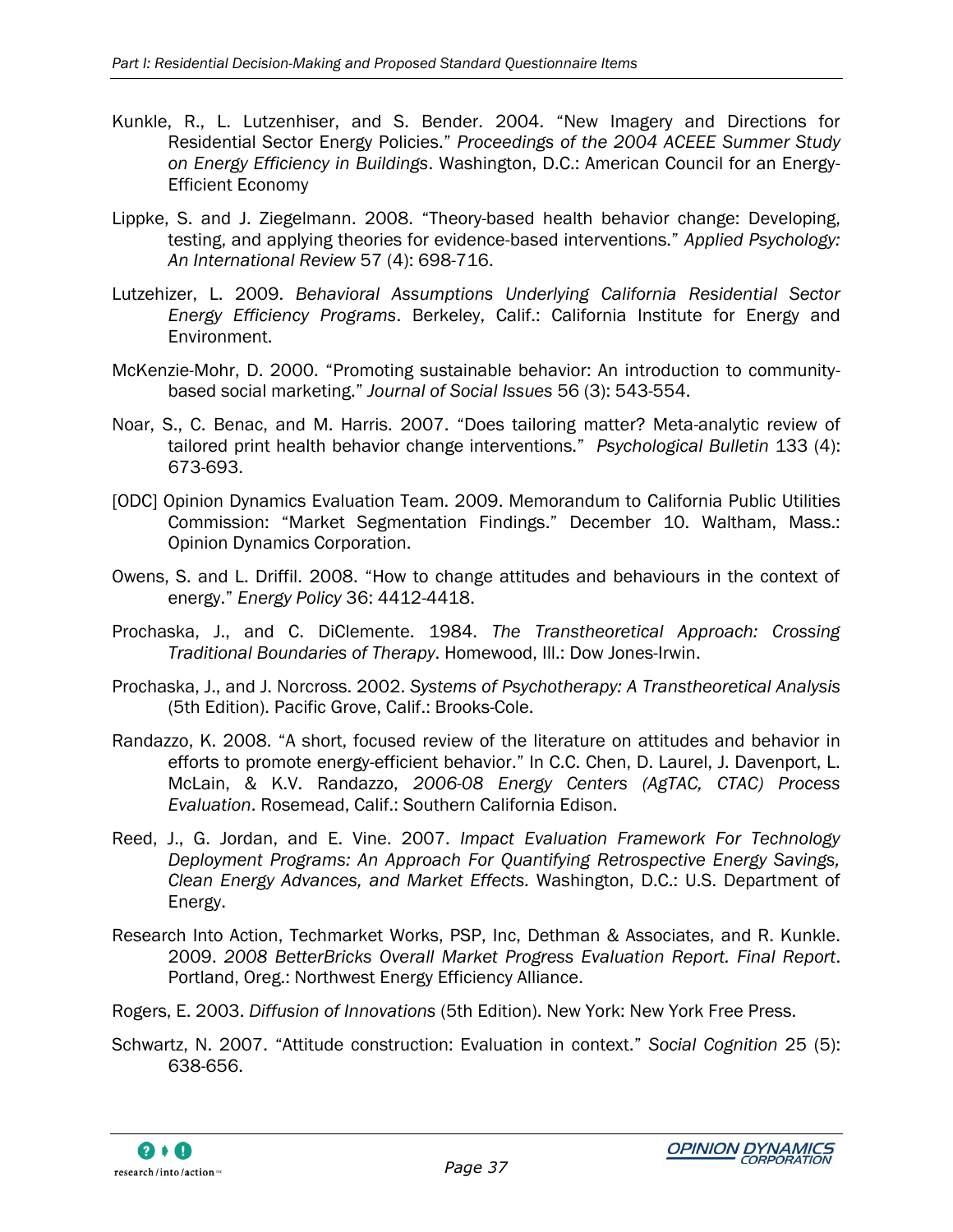- Sheeran, P. 2002. "Intention-behavior relations: A conceptual and empirical review," in M. Hewstone, & W. Stroebe (Eds), *European Review of Social Psychology, (12),* Wiley: Chichester.
- Skar, S., F. Sniehotta, V. Araujo-Soares, and G. Molloy. 2008. "Prediction of behaviour vs. prediction of behaviour change: The role of motivational moderators in the theory of planned behavior." *Applied Psychology: An International Review* 57 (4): 609-627.
- Steg, L. 2008. "Promoting household energy conservation." *Energy Policy* 36: 4449-4453.
- Steg, L., and C. Vlek. 2009. "Encouraging pro-environmental behavior: An integrated review and research agenda." *Journal of Environmental Psychology* 29: 309-317.
- Stern, P. 1999. "Information, incentives, and proenvironmental consumer behavior." *Journal of Consumer Policy* 22: 461-478.
- Stern, P., T. Dietz, T. Abel, G. Guagnano, and L. Kalof. 1999. "A value-belief-norm theory of support for social movements: The case of environmentalism." *Human Ecology Review 6* (2): 81-97.
- Velicer, W., and J. Prochaska. 2008. "Stage and non-stage theories of behavior and behavior change: a comment on Schwarzer." *Applied Psychology: An International Review* 57 (1): 75-83.
- Wilson, C., and H. Dowlatabadi. 2007. "Models of decision-making and residential energy use." *Annual Review of Environment and Resources* 32: 169-203.
- Yates, S. and E. Aronson. 1983. "A social psychological perspective on energy conservation in residential buildings." *American Psychologist* 38 (4): 435-444.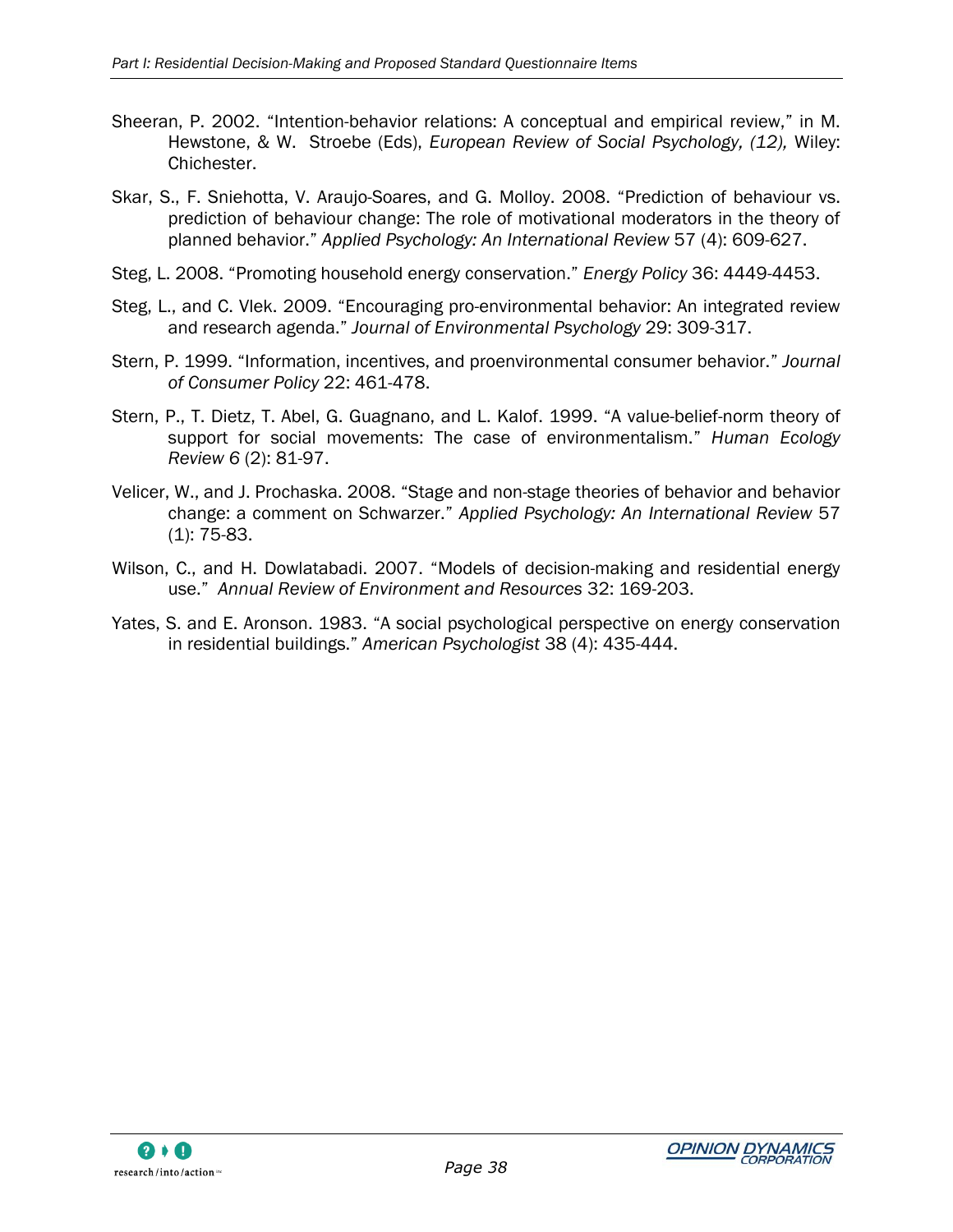# <span id="page-48-0"></span>**PART II: MULTIFAMILY OWNERS'/MANAGERS' DECISION-MAKING AND PROPOSED STANDARD QUESTIONNAIRE ITEMS**

# <span id="page-48-1"></span>*Introduction*

Our interest in this document is in understanding business decisions made by multifamily property owners and managers concerning investments in energy efficiency projects and equipment. These market actors work in the residential sector, but are business people. Thus, some characteristics of residential customers, as well as some characteristics typical of businesses, are relevant to their decisions. In this section we will focus on the business aspects of their decisions. Specifically, we want to know how energy efficiency fits into their decision processes and how that can be influenced by utility programs. This document does not characterize the entire investment decision process in businesses, or even in the multifamily sector. We want to understand enough about the decision process to be able to generate appropriate questionnaire items that can be used to track the success of utility energy efficiency programs in influencing these actors to pursue energy efficiency.

Few articles and papers published outside of the energy efficiency industry itself address business decisions about energy efficiency. There are more on green behavior, environmentally friendly behavior, or socially responsible behavior. In order to have a more complete view of our topic, the search was widened to include all of these categories as they are highly related to our narrower one.

# <span id="page-48-2"></span>*Rationality in Business Decision-Making*

Businesses are generally perceived to make rational decisions based on economic considerations. It logically follows that all energy efficiency investments that are financially beneficial would be adopted. This has been shown to be false by numerous authors and researchers (DeCanio 1993; DeCanio & Watkins 1998; Lutzenhiser 2009; Sullivan 2009), and is the reason that an understanding of the decision-making process and a model of it are necessary. As further evidence of this fact, Sullivan (2009) observes that decisionmakers in business use different decision heuristics, depending on the situation.

# <span id="page-48-3"></span>*Primary Factors in Energy Efficiency Decisions – All Businesses*

## <span id="page-48-4"></span>**Structural and Financial Investment Factors**

Appearing in multiple articles, papers, and in our own experience, economic factors are important, even if they don"t explain everything. Chief among them is payback period, which is often set at two years (DeCanio 1993). Another economic factor is the depreciation of equipment for tax purposes, which constrains capital investment decisions by the potential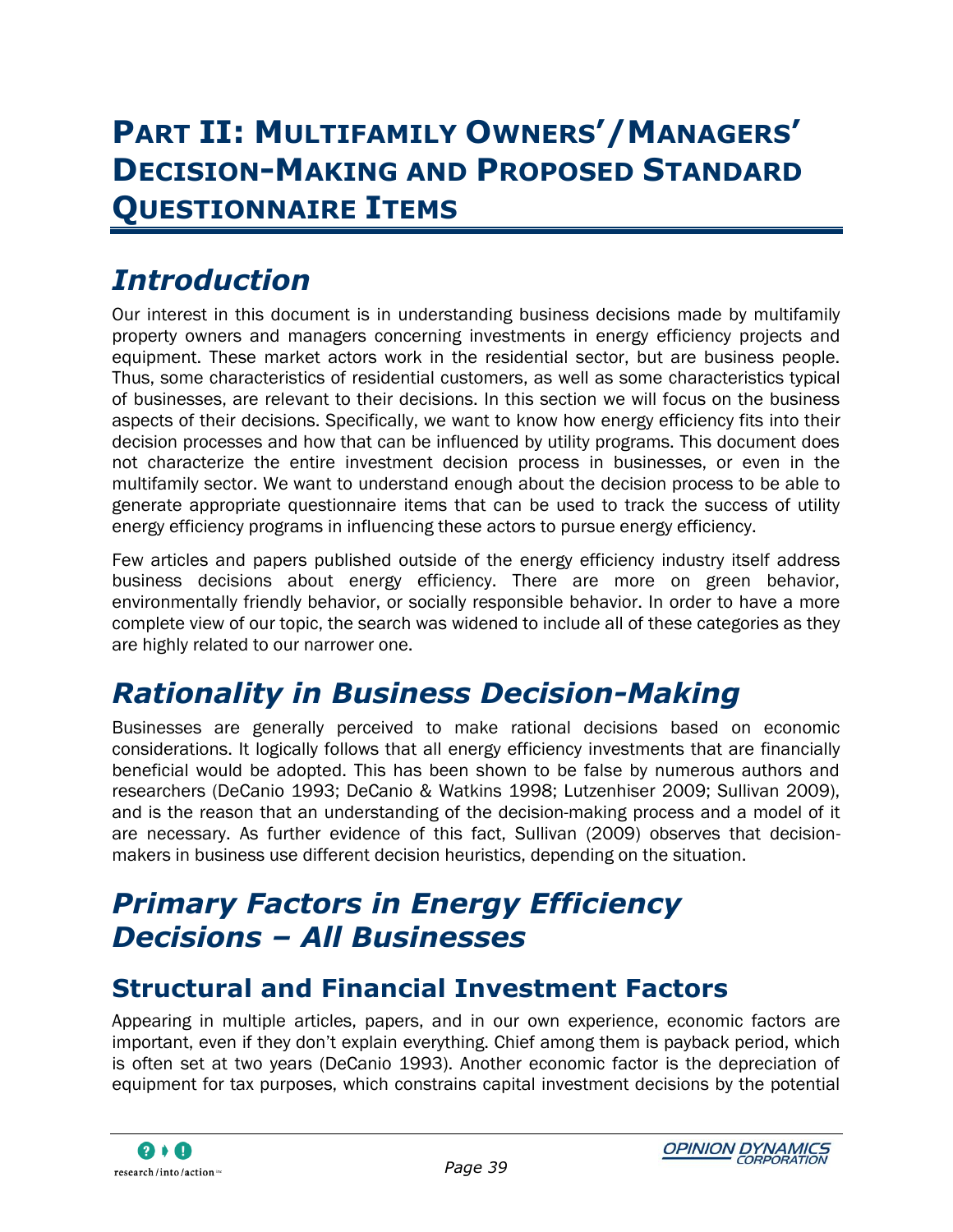tax implications. Further, less rational drivers of decisions are discussed below. Masurel (2007) also makes the point that important factors in making energy efficiency investments include: cost savings; the existence of other, more attractive investment opportunities; and the limited availability of capital.

Sullivan (2009) points out a number of barriers to rational decision-making when it comes to investments in energy efficiency. They are:

- 1. Split incentives (operating costs and benefits accrue to tenant, while initial purchase costs accrue to owner)
- 2. Limited capital
- 3. Market power (manufacturers/distributors taking up all the shelf space to protect market share)
- 4. Regulatory distortions
- 5. Transaction costs (probably the biggest factor)
- 6. Inseparability of product features

He also points out that decision-making units are typically not individuals, but groups of various kinds or multiple individuals in hierarchical processes. Decisions made by organizations are affected by a wide variety of social processes and are heavily influenced by the behaviors, attitudes, and values of their leaders. However, there are a number of common decision-making styles in organizations. Here is a list, most of which are selfexplanatory:

- 1. Consensus
- 2. Autocratic (probably most influenced by the leader)
- 3. Formulaic (probably most rational)
- 4. Bureaucratic
- 5. Chaotic (decisions are made by committees comprised of representatives of several departments) – unlike the bureaucratic process, this process is intended to form a virtual consensus among the representatives…this style is very common, subject to huge influences by individuals and department representatives, and is highly unpredictable (Sullivan 2009)

Sullivan (2009), in his review of the literature, also discusses some of the biggest influences on business decisions about energy efficiency. The first is the hierarchy of authority or management policies that influence adoption rates and the review process that is used in a company to make these types of decisions. Specifically, a big factor is whether the organization has annual energy efficiency goals, or whether there are reserves and budgets established for funding energy efficiency investments. Also important are how high ROI hurdle rates are set. Often they are set much higher than would be the case for other investments because of uncertainty about the financial performance of the investment.

As implied by the discussion above, Sullivan (2009) argues that the size and organizational form of the business is critical to understanding decisions about energy efficiency. Small businesses tend not to have resources to invest and, in addition, energy is usually a small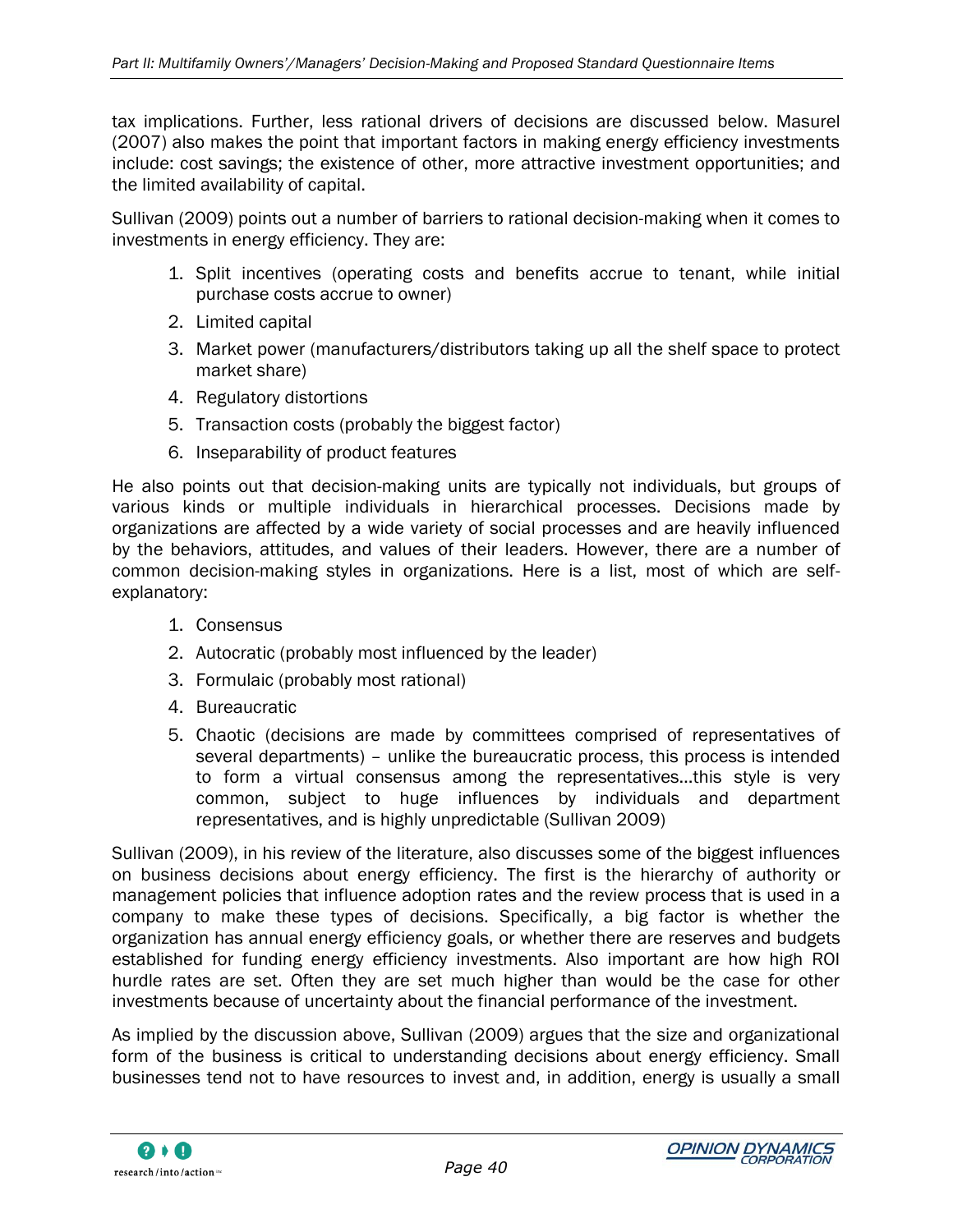percentage of their operating costs. These two factors are extremely important in business decisions about energy.

Finally, Sullivan (2009) cites a hierarchy of organizational needs:

- 1. Health and safety requirements
- 2. Regulatory compliance
- 3. Corporate improvement initiatives (e.g., zero defects, six sigma, greenhouse gas reduction, energy efficiency, etc.)
- 4. Maintenance
- 5. Productivity

This hierarchy is generally well understood by members of a company. Moving energy efficiency into the hierarchy by putting it into facility maintenance or capital investments profoundly affects energy efficiency adoptions. As many authors point out, a potential investment in energy efficiency always has to be compared to other possible investments in terms of costs and benefits. Often, energy efficiency is not even included in any part of the hierarchy.

DeCanio (1993), in writing about the fact that business decisions are not usually made by individuals and that companies do not behave as individuals, indicates that this fact usually results in compromises, which yield suboptimal results. Part of the problem, though, is the short-term horizons that frequently drive business decisions.

Other authors (Tate, Dooley & Ellram 2011) point to implementation costs and institutional relationships as major drivers of decisions to adopt environmental practices. They also argue that decisions about green or energy efficiency behavior are highly influenced by corporate culture or the attitudes and values of leaders. Additionally, Peters, Way, and Seratt (1996) show that because of the uncertainties that businesses feel about the economic benefits of energy efficiency projects, non-energy benefits may be a better selling-point (e.g., comfort) and, in addition, projects have a much better chance of being implemented if there is a project champion. The project champion generally takes the project up to the point of involvement of senior management, where the risks and rewards are weighed before a final decision is made. Clearly, the issues just discussed are relevant only for quite large businesses. The issue of the size of businesses will be discussed later.

## <span id="page-50-0"></span>**Image and Reputational Factors**

Tate, Dooley, and Ellram (2011) also write that the most commonly discussed driver of environmental practices is the risk associated with a company"s reputation. In other words, if a business is concerned about the perception of it by its potential buyers or renters, getting a reputation for irresponsible behavior toward the environment will be felt as a problem, and this will be a driver of decisions in this area. Nikolaeva and Bicho (2011) elaborate on this further by alluding to the fact that competitive and media pressures are major drivers of the adoption of social responsibility practices. This is relevant to firms whose business identity is tied to socially responsible behavior. Other firms are not sensitive to these issues in that they do not tie their identities to green behavior and don"t believe they need to.

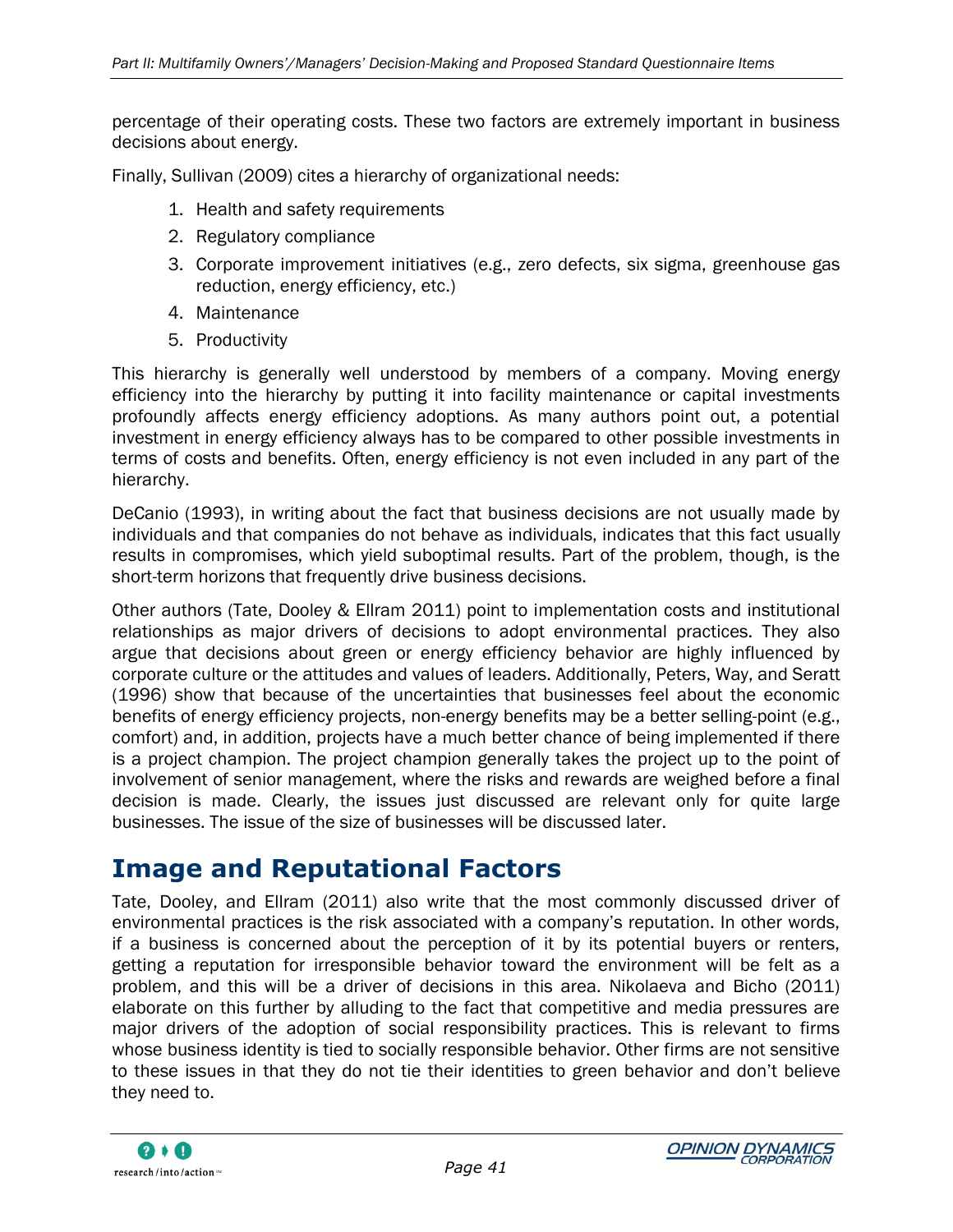Howard-Grenville, Nash, and Coglianese (2008) write at length about what drives firms to care about their environmental reputations. They agree with Tate et al. that firms care about being seen as environmentally friendly when they care about external pressures. They further say that individuals in firms generally shape whether the firm (or facility) interprets external pressures as a problem. They observe that plant-level variables are more important than corporate-level variables in predicting environmental behavior. They list five key internal factors that drive decisions to be seen as environmentally friendly:

- 1. Managerial incentives
- 2. Organizational culture (i.e., *how* things are done)
- 3. Organizational identity (i.e., what kind of company we are green or not)
- 4. Organizational self monitoring (i.e., the choices an organization makes about how it portrays its actions to outsiders and whether it is sensitive to outside opinions)
- 5. Personal affiliations (i.e., individual members" professional experiences, education and training, and personal interests and values)

Masurel (2007) writes about small- to medium-size enterprises (SMEs) and their reputation for being behind in adopting environmental measures. The article does not argue against this statement, but provides reasons for it. SMEs:

- 1. Cannot use scaled-down versions of solutions devised by large organizations
- 2. Have decreased capacity and feasibility to act
- 3. Have limited time available for owners to undertake discretionary business activities
- 4. Experience less environmental information available to them
- 5. Are closer to consumers and more flexible (the only obviously positive factor)
- 6. Have less environmental visibility or exposure
- 7. Believe they have only a small absolute environmental impact
- 8. Have greater diversity
- 9. Feel less consumer demand for environmental improvements
- 10.Lack an organizational network that supports environmental activities

# <span id="page-51-0"></span>*Factors Specific to Multifamily Property Owners and Managers*

As with any industry, the multifamily sector is not homogeneous (Oh et al. 2002). Some properties are managed by their owners and others by outside firms. Some owner/managers have only one property, while others have many large properties. So there are differences by the relationship between owners and managers, and by size. Of course, differences go deeper than these two factors. There are different management styles as well. Some owners, even when there is a management company, are deeply involved in decisionmaking, while others are not.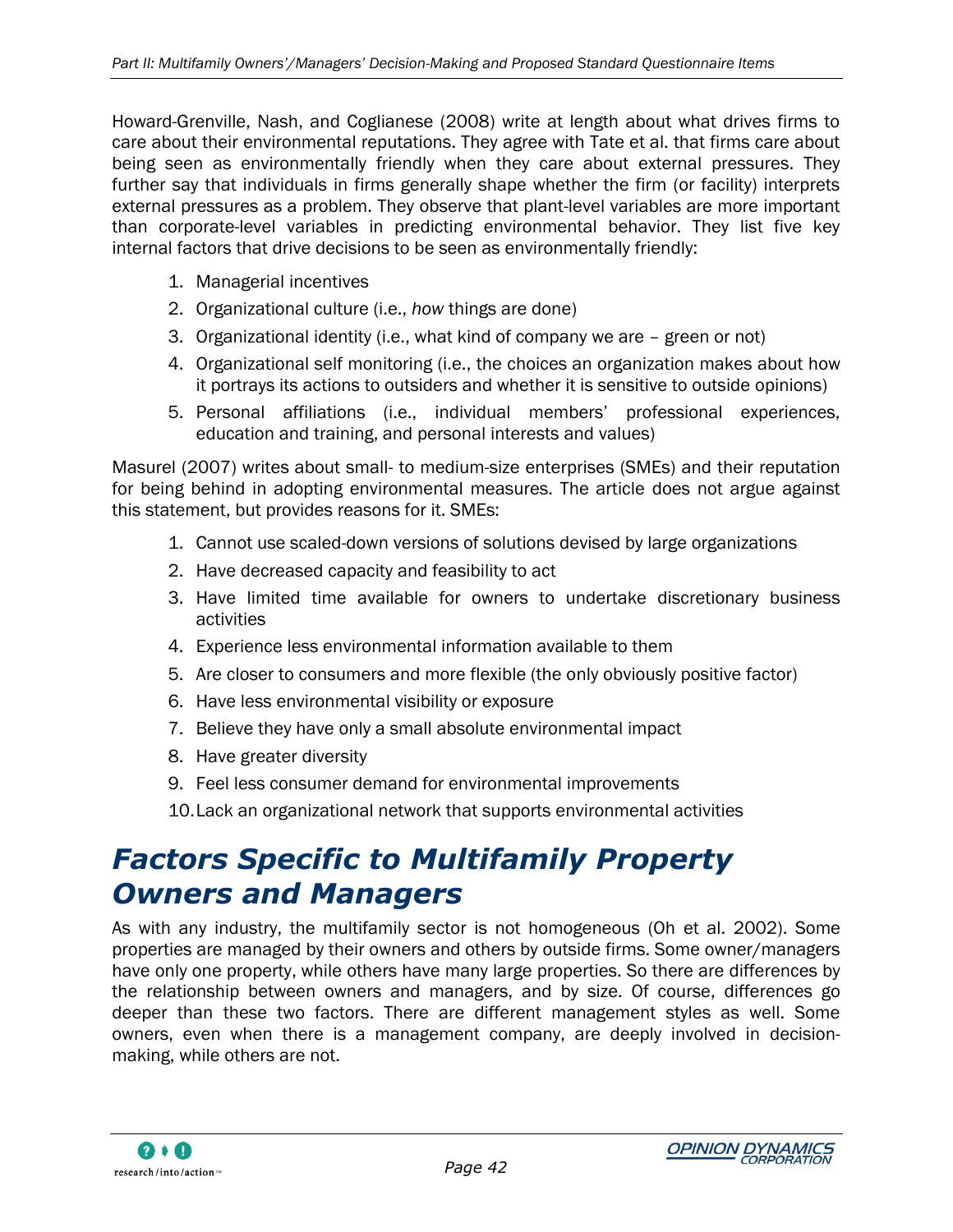Oh et al. (2002) describes differences in decision-making by property size. Managers of small properties typically respond to equipment on an as-needed basis, which means that thev aren't oriented to long-term investments that require capital outlays. There is generally a single decision-maker, which makes them more efficient in making the decisions, though this may be outweighed by the lack of resources available to make energy efficiency changes. They argue that in the mid-sized segment, the owner is often involved, but there is generally a secondary decision-maker as well.

The point that equipment tends to be replaced only when broken is not, of course, restricted to small operators. KEMA (2007) reported that 94% of contractors participating in a multifamily energy efficiency program agreed that building managers only replace central boilers or water heaters when they break.

The large operator segment frequently operates in multiple cities and has a more complicated decision-making process. The advantage of dealing with one management company or one owner of many sites, from a program perspective, may be that if the owner or manager is convinced of the benefits of energy efficiency, actions can have larger impacts. However, Reed and Riggert (2005) identify centralized decision-making in this segment as a barrier. This point is further supported by KEMA (2006) in their evaluation of the 2004-05 Partnership for Energy Affordability in Multi-Family Housing Programs. They found that the multiple levels of decision-making in such organizations are a barrier to installation of energy-efficient equipment.

The large operator segment more often than others targets higher-end markets (Oh et al. 2002), which also makes this group a better prospect for including energy efficiency as a benefit for their clientele. Operators of large and multiple properties will also have more capital to work with for energy efficiency projects. However, there are always competing projects for investment and energy is generally a low priority or not even considered. And, of course, any discussion of energy-related decision-making in the multifamily sector has to include the issue of split incentives. Individual-metered multifamily operations are the classic case of that market barrier; if owners/managers invest in energy-efficient measures in apartments, they bear the first cost, while tenants receive the benefits of reduced operating costs.

Like any business, however, if more customers or better customers can be attracted by offering energy efficiency as a selling point, then energy efficiency will become more attractive to the owners. This point is made empirically by KEMA (2009) in their evaluation of Southern California Edison"s 2006-08 Multifamily Energy Efficiency Rebate program. Specifically, the most cited reason for owners/managers to install energy-efficient equipment was that they wanted to reduce energy costs for the tenants to make it easier for them to pay rent or to improve tenant satisfaction. However, this does not mean that the split incentive barrier was no longer an issue. We have to keep in mind the fact that this result came from a sample of participants where that barrier was overcome. A sample of nonparticipants might provide a different picture – one where the split incentives barrier is still strong.

In their study, *Baseline Market Research Wisconsin Focus on Energy*, Xenergy, inc., Energy Center of Wisconsin, Opinion Dynamics Corporation, Prahl & Associates, and TecMRKT Works (2002), in addition to first cost, point to the high importance of perceived reliability,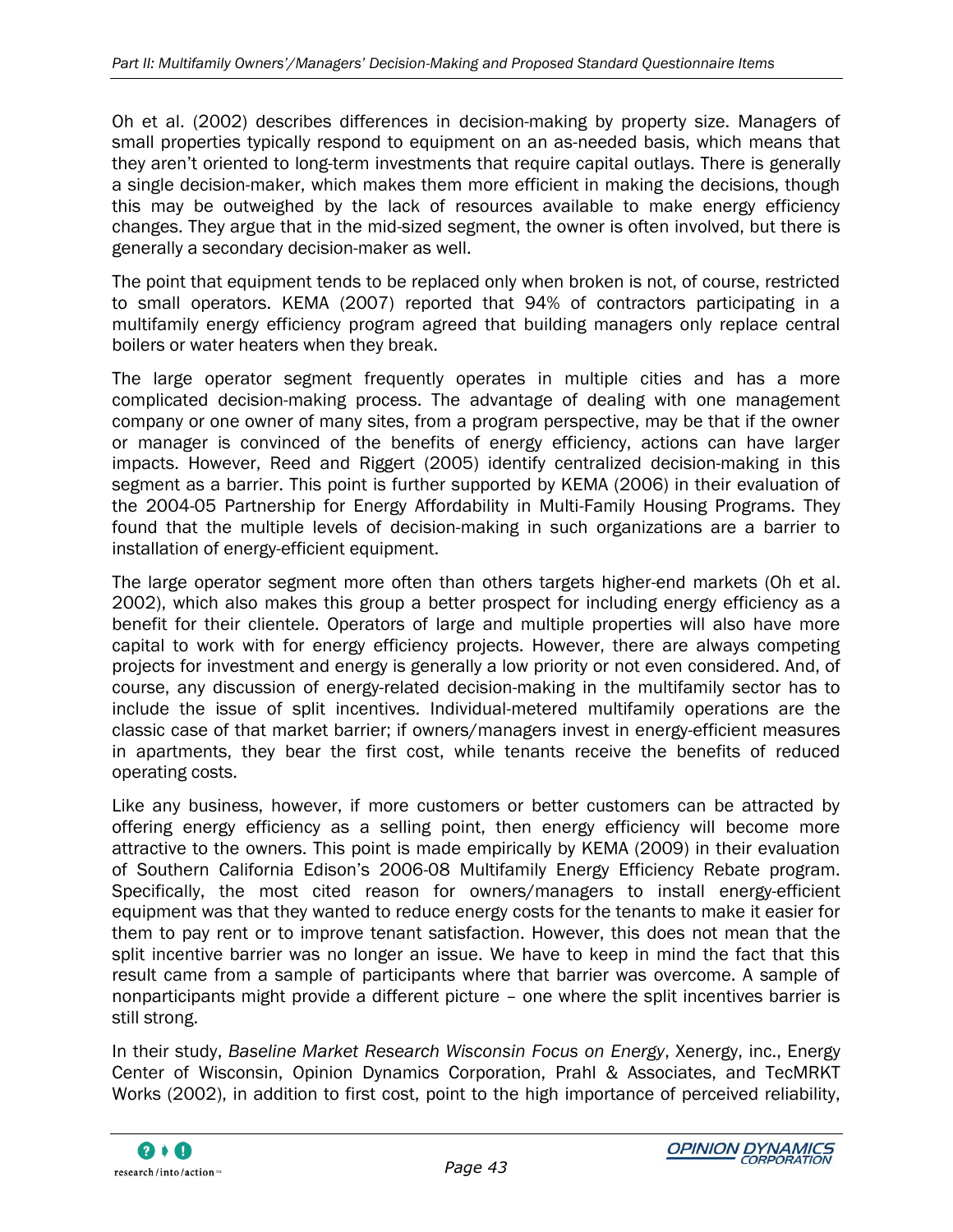expected equipment life, and ease of maintenance in operator decisions about buying energy-using equipment. They also note the importance of return on investment, which is a major factor in any business investment decision. These are all the rational bases of decisions that we argue are not the full picture, but are important parts.

Dedolph (2009) reiterates the importance of financial constraints in the multifamily sector, but adds the lack of time as a constraint for multifamily operators. Another factor is brought into the portrayal of this segment"s thinking about energy efficiency: 35% of those surveyed in Wisconsin expressed a lack of interest in energy efficiency because they believed that their buildings were already energy-efficient. Owners" top priorities, as represented by survey results are:

- 1. Maintaining high occupancy rates
- 2. Keeping up with building maintenance
- 3. Keeping up with administrative paperwork

The last item may account for the lack of time felt by operators that was noted in the same study. The first item, maintaining high occupancy rates, may represent the best opportunity to persuade operators to install energy-efficient equipment in units.

Summerford and Leshin (2010) describe the segments within the multifamily sector in similar terms to what we have discussed so far. However, they add another factor, which is the complicated, multi-layered financing involved in affordable housing complexes. A multiplicity of lenders and investors typically have approval rights on any additional borrowing an owner wants to undertake, which would, of course, include energy efficiency investments. They indicate that owners are reluctant to undertake holistic energy efficiency upgrades unless the funding is provided with very favorable terms and the process is streamlined. However, the amount of the loans serviceable with energy savings, in most instances, is not sufficient to cover all of the costs of the upgrade. In contrast to the idea that the energy efficiency opportunities are in the high-end market, Bloom, Freeman, Bender, and Parker (2002) make the argument, based on a case study, that the financial structure of low-income housing can make energy efficiency upgrades financially viable. This conclusion is based on two factors: 1) low-interest financing that is available specifically for low-income projects; and 2) caps on rent and utility allowances that allow renters and owners to share in energy efficiency cost-saving benefits.

Summerford and McCollum (2008) describe the conditions under which energy efficiency upgrades are most likely in the multifamily sector. The opportunities lie in the sale of properties, when equipment is being replaced, or in conjunction with a rehabilitation effort, which generally takes place every 10 to 15 years, or longer. It is only at these times that envelope improvements are likely to be considered. However, the authors say that energy efficiency is not usually a consideration at these times, and that the least costly options are taken because the lifecycle costs and the energy savings impacts are not thought through.

# <span id="page-53-0"></span>*Summary of Literature Reviewed*

While the multifamily owner/manager sector is quite different from other businesses in some respects, it is composed of businesses that make decisions on both rational/ economic and non-rational bases. The rational factors include return on investment (ROI),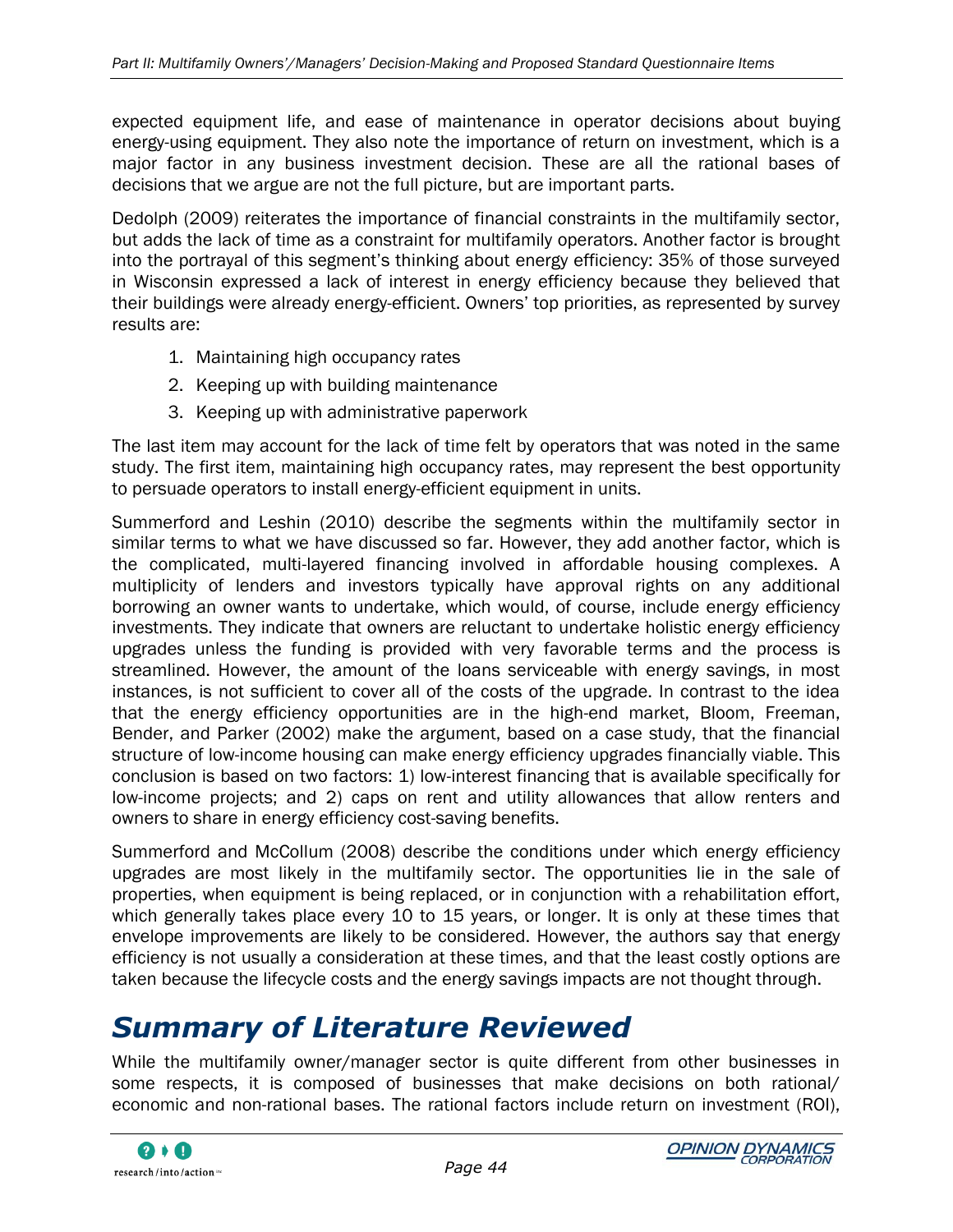the availability of capital, and competing investment projects. Part of ROI thinking is uncertainty about whether the energy efficiency investments will actually produce the promised savings. The usual list of market barriers (e.g., information and hassle barriers) can be counted among the non-rational factors, as can complex business decision-making structures and their non-rational practices and outcomes.

While environmental and energy efficiency factors have a personal component in that corporate leaders" personal values can have an effect on whether their businesses focus on energy efficiency, they are not seen as factors that would overcome economic issues. The larger role of environmental friendliness and the related aspects of that category, such as energy efficiency, are much more likely to be oriented to one of two concerns:

- 1. Meeting customer needs and demands
- 2. Presenting an image of environmental friendliness to the public or to stakeholders

In the case of multifamily owners/managers, the second concern is more likely to take the form of presenting an image of energy efficiency in order to maintain high occupancy rates and attract good tenants. These two types of concerns seem to form the basis for considering energy efficiency issues beyond motivations or concern for energy cost reduction.

However, the process of decision-making is also important, and an important factor is whether or not any given energy efficiency project has a champion within the company. This person will have an investment in the decision to implement the project and is important to the ability to get such projects completed. Alternatively, owners and/or managers can be contracted with maintenance or service firms that are committed to energy efficiency. In this case, energy efficiency projects and their benefits can come to the attention of these decision-makers through that source.

One of the things that this review makes clear is that there are a number of structural and cultural factors that impact all decisions, including energy-related ones. These may be thought of as analogous to the situational factors that are so important to understanding residential end-user decisions on energy efficiency. Most situational factors are not very amenable to IOU program influence, but they have to be taken into account in predicting or understanding any business decision. Some of these (e.g., corporate culture) could be amenable to IOU program influence.

# <span id="page-54-0"></span>*Models for Understanding Energy Efficiency Decisions by Multifamily Owners/Managers*

The literature described above supports a conceptual model of multifamily owner/manager decisions about energy efficiency. The model we suggest uses concepts very similar to the residential end-user model shown in the prior chapter focusing on residential end-users. That model is a stage model and is repeated here in its basic form in [Figure 9.](#page-55-0)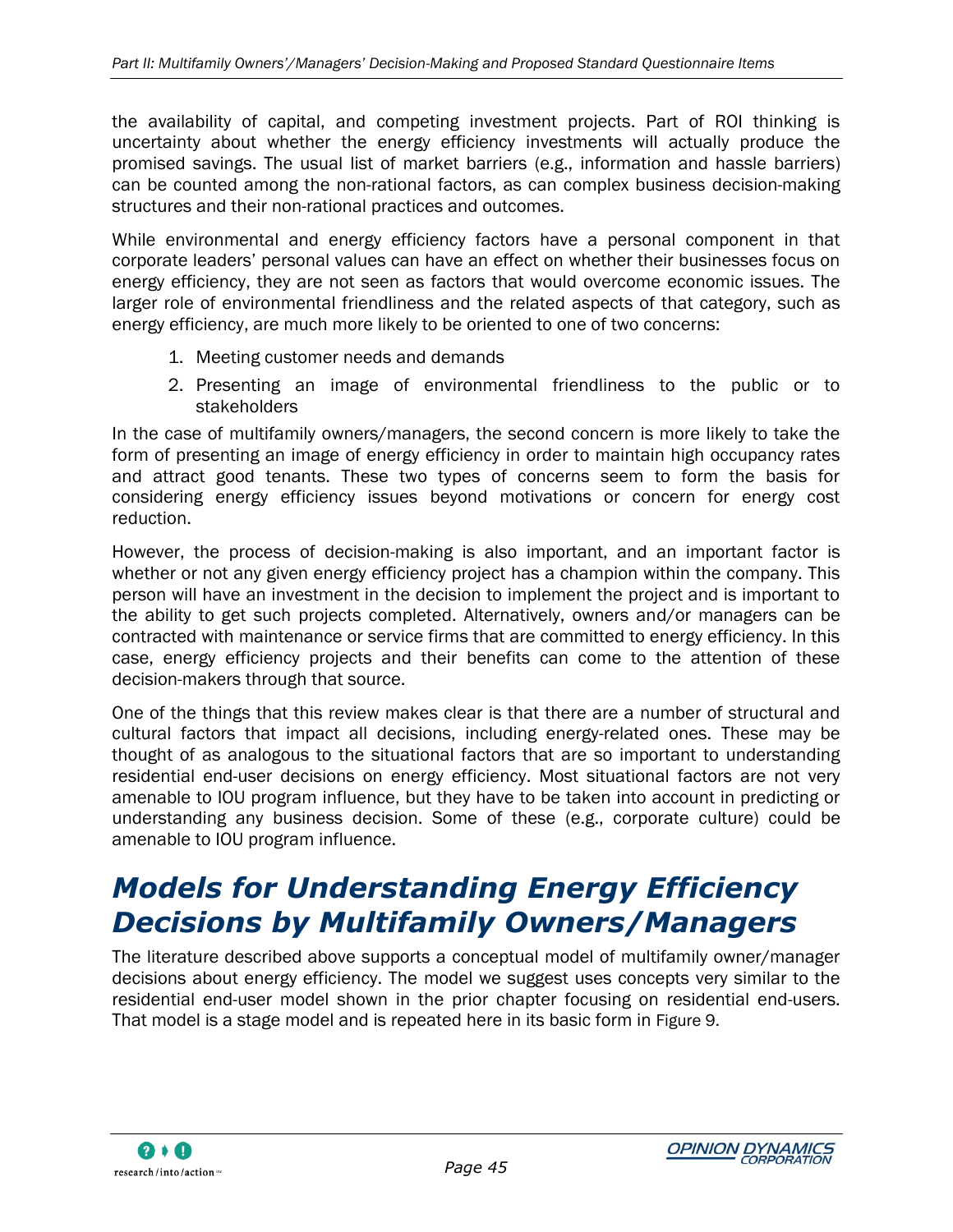#### <span id="page-55-0"></span>Figure 9. Stage Model of Residential End-Users" Progress Toward Changing Energy Efficiency **Behaviors**



The model we propose for multifamily owners and managers takes a slightly different form. It is still a stage model and uses very similar concepts as the homeowner/renter model, with slight modifications.

The multifamily owners and managers model places *Concern* and *Responsibility* in the same position in the sequence (see [Figure 10\)](#page-55-1) as for the homeowner/renter model. *Awareness* is still seen as the beginning of the process, and can be followed by *Concern* (or motivation) and *Responsibility*. In other words, it is still true that until a decision-maker or influencer is aware of energy efficiency possibilities and benefits availability, there is not likely to be concern or motivation to make a change in equipment or processes for energy efficiency, and no one is likely to take responsibility to undertake energy efficiency projects.



<span id="page-55-1"></span>Figure 10. Basic Model of Businesses" Energy-Related Decisions

When *Awareness/Knowledge*, *Concern/Motivation*, and *Responsibility* are all present, the possibility exists that the organization or someone in it will form the *Intention* to undertake one or more energy efficiency projects, either in the common areas or in tenant units. That intention may result in *Behavior* (actually doing the project), and after that, the only issue is whether the change is maintained: *Will energy efficiency projects continue to be initiated? Will the servicing and equipment upkeep essential to continuing efficiency continue? Will energy-efficient tenant appliances continue to be purchased?*

As noted earlier, the *Awareness*/*Knowledge* concept in the business context is likely to be about the benefits of energy efficiency, the availability of energy-efficient products, and the reliability of those products. Concern may be about the company image of energy efficiency (which includes an impression of a well-maintained facility) or it may be about reducing operating costs. It can be about attracting tenants to an apartment or a condominium complex. It just has to be something that motivates making an investment in energy efficiency (thus, we have added *Motivation* to *Concern* in the model).

*Responsibility* in this model refers to someone or a group within the company that takes responsibility for initiating and following through on potential energy efficiency projects. *Responsibility* could also refer to the presence of a company function for addressing energy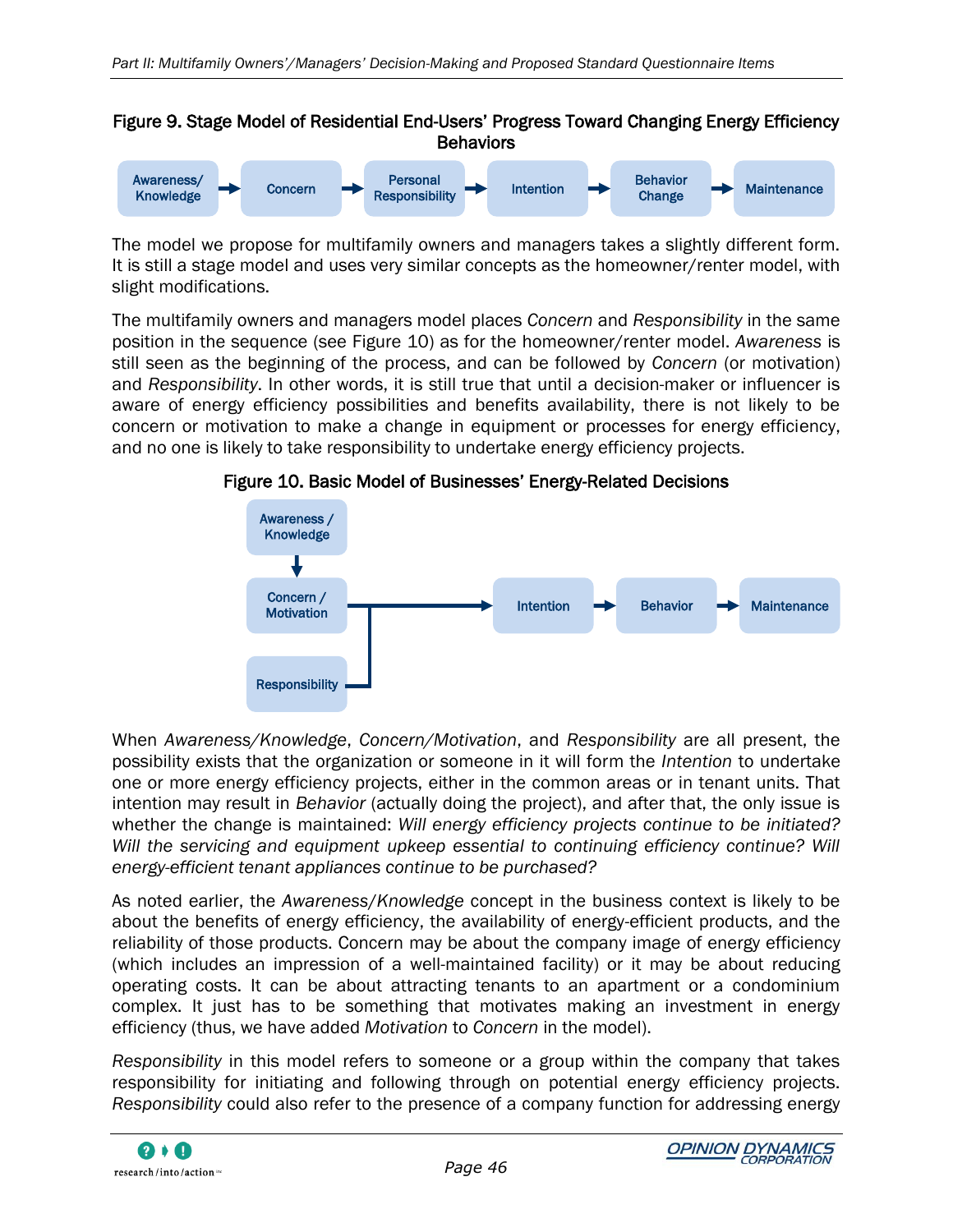issues and goals. It could be related to reducing operating costs for the multifamily building. All of these sub-categories of *Awareness/Knowledge*, *Concern*/*Motivation*, and *Responsibility* can, of course, be carried through the rest of the model concepts.

[Figure 11](#page-57-0) is an elaborated version of the model, showing influences on the concepts and relations shown in the basic model. Starting with *Awareness* and *Knowledge*, the key influences are market barriers, especially *Information and Hassle Barriers*, which will have a negative effect on *Awareness* and *Knowledge*.

The influences on the concept of *Concern/Motivation* are whether and how much a company is focused on its image, in this case, an image of energy efficiency and good maintenance, targeting tenant characteristics such as income level, tenant demands (especially concerning environment and energy efficiency), and the split incentives barrier. Where this barrier is operating, *Motivation* may never form.

The possibility that someone in the company would take *Responsibility* for initiating and/or carrying out energy efficiency projects is likely influenced by whether there is a champion in the company for these issues. It can also be influenced by a dedicated service contractor, someone on the outside who is knowledgeable and committed to energy efficiency, and can show people on staff what is available and what the benefits are.

When there is *Awareness/Knowledge*, *Concern/Motivation*, and *Responsibility*, there may be a progression to an *Intention* within the company to make a decision for an energy efficiency project. However, that progression can be derailed or its probability reduced under certain conditions. Those conditions include:

- 1. Its financial viability (including tax implications related to equipment depreciation)
- 2. The existence of competing projects or investments
- 3. The size and culture of the company
- 4. Other situational factors like building age, loan structure, and others

Similarly, if there is an intention by someone or some group in the company to move ahead to action (*Behavior*), this may or may not happen, depending again, on company size, and associated decision complexity, as described in the literature review.

Finally, at least two factors are likely to contribute to maintenance of energy efficiency behaviors: the continuing focus of the company on their image; and the policies and the presence of a dedicated service contractor or dedicated staff.

As a point of clarification, the reader will note that some arrows go from a factor in an oval to a concept in a rectangle, while others point to other arrows. When the arrow points to a concept directly, it means that that concept is influenced by the factor described in the oval. When the arrow points from an oval to another arrow, it refers to the fact that the factor has an influence on the *relationship* between two other concepts. An example is the relationship between *Intention* and *Behavior*, which "states" that *Intention* will naturally lead to *Behavior*, but that relationship can be stopped short by situational constraints or decision process complexities associated with large organizations that may keep that progression from occurring. As was true in the homeowner/renter model, highlighted areas are most likely susceptible to program interventions.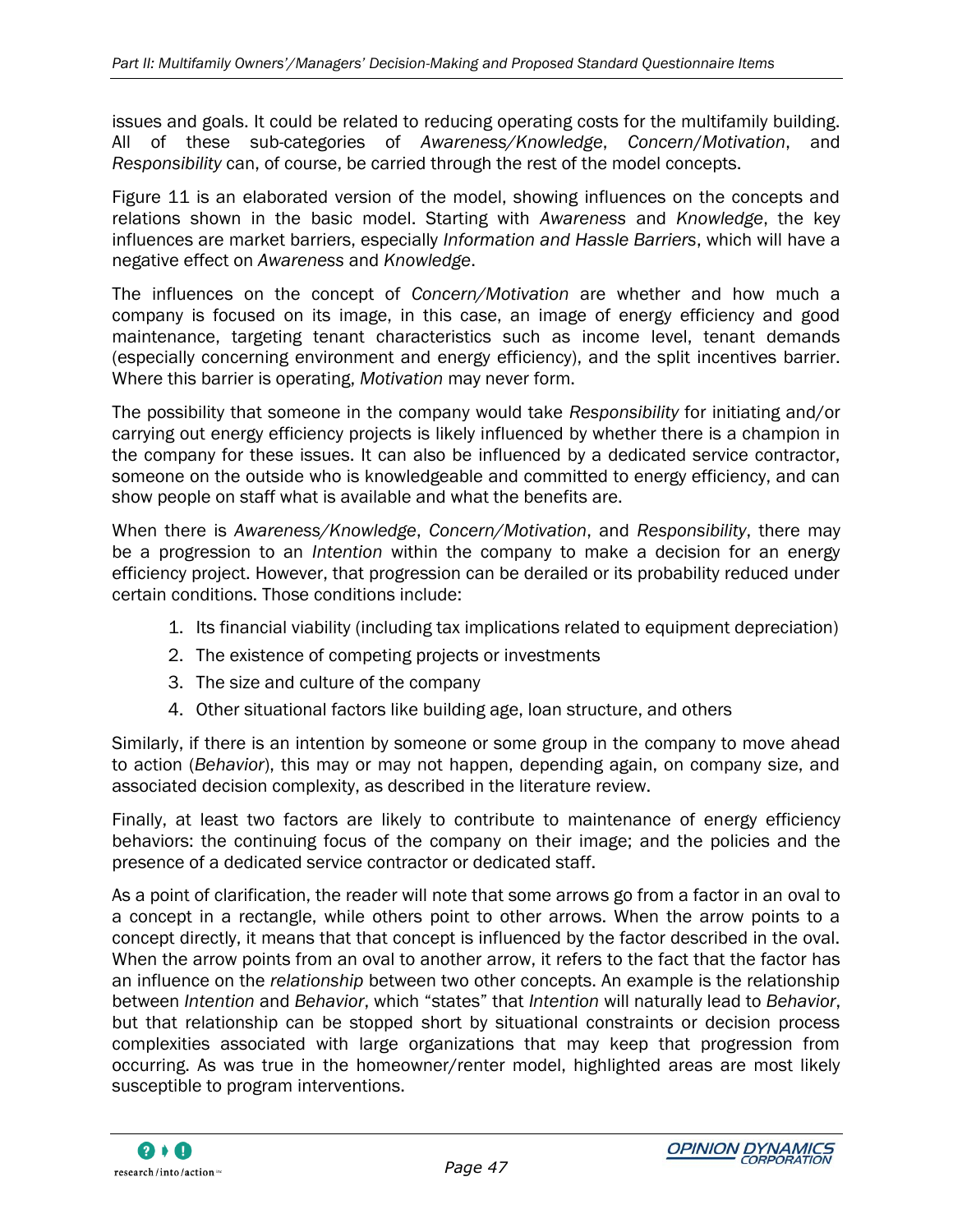<span id="page-57-0"></span>

Figure 11. Elaborated Model of Multifamily Owners"/Managers" Energy-Related Decisions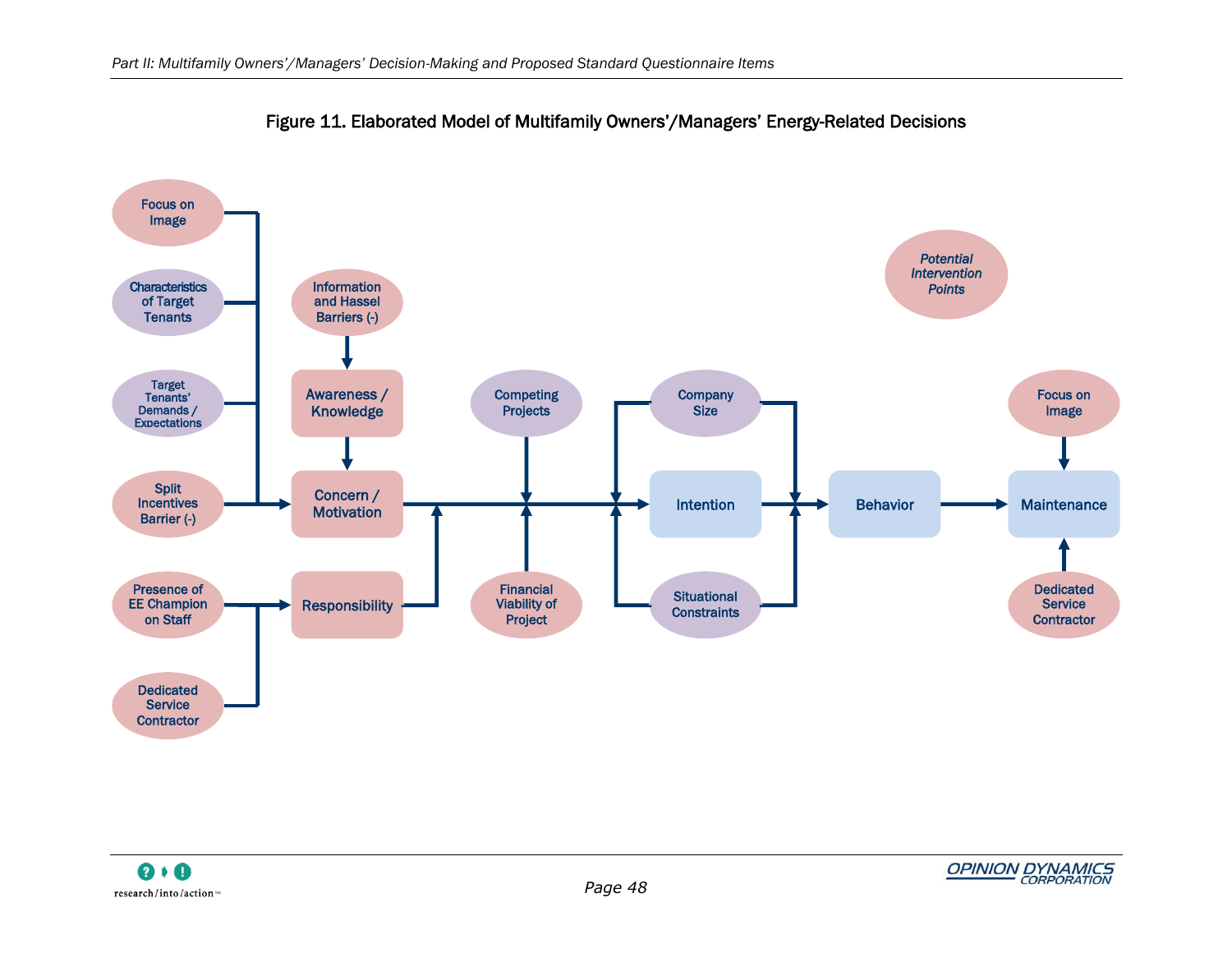# <span id="page-58-0"></span>*Recommended Questions – Multifamily Property Owners/Managers*

The identification of the best respondent for this survey will be critical. The instrument is targeted to owner/management company representatives who make decisions about improvements to the multifamily properties – such as maintaining or replacing heating equipment, replacing laundry equipment, replacing roofs. This is not targeted to a facility or a facility manager. The original source of each question is noted to inform decisions about potential modifications.

### <span id="page-58-1"></span>**Use these for screening and adjusting questions.**

- 1. Does your company own, or manage multifamily properties?
	- a. Owns only does not manage
	- b. Manages only does not own
	- c. Owns and manages
		- i. (adjust questions to be own only, manage only, or own and manage)
		- ii. For those that own and manage need to include, where appropriate, questions as to whether they treat the properties they own and manage differently from those they only manage)
- 2. What is the Number of Properties that you own/manage?
	- a. One (if just one adjust questions to be about one property)
	- b. 2 to 5
	- c. 6 to 10
	- d. 11 to 20
	- e. More than 20
	- f. Currently Unoccupied
	- g. DK

### <span id="page-58-2"></span>**Awareness/Knowledge**

- 1. I am now going to read a few statements regarding things multifamily property owners can do to save energy. Please tell me how much energy is saved by each (SRBI+New), using a scale from 1 to 7 where 1 means *None*, and 7 means *A Lot*.
	- a. Replacing old refrigerators with ENERGY STAR models
	- b. Replacing all of the old fluorescent lights with new T-8 or T-9 florescent lamps and fixtures
	- c. Adding ceiling Insulation
	- d. Replacing an older standard model central air conditioner with an ENERGY STAR model
	- e. Replacing an older standard model room air conditioners with an ENERGY STAR model
	- f. Adding and using timer on pool heating equipment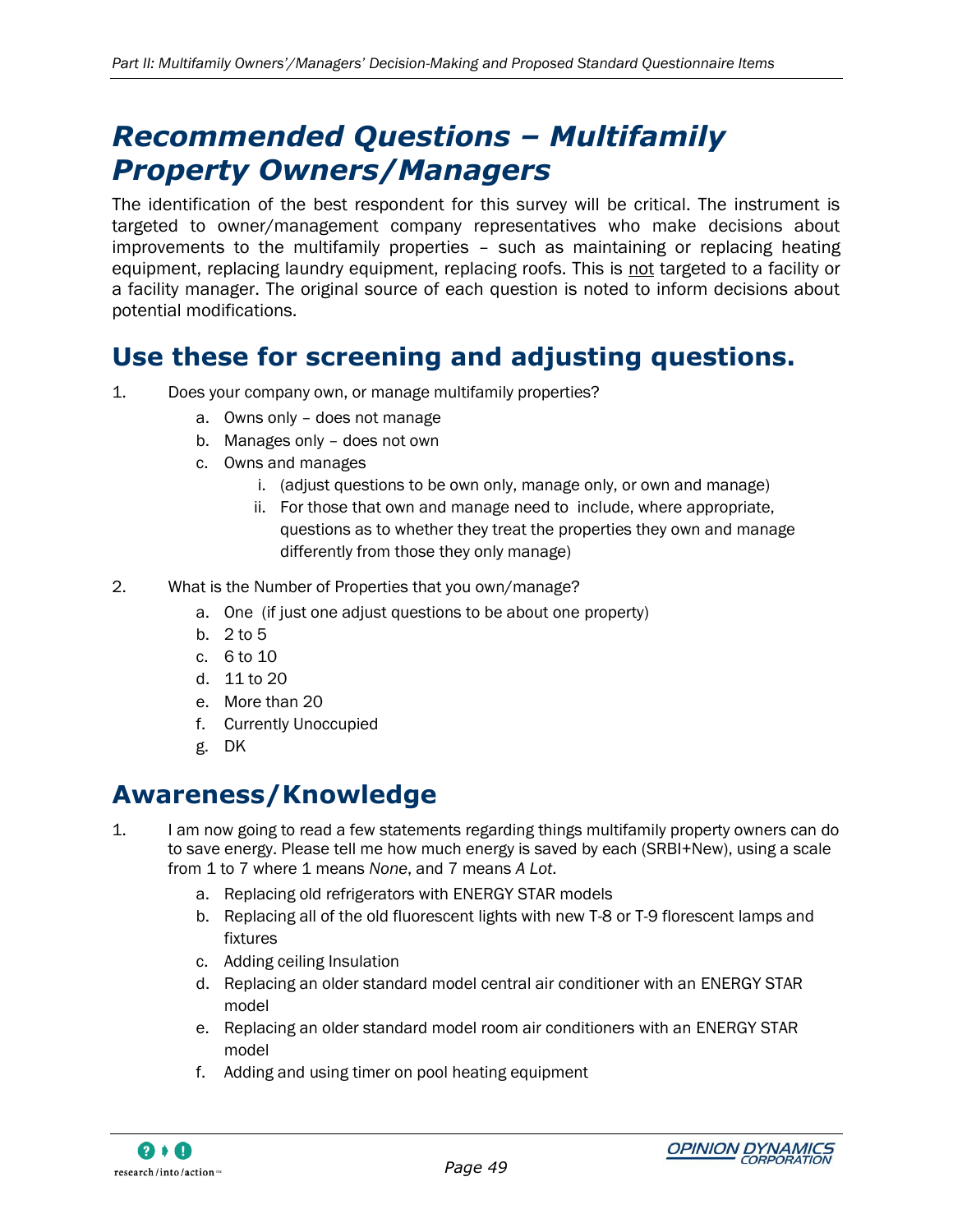- 2. (New) Are you aware of … 1 means *Yes*, and 0 means *No*
	- a. utility programs designed to help you identify energy-saving improvements for your property (IES)
	- b. utility rebates or incentives that you can get for energy-efficient improvements to multi-family properties like yours
- 3. (New) Which of the following labels or programs for energy efficiency have you heard of? 1 means *Yes*, and 0 means *No*:
	- a. ENERGY STAR
	- b. Tier 2 ENERGY STAR
	- c. Most Efficient
	- d. Consumer Elect
	- e. Engage 360
	- f. Top Ten
	- g. Energy Upgrade California
- 4. Compared to other multifamily property owners and managers, how much do you think you know about saving energy at your properties? Please use a scale of 1 to 7, where 1 is *A lot less than other property owners/managers* and 7 is *A lot more*.
- 5. Have you sought information on energy-efficient models when replacing energy using equipment? [1=Yes/2=No]
- 6. Please rate how difficult it is for your company to find information about how the properties you own/manager can become more energy-efficient. Please use a scale from 1 to 7 where 1 means *Very difficult*, and 7 means *Very easy.*
- 7. How confident are you that you can identify energy-efficient models in the following equipment categories? 1 means *Not at all confident* 7 means *Fully confident* that you can identify the energy efficient model of:
	- a. Laundry equipment
	- b. Refrigerators
	- c. Heating systems
	- d. Cooling systems
	- e. Lighting for hallways
	- f. Lighting for bathrooms
	- g. Lighting for kitchens
	- h. Lighting for living areas
	- i. Outdoor lighting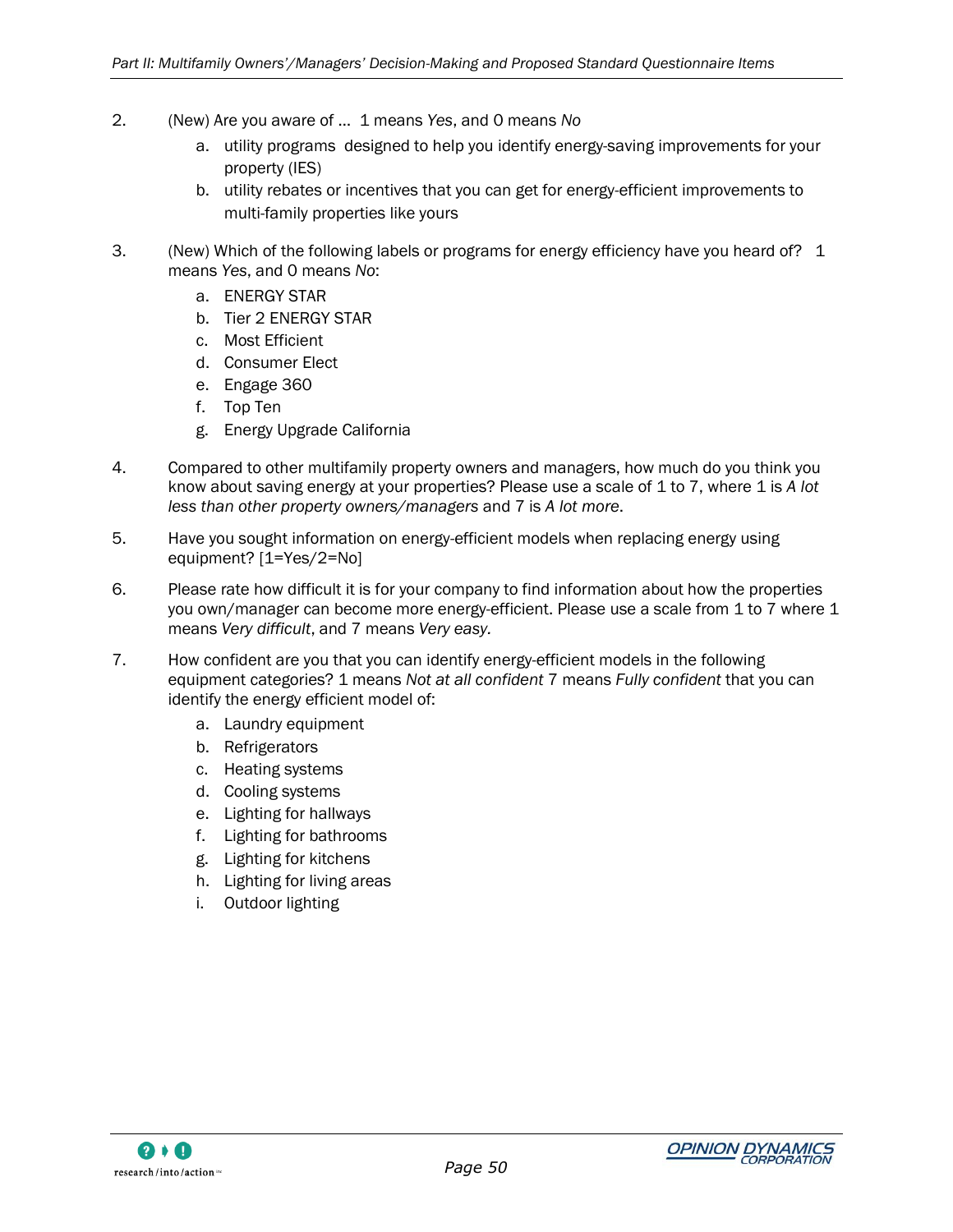## <span id="page-60-0"></span>**Concern/Motivation**

- 1. Using a 1 to 7 scale where 1 means *Not at all helpful*, and 7 means *Very helpful* , how helpful do you think energy efficiency purchases are for :
	- a. Attracting and retaining tenants
	- b. Reducing operating costs
	- c. Demonstrating that your properties are well maintained
	- d. Increasing the value of your assets
	- e. Meeting code requirements
	- f. (for assisted housing units) meeting requirements for supplemental funding
- 2. Using a 1 to 7 scale where 1 means *Not at all important*, and 7 means *Extremely important*, how important is it to your tenants that you have *energy efficient versions* of the following: (include NA for those who do not offer the equipment)
	- a. Lighting systems in the hall ways
	- b. Laundry equipment
	- c. Refrigerators in the dwelling units
	- d. Heating systems in the dwelling units
	- e. Cooling systems in the dwelling units

## <span id="page-60-1"></span>**Responsibility**

- 1. Is there a person or a committee in your company (owner or manager) that is responsible for managing energy use in your company or complex? [1=Yes/2=No]
- 2. What level of support do you have from your management to make energy efficiency improvements in company properties? Please use the 1 to 7 scale with 1 being *Very unsupportive* and 7 being *Very supportive*.
- 3. Which of the following describes your company: where 1 means *Does not at all describe your company* and 7 means *Definitely describes your company:*
	- a. Our company is not concerned about saving energy because our contribution is small
	- b. It is the government"s responsibility, not our companies, to insure we have adequate energy resources for businesses to operate
	- c. Our company considers it our responsibility to decrease energy use to insure there are adequate energy resources
	- d. Our company considers it our responsibility to decrease energy use to help reduce greenhouse gases.
	- e. The amount of energy our company uses today has an impact on future generations
	- f. It is socially responsible for our company to limit the use of electricity by our properties
	- g. I feel guilty if my company uses too much energy
	- h. Our company has a responsibility to improve the environment by using energyefficient appliances in our properties
	- i. Our company has a responsibility to contribute to reducing our countries dependence on foreign oil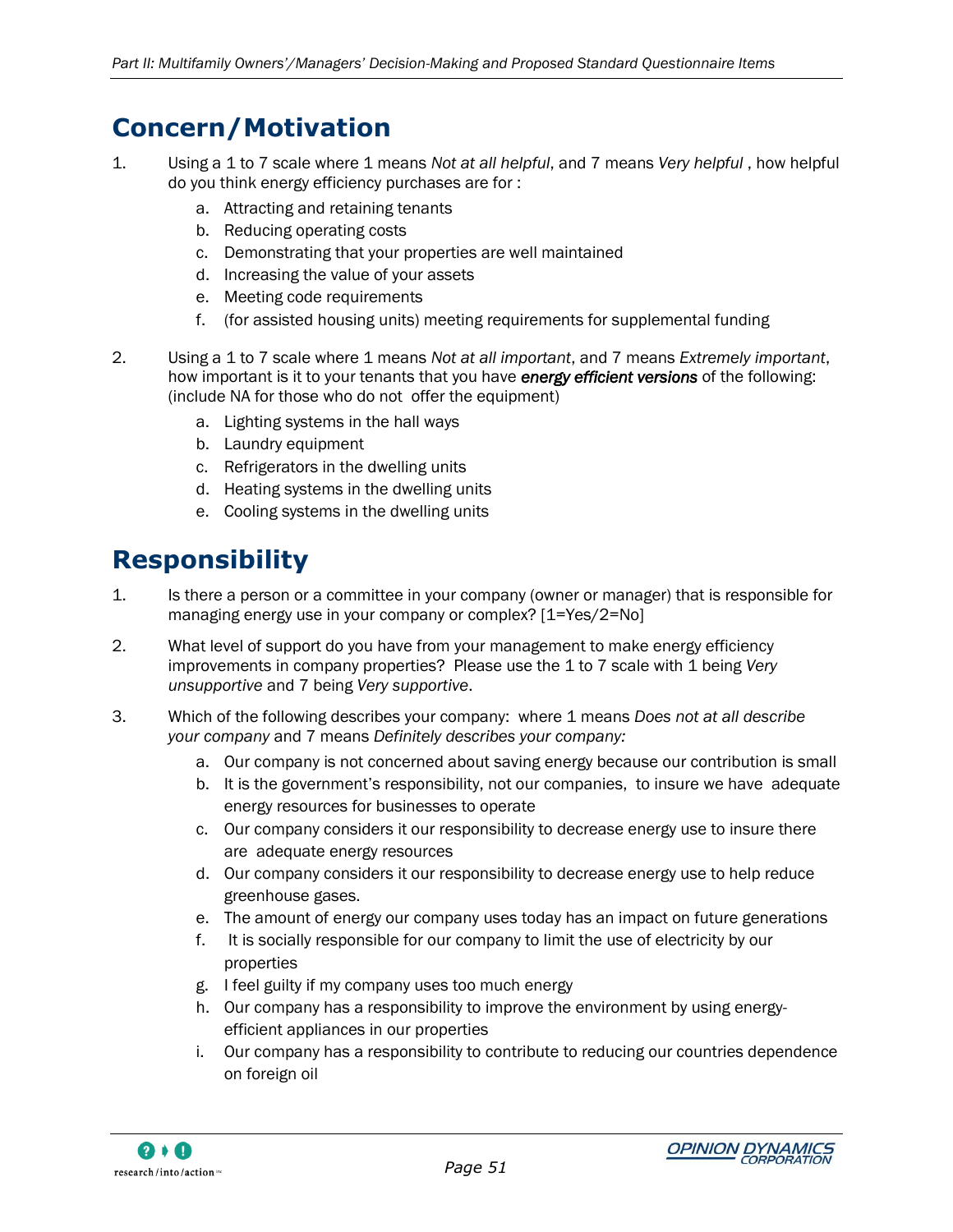- j. Our company does not need to do more because our properties are already energyefficient
- k. Our company has done all we can afford to do to make my home more energy efficient
- l. I prefer to spend my money on something other than making my home more energy efficient

## <span id="page-61-0"></span>**Intention/Behavior**

[By asking about current behavior and then intentions about each, we: 1. Save some interview time, 2. Get a measure of current behavior, 3. Get a measure of intention even if behavior not current, and 4. If both doing currently and intent to do it in the future, this is a measure of maintenance.]

- 1. I am going to read a short list of actions that your company might take in energy-efficient behaviors or investments. First, I will ask you whether you are currently doing each, then I will ask if you intend to in the future. [1=Yes/0=No]
	- a. Invest in energy-efficient lighting for common areas
	- b. Invest in energy-efficient cooling equipment for the common areas
	- c. Invest in energy-efficient heating equipment for common areas
	- d. Invest in energy efficiency laundry equipment for common areas
	- e. Increase energy efficiency of the building envelope such as insulating the attic
	- f. Increase the energy efficiency of appliances in the tenant units
	- g. Increase the energy efficiency of lighting in the tenant units
	- h. Market your properties as energy-efficient
	- i. Provide prospective tenants the average electrical and gas bills for dwelling units in your properties

### <span id="page-61-1"></span>**Maintenance**

Other measures that have implications for maintenance: [1=Yes/0=No]

- 1. Is energy efficiency a routine part of your building maintenance activities?
- 2. Is energy efficiency ever considered when thinking of improvement initiatives for your properties?
- 3. Is energy efficiency considered part of the solution for the health and comfort of tenants?
- 4. Does your company have an energy policy?

## <span id="page-61-2"></span>**Firmographics**

- 1. Is your company independent, or part of a larger company?
	- a. Independent
	- b. Part of a larger company
	- c. Don"t know
	- d. Refused
	- e. Other (specify)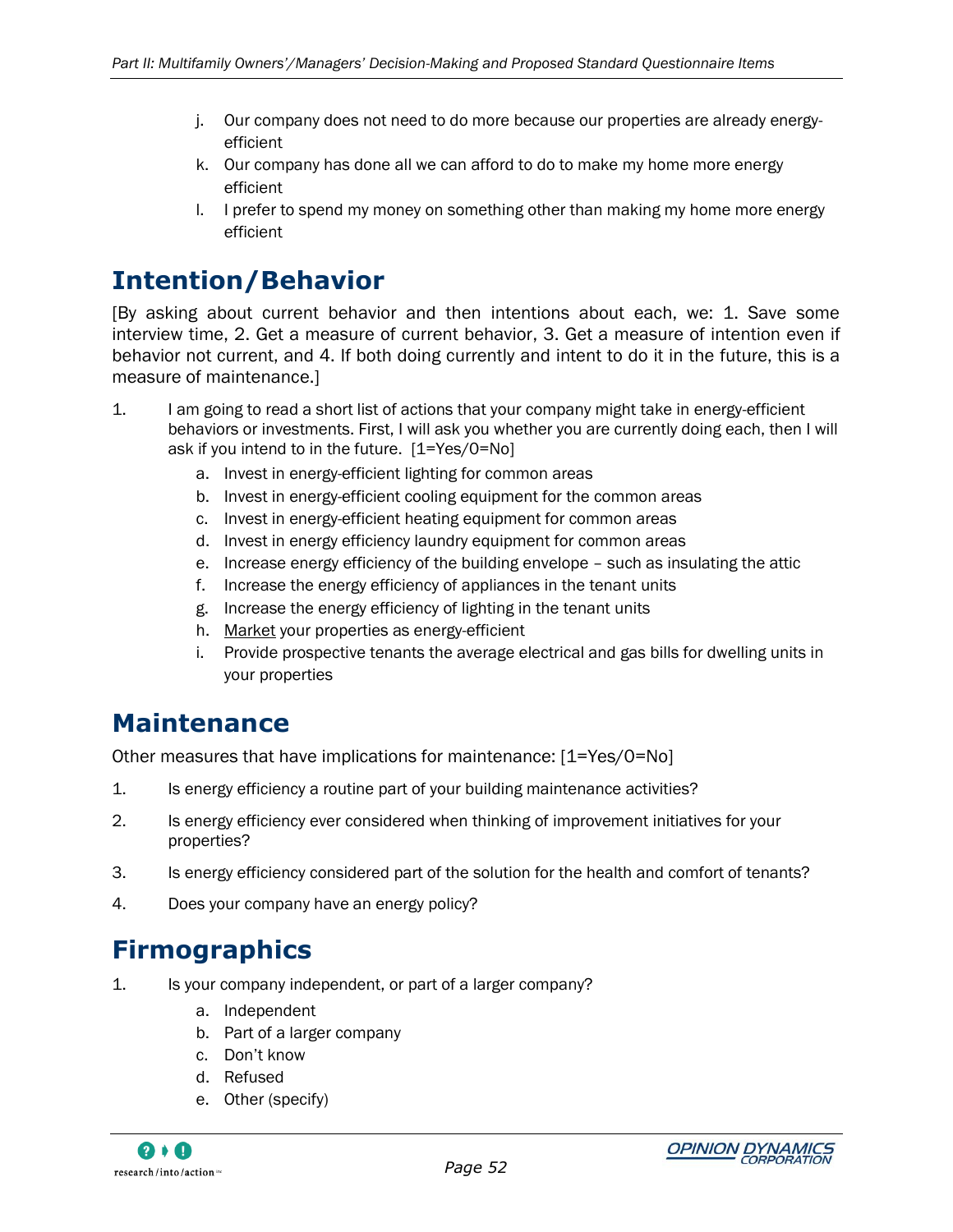- 2. What is your position or title?
	- a. Owner of property
	- b. Property/leasing manager/associate
	- c. Senior property manager
	- d. Maintenance supervisor
	- e. Senior/regional maintenance supervisor
	- f. Purchasing manager
- 3. How long have you been with this company?
- 4. How many years has your company been in the business of owning, managing, or maintaining multifamily properties?
- 5. About how many units are in the properties, your company owns/manages? \_\_\_\_\_\_

### <span id="page-62-0"></span>**A few questions about how your properties are heated and cooled**

- 1. What percent of your properties have a central system that provides **heating** to all units?
	- a. \_\_\_\_\_ b. DK
	-
- 2. What percent of your properties have a central system that provides cooling to all units?
	- $\overline{a}$ .
	- b. DK
- 3. What percent of your properties have a central system that provides **hot water** to all units?
	- a.
	- b. DK
- 4. What percent of the tenants in your properties are responsible for paying their own electric and gas utility bills as compared to having the rates included in the rent or HOA fees?
	- a. Tenants/residents pay their own bills %
	- b. Utilities are included in the rent/HOA fees \_%\_
	- c. Tenants/residents pay some utilities while others are included in the rent/HOA fees  $\%$
	- d. Other [specify] %
- 5. What percent of your properties have individually metered electricity for the dwelling
- 6. What percent of your properties have individually metered natural gas for the dwelling units

### <span id="page-62-1"></span>**A few questions about tenant targeting**

- 1. Do you accept families with children in your properties? Yes No DK
- 2. Do you target tenants interested in green buildings? Yes No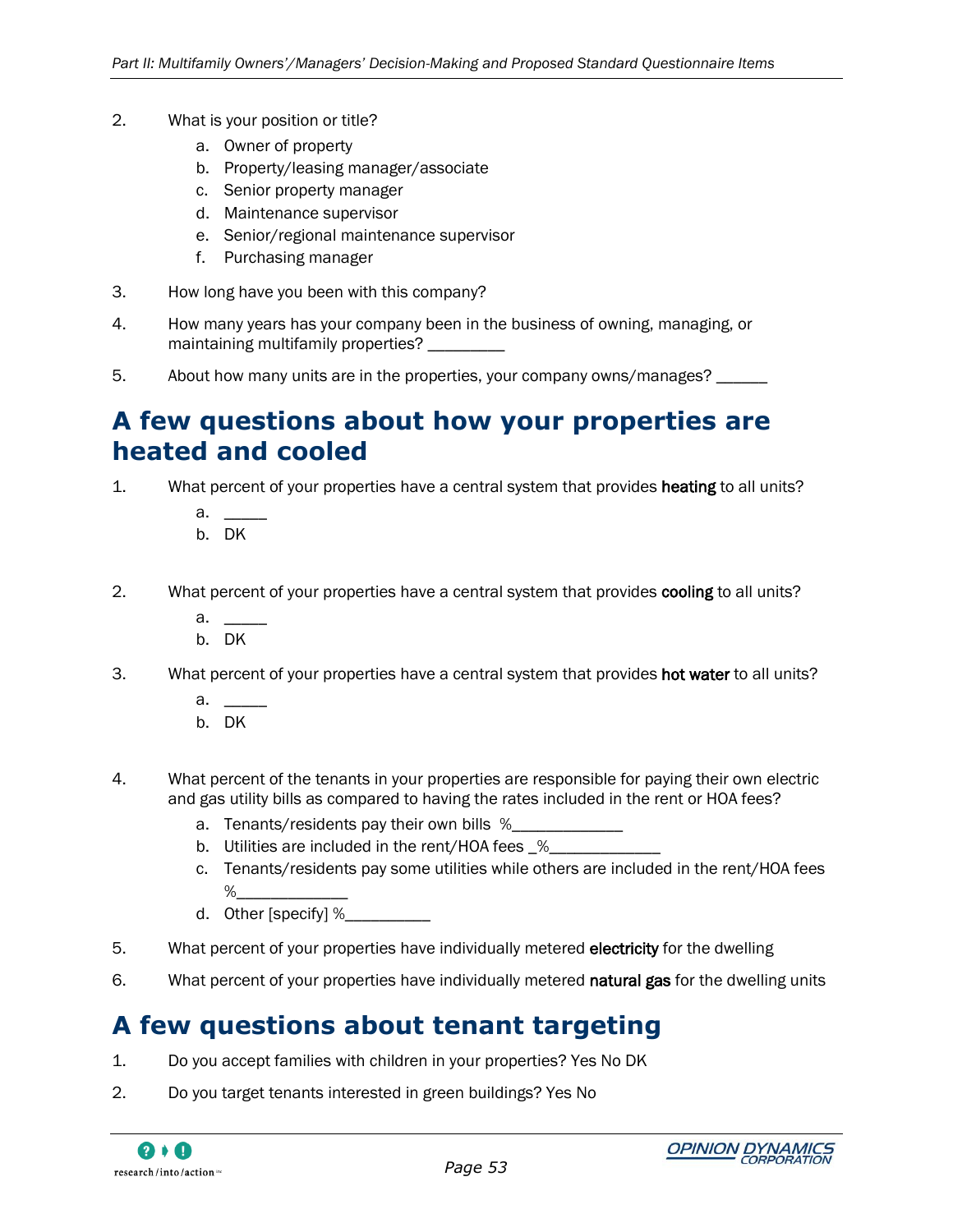- 3. What income levels do you target for renting your properties do you target high end income, middle range or low end?
	- a. High end,
	- b. mid-range,
	- c. low income
	- d. DK
	- e. Refused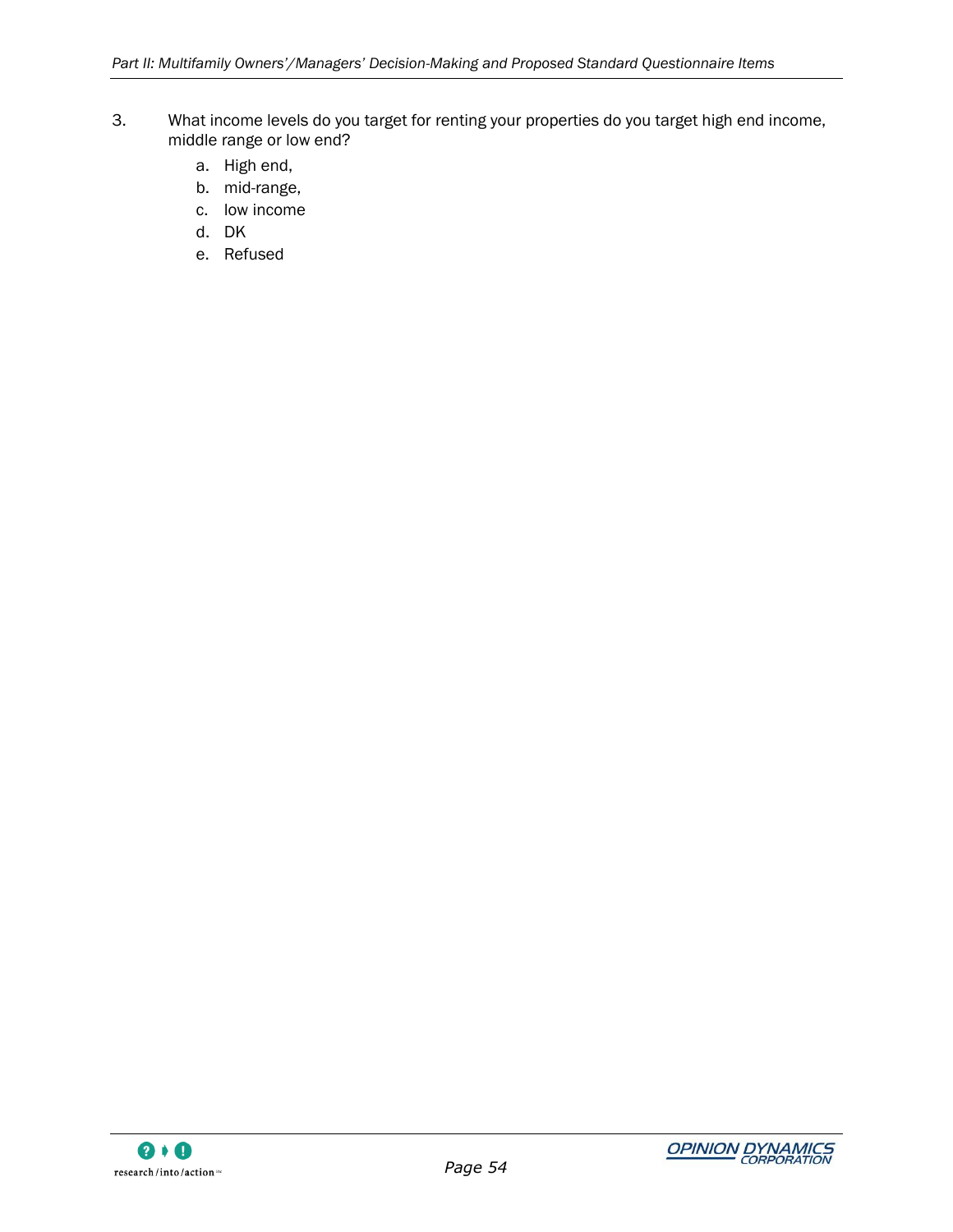# <span id="page-64-0"></span>*References*

- Bloom, J., T. Freeman, C. Bender, and G. Parker. 2002. "The Business Case for Energy-Efficient Affordable Housing." In *Proceedings of the 2002 ACEEE Summer Study on Energy Efficiency in Buildings: Teaming for Efficiency*, 2:29-39. Washington, D.C.: American Council for an Energy-Efficient Economy.
- Bordner, R., R. Wirtshafter, and M. Wold. 2004. "Multifamily Markets: Hard-to-Reach and Hard-to-Serve." In *Proceedings of the 2004 ACEEE Summer Study on Energy Efficiency in Buildings: Breaking Out of the Box*, 2:34-43. Washington, D.C.: American Council for an Energy-Efficient Economy.
- Burger, M., and V. Jensen. 1998. "Performance Contracting For Small Fry Including Individually Owned Multi-Family Buildings in a Public/Private Sector Partnership." In *Proceedings of the 1998 ACEEE Summer Study on Energy Efficiency in Buildings: Energy Efficiency in a Competitive Environment*, 2:13-20. Washington, D.C.: American Council for an Energy-Efficient Economy.
- Currie, J., G. Parker, L. Sandahl, D. Elliott, T. Odell, K. Greenberg, W. Grimm, T. Pope, and E. Wisniewski. 2000. "Transforming Private Multifamily Properties to Efficient Appliances and Lighting via Centralized and Negotiated Procurements." In *Proceedings of the 2000 Summer Study on Energy Efficiency In Buildings: Efficiency & Sustainability*, 2:35-48. Washington, D.C.: American Council for an Energy-Efficient Economy.
- DeCanio, S. 1993. "Barriers within firms to energy-efficient investments." *Energy Policy* 21 (9): 906-914.
- DeCanio, S., and W. Watkins. 1998. "Investment in Energy Efficiency: Do the Characteristics of Firms Matter?" *The Review of Economics and Statistics* 80 (1): 95-107.
- Dedolph, C. 2009. "Wisconsin Focus on Energy"s Apartment and Condo Efficiency Services Program." In *Proceedings from the 19th National Energy Services Conference, Session 1*. Phoenix, AZ.: Association of Energy Services Professionals.
- Fischer, C. 2005. "Why the Supply Side Matters for Demand-Side Management." In *Proceedings from 2005 IEPEC: Reducing Uncertainty Through Evaluation*, 55-62. Madison, WI.: International Energy Program Evaluation Conference.
- Hepinstall, D., N. Stone, and R. Faesy. 2004. "Herding Cats: Developing a Uniform Approach to Achieving Energy Efficiency in High-Rise Multifamily Buildings for EPA"s ENERGY STAR® Program." In *Proceedings of the 2004 ACEEE Summer Study on Energy Efficiency in Buildings: Breaking Out of the Box*, 2:152-164. Washington, D.C.: American Council for an Energy-Efficient Economy.
- Howard-Grenville, J., J. Nash, and C. Coglianese. 2008. "Constructing the License to Operate: Internal Factors and Their Influence on Corporate Environmental Decisions." *Law & Policy* 39 (1): 73-107.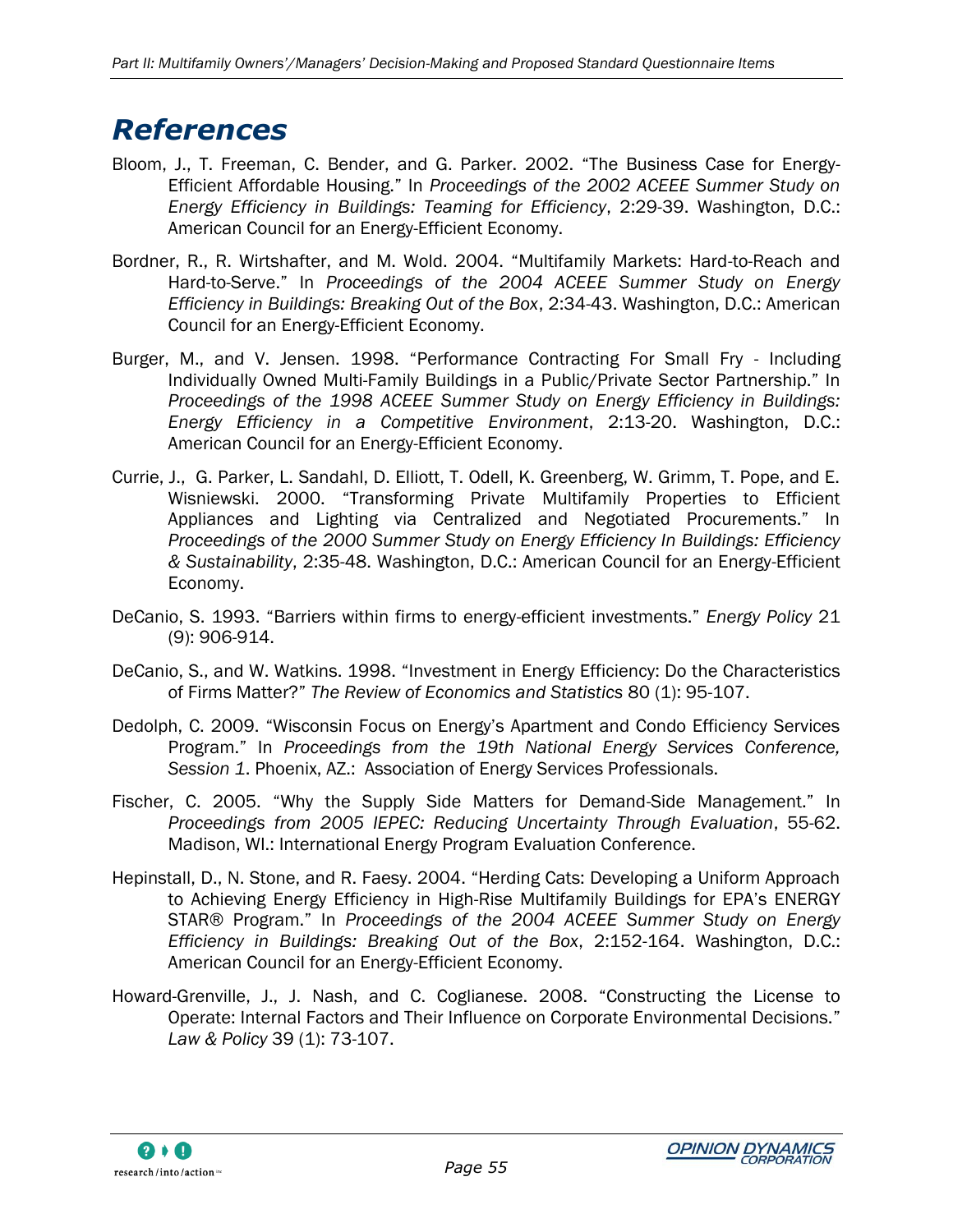- Hynek, D. 2009. "Assessment of a Low-Income Weatherization Program as a Carbon-Reduction Program." In *Proceedings of 2009 IEPEC Counting on Energy Programs: It's Why Evaluation Matters*, 1003-1014. Madison, WI.: International Energy Program Evaluation Conference.
- Johnson, K., M. Volker, W. Shimoda, and G. Willoughby. 2009. "Breaking Down the Barriers to Efficiency Improvements in the Rental Housing Market: A Comparison of Two Utility Approaches." In *Proceedings of 2009 IEPEC: Counting on Energy Programs: It's Why Evaluation Matters*, 583-594. Madison, WI.: International Energy Program Evaluation Conference.
- Kema Inc. 2006. *Evaluation of the 2004-2005 Partnership for Energy Affordability in Multi-Family Housing Program (Final).* Program #1211-04. San Francisco, Calif.: The California Public Utilities Commission.
- Kema Inc. 2007. *Evaluation of the 2004-2005 Statewide Multifamily Rebate Program – Volume I (Final)*. Program 1118-04. San Francisco, Calif.: The California Public Utilities Commission.
- Kema Inc. 2009. *Process Evaluation of Southern California Edison's 2006-2008 Multifamily Energy Efficiency Rebate (MFEER) Program (Final Report)*. Report ID: SCE0279. Rosemead, Calif.: Southern California Edison.
- Lutzenhiser, L. 2009. *Behavioral Assumptions Underlying California Residential Sector Energy Efficiency Programs*. Oakland, Calif.: California Institute for Energy and Environment.
- Masurel, E. 2007. "Why SMEs Invest in Environmental Measures: Sustainability Evidence from Small and Medium-Sized Printing Firms." *Business Strategy and the Environment* 16: 190-201.
- Megdal, L., I. Bensch, and D. Schauf. 2002. "Decision-Making Among Small and Medium Manufacturers, and Indications of What Is Needed to Reach These Customers." In *Proceedings of the 2002 ACEEE Summer Study on Energy Efficiency in Buildings: Teaming for Efficiency*, 8:181-192. Washington, D.C.: American Council for an Energy-Efficient Economy.
- Nikolaeva, R. and M. Bicho. 2011. "The role of institutional and reputational factors in the voluntary adoption of corporate social responsibility reporting standards." *Journal of the Academy of Marketing Science* 39:136-157.
- Oh, A., J. Reed, N. Hall, T. Talerico, J. Riggert, D. Dohrmann, S. Samiullah, and O. Bloch. 2002. "Market Segments in the Multifamily Sector." In *Proceedings of the 2002 ACEEE Summer Study on Energy Efficiency in Buildings: Teaming for Efficiency*, 4:277-287. Washington, D.C.: American Council for an Energy-Efficient Economy.
- Peters, J., M. Frank, J. Van Clock, and A. Armstrong. 2010. *Electronics and Energy Efficiency: A Plug-Load Characterization Study*. SCE0284. Rosemead, Calif.: Southern California Edison.
- Peters, J., R. Way, Jr., and M. Seratt. 1996. "Energy Investment Decision-making in Industrial Firms." *Energy Services Journal* 2 (1): 5-17.